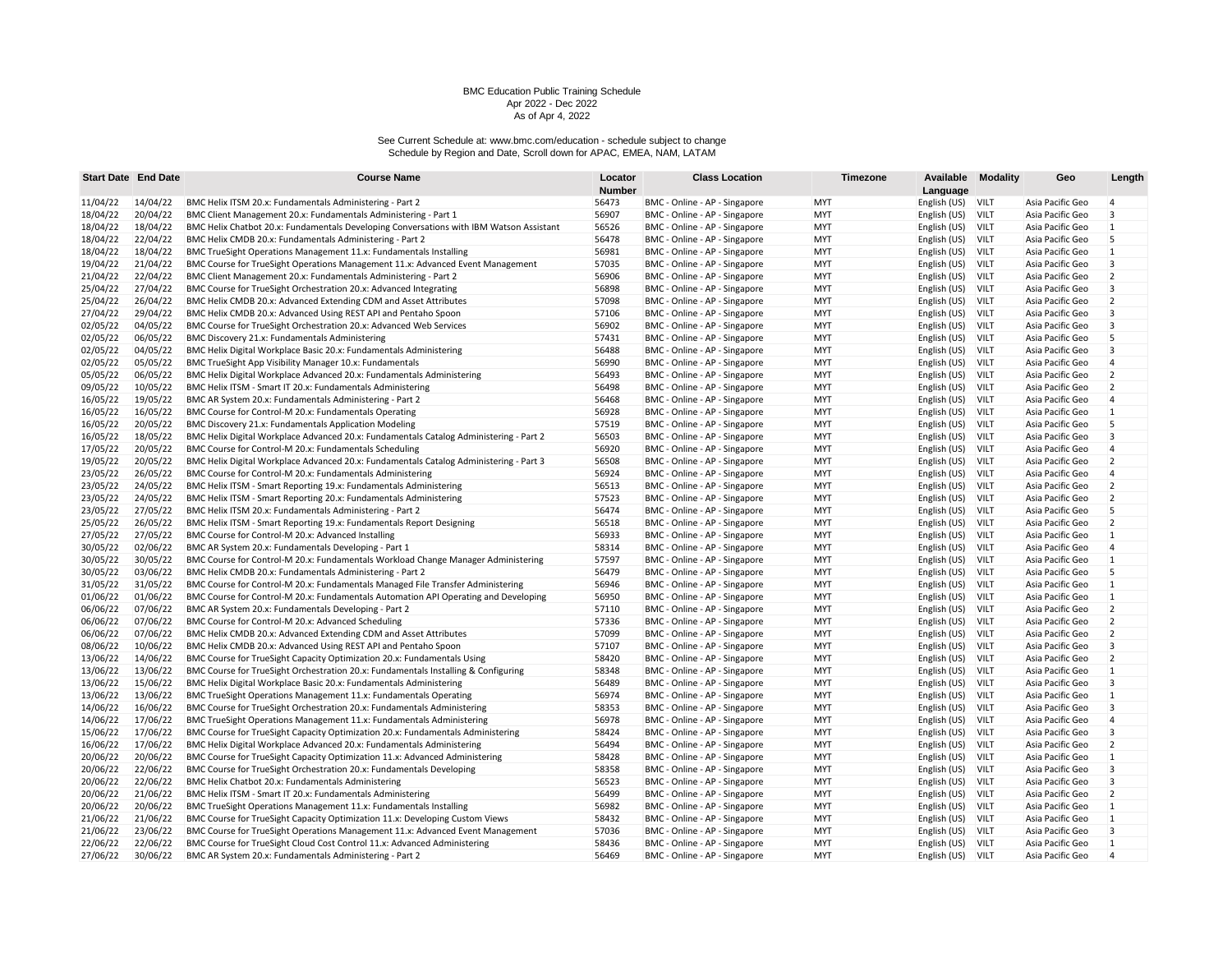| 27/06/22 | 29/06/22 | BMC Course for TrueSight Orchestration 20.x: Advanced Integrating                       | 56899 | BMC - Online - AP - Singapore | <b>MYT</b> | English (US) | <b>VILT</b> | Asia Pacific Geo | $\overline{3}$          |
|----------|----------|-----------------------------------------------------------------------------------------|-------|-------------------------------|------------|--------------|-------------|------------------|-------------------------|
| 27/06/22 | 29/06/22 | BMC Course for TrueSight Orchestration 20.x: Advanced Integrating                       | 58363 | BMC - Online - AP - Singapore | <b>MYT</b> | English (US) | VILT        | Asia Pacific Geo | 3                       |
| 27/06/22 | 27/06/22 | BMC Helix Chatbot 20.x: Fundamentals Developing Conversations with IBM Watson Assistant | 56527 | BMC - Online - AP - Singapore | <b>MYT</b> | English (US) | VILT        | Asia Pacific Geo | $\mathbf{1}$            |
| 27/06/22 | 29/06/22 | BMC Helix Digital Workplace Advanced 20.x: Fundamentals Catalog Administering - Part 2  | 56504 | BMC - Online - AP - Singapore | <b>MYT</b> | English (US) | VILT        | Asia Pacific Geo | 3                       |
| 27/06/22 | 29/06/22 | BMC Helix Platform 20.x: Fundamentals Developing - Part 2                               | 58329 | BMC - Online - AP - Singapore | <b>MYT</b> | English (US) | VILT        | Asia Pacific Geo | 3                       |
| 30/06/22 | 01/07/22 | BMC Helix Digital Workplace Advanced 20.x: Fundamentals Catalog Administering - Part 3  | 56509 | BMC - Online - AP - Singapore | <b>MYT</b> | English (US) | <b>VILT</b> | Asia Pacific Geo | $\overline{2}$          |
| 04/07/22 | 06/07/22 | BMC Course for TrueSight Orchestration 20.x: Advanced Web Services                      | 56903 | BMC - Online - AP - Singapore | <b>MYT</b> | English (US) | VILT        | Asia Pacific Geo | 3                       |
| 04/07/22 | 08/07/22 | BMC Discovery 21.x: Fundamentals Administering                                          | 57432 | BMC - Online - AP - Singapore | MYT        | English (US) | VILT        | Asia Pacific Geo | 5                       |
| 04/07/22 | 08/07/22 | BMC Helix ITSM 20.x: Fundamentals Administering - Part 2                                | 58004 | BMC - Online - AP - Singapore | <b>MYT</b> | English (US) | VILT        | Asia Pacific Geo | 5                       |
| 11/07/22 | 13/07/22 | BMC Client Management 20.x: Fundamentals Administering - Part 1                         | 58371 | BMC - Online - AP - Singapore | <b>MYT</b> | English (US) | VILT        | Asia Pacific Geo | 3                       |
| 11/07/22 | 11/07/22 | BMC Course for Control-M 20.x: Fundamentals Operating                                   | 58389 | BMC - Online - AP - Singapore | <b>MYT</b> | English (US) | VILT        | Asia Pacific Geo | $\mathbf{1}$            |
| 11/07/22 | 13/07/22 | BMC Discovery 21.x: Fundamentals Application Modeling                                   | 58336 | BMC - Online - AP - Singapore | <b>MYT</b> | English (US) | <b>VILT</b> | Asia Pacific Geo | 3                       |
| 11/07/22 | 15/07/22 | BMC Helix CMDB 20.x: Fundamentals Administering - Part 2                                | 58009 | BMC - Online - AP - Singapore | <b>MYT</b> | English (US) | VILT        | Asia Pacific Geo | 5                       |
| 11/07/22 | 14/07/22 | BMC TrueSight App Visibility Manager 10.x: Fundamentals                                 | 58453 | BMC - Online - AP - Singapore | <b>MYT</b> | English (US) | VILT        | Asia Pacific Geo | $\overline{4}$          |
| 12/07/22 | 15/07/22 | BMC Course for Control-M 20.x: Fundamentals Scheduling                                  | 58381 | BMC - Online - AP - Singapore | <b>MYT</b> | English (US) | <b>VILT</b> | Asia Pacific Geo | $\overline{4}$          |
| 14/07/22 | 15/07/22 | BMC Client Management 20.x: Fundamentals Administering - Part 2                         | 58374 | BMC - Online - AP - Singapore | <b>MYT</b> | English (US) | VILT        | Asia Pacific Geo | $\overline{2}$          |
| 18/07/22 | 21/07/22 | BMC Course for Control-M 20.x: Fundamentals Administering                               | 58385 | BMC - Online - AP - Singapore | <b>MYT</b> | English (US) | VILT        | Asia Pacific Geo | $\overline{4}$          |
| 18/07/22 | 19/07/22 | BMC Helix CMDB 20.x: Advanced Extending CDM and Asset Attributes                        | 58014 | BMC - Online - AP - Singapore | <b>MYT</b> | English (US) | VILT        | Asia Pacific Geo | $\overline{2}$          |
| 20/07/22 | 22/07/22 | BMC Helix CMDB 20.x: Advanced Using REST API and Pentaho Spoon                          | 58019 | BMC - Online - AP - Singapore | <b>MYT</b> | English (US) | VILT        | Asia Pacific Geo | 3                       |
| 22/07/22 | 22/07/22 | BMC Course for Control-M 20.x: Advanced Installing                                      | 58394 | BMC - Online - AP - Singapore | <b>MYT</b> | English (US) | VILT        | Asia Pacific Geo | 1                       |
| 25/07/22 | 25/07/22 | BMC Course for Control-M 20.x: Fundamentals Workload Change Manager Administering       | 58402 | BMC - Online - AP - Singapore | <b>MYT</b> | English (US) | VILT        | Asia Pacific Geo | $\mathbf{1}$            |
| 25/07/22 | 27/07/22 | BMC Helix Digital Workplace Basic 20.x: Fundamentals Administering                      | 58024 | BMC - Online - AP - Singapore | <b>MYT</b> | English (US) | VILT        | Asia Pacific Geo | 3                       |
| 26/07/22 | 26/07/22 | BMC Course for Control-M 20.x: Fundamentals Managed File Transfer Administering         | 58406 | BMC - Online - AP - Singapore | <b>MYT</b> | English (US) | VILT        | Asia Pacific Geo | $\mathbf{1}$            |
| 27/07/22 | 27/07/22 | BMC Course for Control-M 20.x: Fundamentals Automation API Operating and Developing     | 58410 | BMC - Online - AP - Singapore | <b>MYT</b> | English (US) | <b>VILT</b> | Asia Pacific Geo | $\vert$ 1               |
| 28/07/22 | 28/07/22 | BMC Course for Control-M 9.0.19.x: Fundamentals Application Integrator Administering    | 58414 | BMC - Online - AP - Singapore | <b>MYT</b> | English (US) | VILT        | Asia Pacific Geo | $\mathbf{1}$            |
| 28/07/22 | 29/07/22 | BMC Helix Digital Workplace Advanced 20.x: Fundamentals Administering                   | 58029 | BMC - Online - AP - Singapore | <b>MYT</b> | English (US) | VILT        | Asia Pacific Geo | $\overline{2}$          |
| 01/08/22 | 02/08/22 | BMC Course for Control-M 20.x: Advanced Scheduling                                      | 57337 | BMC - Online - AP - Singapore | <b>MYT</b> | English (US) | <b>VILT</b> | Asia Pacific Geo | $\overline{2}$          |
| 01/08/22 | 05/08/22 | BMC Course for TrueSight Server Automation 20.x: Fundamentals Administering - Part 2    | 58340 | BMC - Online - AP - Singapore | <b>MYT</b> | English (US) | VILT        | Asia Pacific Geo | 5                       |
| 01/08/22 | 05/08/22 | BMC FootPrints Service Core 20.x: Fundamentals Administering                            | 58378 | BMC - Online - AP - Singapore | <b>MYT</b> | English (US) | VILT        | Asia Pacific Geo | 5                       |
| 01/08/22 | 02/08/22 | BMC Helix ITSM - Smart IT 20.x: Fundamentals Administering                              | 58034 | BMC - Online - AP - Singapore | <b>MYT</b> | English (US) | <b>VILT</b> | Asia Pacific Geo | $\overline{2}$          |
| 03/08/22 | 04/08/22 | BMC Helix ITSM - Knowledge Management 19.x: Fundamentals Administering                  | 58326 | BMC - Online - AP - Singapore | <b>MYT</b> | English (US) | VILT        | Asia Pacific Geo | $\overline{2}$          |
| 08/08/22 | 11/08/22 | BMC AR System 20.x: Fundamentals Administering - Part 2                                 | 57999 | BMC - Online - AP - Singapore | <b>MYT</b> | English (US) | VILT        | Asia Pacific Geo | 4                       |
| 08/08/22 | 12/08/22 | BMC Course for TrueSight Server Automation 20.x: Advanced Administering                 | 58344 | BMC - Online - AP - Singapore | <b>MYT</b> | English (US) | VILT        | Asia Pacific Geo | 5                       |
| 08/08/22 | 10/08/22 | BMC Helix Digital Workplace Advanced 20.x: Fundamentals Catalog Administering - Part 2  | 58039 | BMC - Online - AP - Singapore | <b>MYT</b> | English (US) | VILT        | Asia Pacific Geo | $\overline{3}$          |
| 11/08/22 | 12/08/22 | BMC Helix Digital Workplace Advanced 20.x: Fundamentals Catalog Administering - Part 3  | 58044 | BMC - Online - AP - Singapore | <b>MYT</b> | English (US) | VILT        | Asia Pacific Geo | $\overline{2}$          |
| 15/08/22 | 15/08/22 | BMC Course for TrueSight Orchestration 20.x: Fundamentals Installing & Configuring      | 58349 | BMC - Online - AP - Singapore | <b>MYT</b> | English (US) | <b>VILT</b> | Asia Pacific Geo | $\vert$ 1               |
| 15/08/22 | 19/08/22 | BMC Helix ITSM 20.x: Fundamentals Administering - Part 2                                | 58005 | BMC - Online - AP - Singapore | <b>MYT</b> | English (US) | VILT        | Asia Pacific Geo | 5                       |
| 15/08/22 | 15/08/22 | BMC TrueSight Operations Management 11.x: Fundamentals Operating                        | 58440 | BMC - Online - AP - Singapore | <b>MYT</b> | English (US) | VILT        | Asia Pacific Geo | $\mathbf{1}$            |
| 16/08/22 | 18/08/22 | BMC Course for TrueSight Orchestration 20.x: Fundamentals Administering                 | 58354 | BMC - Online - AP - Singapore | <b>MYT</b> | English (US) | VILT        | Asia Pacific Geo | 3                       |
| 16/08/22 | 17/08/22 | BMC Helix ITSM - Smart Reporting 20.x: Fundamentals Administering                       | 58305 | BMC - Online - AP - Singapore | <b>MYT</b> | English (US) | VILT        | Asia Pacific Geo | $\overline{2}$          |
| 16/08/22 | 19/08/22 | BMC TrueSight Operations Management 11.x: Fundamentals Administering                    | 58444 | BMC - Online - AP - Singapore | <b>MYT</b> | English (US) | VILT        | Asia Pacific Geo | $\overline{4}$          |
| 18/08/22 | 19/08/22 | BMC Helix ITSM - Smart Reporting 19.x: Fundamentals Report Designing                    | 58309 | BMC - Online - AP - Singapore | <b>MYT</b> | English (US) | VILT        | Asia Pacific Geo | $\overline{2}$          |
| 22/08/22 | 25/08/22 | BMC AR System 20.x: Fundamentals Developing - Part 1                                    | 58315 | BMC - Online - AP - Singapore | <b>MYT</b> | English (US) | VILT        | Asia Pacific Geo | 4                       |
| 22/08/22 | 23/08/22 | BMC Course for TrueSight Capacity Optimization 20.x: Fundamentals Using                 | 58421 | BMC - Online - AP - Singapore | <b>MYT</b> | English (US) | VILT        | Asia Pacific Geo | $\overline{2}$          |
| 22/08/22 | 24/08/22 | BMC Course for TrueSight Orchestration 20.x: Fundamentals Developing                    | 58359 | BMC - Online - AP - Singapore | <b>MYT</b> | English (US) | VILT        | Asia Pacific Geo | 3                       |
| 22/08/22 | 26/08/22 | BMC Helix CMDB 20.x: Fundamentals Administering - Part 2                                | 58010 | BMC - Online - AP - Singapore | <b>MYT</b> | English (US) | VILT        | Asia Pacific Geo | 5                       |
| 22/08/22 | 22/08/22 | BMC TrueSight Operations Management 11.x: Fundamentals Installing                       | 58448 | BMC - Online - AP - Singapore | <b>MYT</b> | English (US) | VILT        | Asia Pacific Geo | $\mathbf{1}$            |
| 24/08/22 | 26/08/22 | BMC Course for TrueSight Capacity Optimization 20.x: Fundamentals Administering         | 58425 | BMC - Online - AP - Singapore | <b>MYT</b> | English (US) | VILT        | Asia Pacific Geo | 3                       |
| 29/08/22 | 30/08/22 | BMC AR System 20.x: Fundamentals Developing - Part 2                                    | 58317 | BMC - Online - AP - Singapore | <b>MYT</b> | English (US) | VILT        | Asia Pacific Geo | $\overline{2}$          |
| 29/08/22 | 29/08/22 | BMC Course for TrueSight Capacity Optimization 11.x: Advanced Administering             | 58429 | BMC - Online - AP - Singapore | <b>MYT</b> | English (US) | VILT        | Asia Pacific Geo | $\mathbf{1}$            |
| 29/08/22 | 31/08/22 | BMC Course for TrueSight Orchestration 20.x: Advanced Integrating                       | 58364 | BMC - Online - AP - Singapore | <b>MYT</b> | English (US) | VILT        | Asia Pacific Geo | 3                       |
| 29/08/22 | 31/08/22 | BMC Helix Chatbot 20.x: Fundamentals Administering                                      | 56524 | BMC - Online - AP - Singapore | <b>MYT</b> | English (US) | <b>VILT</b> | Asia Pacific Geo | $\overline{\mathbf{3}}$ |
| 29/08/22 | 30/08/22 | BMC Helix CMDB 20.x: Advanced Extending CDM and Asset Attributes                        | 58015 | BMC - Online - AP - Singapore | <b>MYT</b> | English (US) | VILT        | Asia Pacific Geo | $\overline{2}$          |
| 29/08/22 | 02/09/22 | BMC Remedy IT Service Management 9.1: Development                                       | 58320 | BMC - Online - AP - Singapore | <b>MYT</b> | English (US) | VILT        | Asia Pacific Geo | 5                       |
| 30/08/22 | 30/08/22 | BMC Course for TrueSight Capacity Optimization 11.x: Developing Custom Views            | 58433 | BMC - Online - AP - Singapore | <b>MYT</b> | English (US) | VILT        | Asia Pacific Geo | $\vert$ 1               |
| 31/08/22 | 31/08/22 | BMC Course for TrueSight Cloud Cost Control 11.x: Advanced Administering                | 58437 | BMC - Online - AP - Singapore | <b>MYT</b> | English (US) | VILT        | Asia Pacific Geo | $\mathbf{1}$            |
|          |          |                                                                                         |       |                               |            |              |             |                  |                         |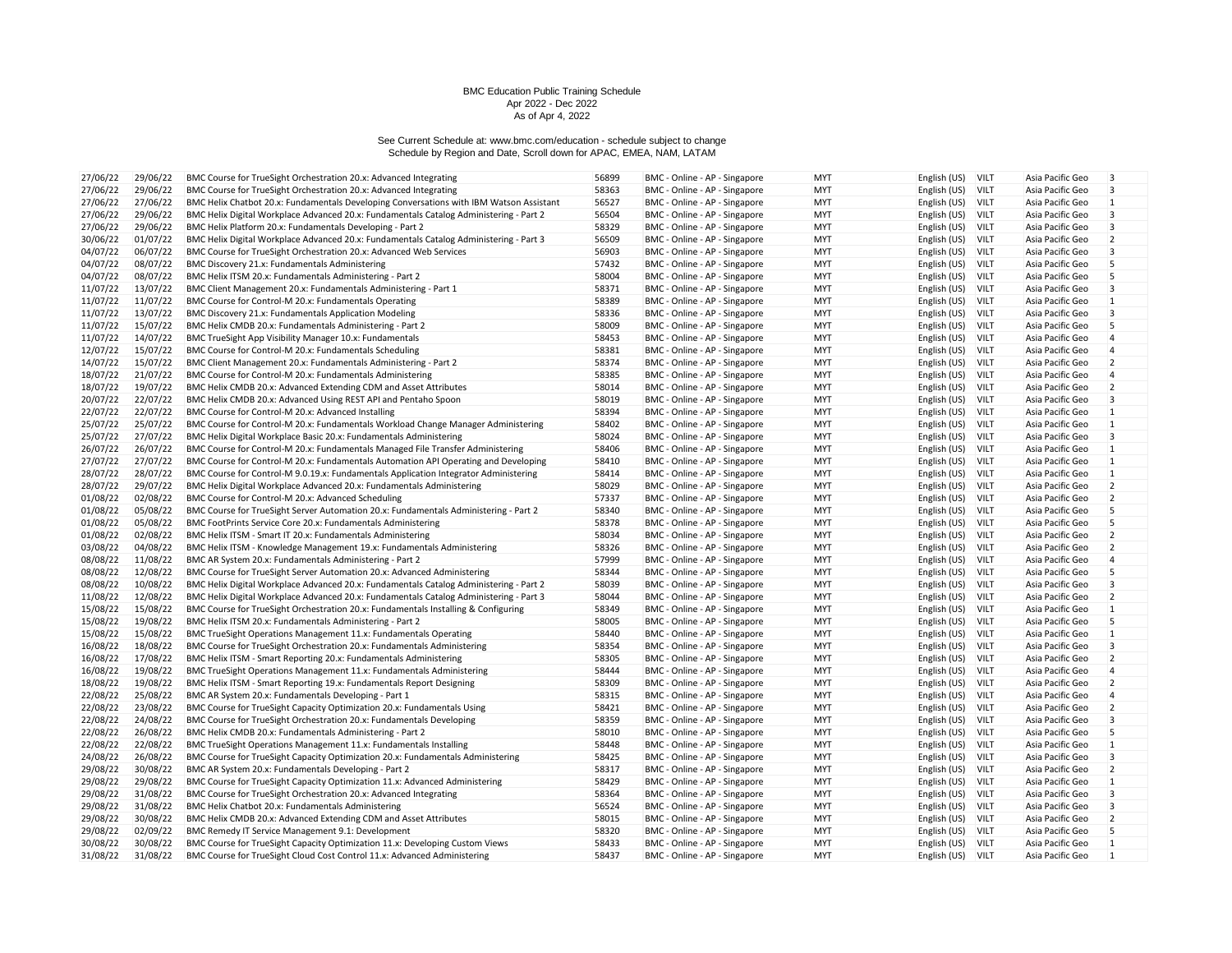| 31/08/22 | 02/09/22             | BMC Helix CMDB 20.x: Advanced Using REST API and Pentaho Spoon                          | 58020 | BMC - Online - AP - Singapore | <b>MYT</b>               | English (US) | <b>VILT</b> | Asia Pacific Geo | $\overline{3}$          |
|----------|----------------------|-----------------------------------------------------------------------------------------|-------|-------------------------------|--------------------------|--------------|-------------|------------------|-------------------------|
| 01/09/22 | 01/09/22             | BMC Helix Chatbot 20.x: Fundamentals Developing Conversations with IBM Watson Assistant | 56528 | BMC - Online - AP - Singapore | <b>MYT</b>               | English (US) | VILT        | Asia Pacific Geo | $\overline{1}$          |
| 05/09/22 | 05/09/22             | BMC Course for Control-M 20.x: Fundamentals Operating                                   | 58390 | BMC - Online - AP - Singapore | <b>MYT</b>               | English (US) | VILT        | Asia Pacific Geo | $\mathbf{1}$            |
| 05/09/22 | 07/09/22             | BMC Course for TrueSight Orchestration 20.x: Advanced Web Services                      | 58367 | BMC - Online - AP - Singapore | <b>MYT</b>               | English (US) | VILT        | Asia Pacific Geo | $\overline{\mathbf{3}}$ |
| 05/09/22 | 09/09/22             | BMC Discovery 21.x: Fundamentals Administering                                          | 57433 | BMC - Online - AP - Singapore | <b>MYT</b>               | English (US) | VILT        | Asia Pacific Geo | 5                       |
| 05/09/22 | 07/09/22             | BMC Helix Digital Workplace Basic 20.x: Fundamentals Administering                      | 58025 | BMC - Online - AP - Singapore | <b>MYT</b>               | English (US) | VILT        | Asia Pacific Geo | 3                       |
| 05/09/22 | 07/09/22             | BMC Service Request Management 20.x: Fundamentals Administering                         | 58323 | BMC - Online - AP - Singapore | <b>MYT</b>               | English (US) | <b>VILT</b> | Asia Pacific Geo | $\overline{\mathbf{3}}$ |
| 06/09/22 | 09/09/22             | BMC Course for Control-M 20.x: Fundamentals Scheduling                                  | 58382 | BMC - Online - AP - Singapore | <b>MYT</b>               | English (US) | VILT        | Asia Pacific Geo | $\overline{4}$          |
| 08/09/22 | 09/09/22             | BMC Helix Digital Workplace Advanced 20.x: Fundamentals Administering                   | 58030 | BMC - Online - AP - Singapore | <b>MYT</b>               | English (US) | VILT        | Asia Pacific Geo | $\overline{2}$          |
| 12/09/22 | 15/09/22             | BMC Course for Control-M 20.x: Fundamentals Administering                               | 58386 | BMC - Online - AP - Singapore | <b>MYT</b>               | English (US) | <b>VILT</b> | Asia Pacific Geo | 4                       |
| 12/09/22 | 14/09/22             | BMC Discovery 21.x: Fundamentals Application Modeling                                   | 58337 | BMC - Online - AP - Singapore | <b>MYT</b>               | English (US) | VILT        | Asia Pacific Geo | $\overline{3}$          |
| 12/09/22 | 13/09/22             | BMC Helix ITSM - Smart IT 20.x: Fundamentals Administering                              | 58035 | BMC - Online - AP - Singapore | <b>MYT</b>               | English (US) | <b>VILT</b> | Asia Pacific Geo | $\overline{2}$          |
| 16/09/22 | 16/09/22             | BMC Course for Control-M 20.x: Advanced Installing                                      | 58395 | BMC - Online - AP - Singapore | <b>MYT</b>               | English (US) | <b>VILT</b> | Asia Pacific Geo | $\vert$ 1               |
| 19/09/22 | 22/09/22             | BMC AR System 20.x: Fundamentals Administering - Part 2                                 | 58000 | BMC - Online - AP - Singapore | <b>MYT</b>               | English (US) | VILT        | Asia Pacific Geo | $\vert$ 4               |
| 19/09/22 | 19/09/22             | BMC Course for Control-M 20.x: Fundamentals Workload Change Manager Administering       | 58403 | BMC - Online - AP - Singapore | <b>MYT</b>               | English (US) | <b>VILT</b> | Asia Pacific Geo | $\vert$ 1               |
| 19/09/22 | 21/09/22             | BMC Helix Digital Workplace Advanced 20.x: Fundamentals Catalog Administering - Part 2  | 58040 | BMC - Online - AP - Singapore | <b>MYT</b>               | English (US) | <b>VILT</b> | Asia Pacific Geo | 3                       |
| 19/09/22 | 22/09/22             | BMC TrueSight App Visibility Manager 10.x: Fundamentals                                 | 58454 | BMC - Online - AP - Singapore | <b>MYT</b>               | English (US) | VILT        | Asia Pacific Geo | $\overline{4}$          |
| 20/09/22 | 20/09/22             | BMC Course for Control-M 20.x: Fundamentals Managed File Transfer Administering         | 58407 | BMC - Online - AP - Singapore | <b>MYT</b>               | English (US) | <b>VILT</b> | Asia Pacific Geo | $\vert$ 1               |
| 21/09/22 | 21/09/22             | BMC Course for Control-M 20.x: Fundamentals Automation API Operating and Developing     | 58411 | BMC - Online - AP - Singapore | <b>MYT</b>               | English (US) | VILT        | Asia Pacific Geo | $\vert$ 1               |
| 22/09/22 | 22/09/22             | BMC Course for Control-M 9.0.19.x: Fundamentals Application Integrator Administering    | 58415 | BMC - Online - AP - Singapore | <b>MYT</b>               | English (US) | VILT        | Asia Pacific Geo | $\vert$ 1               |
| 22/09/22 | 23/09/22             | BMC Helix Digital Workplace Advanced 20.x: Fundamentals Catalog Administering - Part 3  | 58045 | BMC - Online - AP - Singapore | <b>MYT</b>               | English (US) | <b>VILT</b> | Asia Pacific Geo | $\overline{2}$          |
| 26/09/22 | 27/09/22             | BMC Course for Control-M 20.x: Advanced Scheduling                                      | 58398 | BMC - Online - AP - Singapore | <b>MYT</b>               | English (US) | VILT        | Asia Pacific Geo | $\overline{2}$          |
| 26/09/22 | 27/09/22             | BMC Helix ITSM - Smart Reporting 20.x: Fundamentals Administering                       | 58306 | BMC - Online - AP - Singapore | <b>MYT</b>               | English (US) | VILT        | Asia Pacific Geo | $\overline{2}$          |
| 26/09/22 | 30/09/22             | BMC Helix ITSM 20.x: Fundamentals Administering - Part 2                                | 58006 | BMC - Online - AP - Singapore | <b>MYT</b>               | English (US) | <b>VILT</b> | Asia Pacific Geo | 5                       |
| 28/09/22 | 29/09/22             | BMC Helix ITSM - Smart Reporting 19.x: Fundamentals Report Designing                    | 58310 | BMC - Online - AP - Singapore | <b>MYT</b>               | English (US) | VILT        | Asia Pacific Geo | $\overline{2}$          |
| 03/10/22 | 07/10/22             | BMC Course for TrueSight Server Automation 20.x: Fundamentals Administering - Part 2    | 58341 | BMC - Online - AP - Singapore | <b>MYT</b>               | English (US) | VILT        | Asia Pacific Geo | 5                       |
| 03/10/22 | 07/10/22             | BMC Helix CMDB 20.x: Fundamentals Administering - Part 2                                | 58011 | BMC - Online - AP - Singapore | <b>MYT</b>               | English (US) | <b>VILT</b> | Asia Pacific Geo | 5                       |
| 10/10/22 | 12/10/22             | BMC Client Management 20.x: Fundamentals Administering - Part 1                         | 58372 | BMC - Online - AP - Singapore | <b>MYT</b>               | English (US) | <b>VILT</b> | Asia Pacific Geo | 3                       |
| 10/10/22 | 14/10/22             | BMC Course for TrueSight Server Automation 20.x: Advanced Administering                 | 58345 | BMC - Online - AP - Singapore | <b>MYT</b>               | English (US) | VILT        | Asia Pacific Geo | 5                       |
| 10/10/22 | 11/10/22             | BMC Helix CMDB 20.x: Advanced Extending CDM and Asset Attributes                        | 58016 | BMC - Online - AP - Singapore | <b>MYT</b>               | English (US) | <b>VILT</b> | Asia Pacific Geo | $\overline{2}$          |
| 12/10/22 | 14/10/22             | BMC Helix CMDB 20.x: Advanced Using REST API and Pentaho Spoon                          | 58021 | BMC - Online - AP - Singapore | <b>MYT</b>               | English (US) | <b>VILT</b> | Asia Pacific Geo | 3                       |
| 13/10/22 | 14/10/22             | BMC Client Management 20.x: Fundamentals Administering - Part 2                         | 58375 | BMC - Online - AP - Singapore | <b>MYT</b>               | English (US) | VILT        | Asia Pacific Geo | $\overline{2}$          |
| 17/10/22 | 17/10/22             | BMC Course for TrueSight Orchestration 20.x: Fundamentals Installing & Configuring      | 58350 | BMC - Online - AP - Singapore | <b>MYT</b>               | English (US) | <b>VILT</b> | Asia Pacific Geo | $\vert$ 1               |
| 17/10/22 | 19/10/22             |                                                                                         | 58026 |                               | <b>MYT</b>               |              | VILT        | Asia Pacific Geo | $\overline{3}$          |
|          |                      | BMC Helix Digital Workplace Basic 20.x: Fundamentals Administering                      | 58441 | BMC - Online - AP - Singapore |                          | English (US) |             | Asia Pacific Geo | $\vert$ 1               |
| 17/10/22 | 17/10/22<br>20/10/22 | BMC TrueSight Operations Management 11.x: Fundamentals Operating                        | 58355 | BMC - Online - AP - Singapore | <b>MYT</b><br><b>MYT</b> | English (US) | <b>VILT</b> | Asia Pacific Geo | $\overline{3}$          |
| 18/10/22 |                      | BMC Course for TrueSight Orchestration 20.x: Fundamentals Administering                 | 58445 | BMC - Online - AP - Singapore |                          | English (US) | VILT        |                  |                         |
| 18/10/22 | 21/10/22             | BMC TrueSight Operations Management 11.x: Fundamentals Administering                    |       | BMC - Online - AP - Singapore | <b>MYT</b>               | English (US) | VILT        | Asia Pacific Geo | 4                       |
| 20/10/22 | 21/10/22             | BMC Helix Digital Workplace Advanced 20.x: Fundamentals Administering                   | 58031 | BMC - Online - AP - Singapore | <b>MYT</b>               | English (US) | VILT        | Asia Pacific Geo | $\overline{2}$          |
| 24/10/22 | 26/10/22             | BMC Course for TrueSight Orchestration 20.x: Fundamentals Developing                    | 58360 | BMC - Online - AP - Singapore | <b>MYT</b>               | English (US) | <b>VILT</b> | Asia Pacific Geo | 3                       |
| 24/10/22 | 28/10/22             | BMC FootPrints Service Core 20.x: Fundamentals Administering                            | 58379 | BMC - Online - AP - Singapore | <b>MYT</b>               | English (US) | VILT        | Asia Pacific Geo | 5                       |
| 24/10/22 | 25/10/22             | BMC Helix ITSM - Smart IT 20.x: Fundamentals Administering                              | 58036 | BMC - Online - AP - Singapore | <b>MYT</b>               | English (US) | <b>VILT</b> | Asia Pacific Geo | $\overline{2}$          |
| 24/10/22 | 24/10/22             | BMC TrueSight Operations Management 11.x: Fundamentals Installing                       | 58449 | BMC - Online - AP - Singapore | <b>MYT</b>               | English (US) | VILT        | Asia Pacific Geo | $\vert$ 1               |
| 26/10/22 | 27/10/22             | BMC Helix ITSM - Knowledge Management 19.x: Fundamentals Administering                  | 58327 | BMC - Online - AP - Singapore | <b>MYT</b>               | English (US) | VILT        | Asia Pacific Geo | $\overline{2}$          |
| 28/10/22 | 28/10/22             | BMC Course for TrueSight Operations Management 11.3.04: Using New Features              | 58451 | BMC - Online - AP - Singapore | <b>MYT</b>               | English (US) | VILT        | Asia Pacific Geo | $\vert$ 1               |
| 31/10/22 | 03/11/22             | BMC AR System 20.x: Fundamentals Administering - Part 2                                 | 58001 | BMC - Online - AP - Singapore | <b>MYT</b>               | English (US) | VILT        | Asia Pacific Geo | $\overline{4}$          |
| 31/10/22 | 31/10/22             | BMC Course for Control-M 20.x: Fundamentals Operating                                   | 58391 | BMC - Online - AP - Singapore | <b>MYT</b>               | English (US) | VILT        | Asia Pacific Geo | $\vert$ 1               |
| 31/10/22 | 01/11/22             | BMC Course for TrueSight Capacity Optimization 20.x: Fundamentals Using                 | 58422 | BMC - Online - AP - Singapore | <b>MYT</b>               | English (US) | VILT        | Asia Pacific Geo | $\overline{2}$          |
| 31/10/22 | 02/11/22             | BMC Course for TrueSight Orchestration 20.x: Advanced Integrating                       | 58365 | BMC - Online - AP - Singapore | <b>MYT</b>               | English (US) | VILT        | Asia Pacific Geo | $\overline{3}$          |
| 31/10/22 | 02/11/22             | BMC Helix Digital Workplace Advanced 20.x: Fundamentals Catalog Administering - Part 2  | 58041 | BMC - Online - AP - Singapore | <b>MYT</b>               | English (US) | <b>VILT</b> | Asia Pacific Geo | 3                       |
| 01/11/22 | 04/11/22             | BMC Course for Control-M 20.x: Fundamentals Scheduling                                  | 58383 | BMC - Online - AP - Singapore | <b>MYT</b>               | English (US) | VILT        | Asia Pacific Geo | $\overline{4}$          |
| 02/11/22 | 04/11/22             | BMC Course for TrueSight Capacity Optimization 20.x: Fundamentals Administering         | 58426 | BMC - Online - AP - Singapore | <b>MYT</b>               | English (US) | VILT        | Asia Pacific Geo | $\overline{3}$          |
| 03/11/22 | 04/11/22             | BMC Helix Digital Workplace Advanced 20.x: Fundamentals Catalog Administering - Part 3  | 58046 | BMC - Online - AP - Singapore | <b>MYT</b>               | English (US) | <b>VILT</b> | Asia Pacific Geo | $\overline{2}$          |
| 07/11/22 | 10/11/22             | BMC Course for Control-M 20.x: Fundamentals Administering                               | 58387 | BMC - Online - AP - Singapore | <b>MYT</b>               | English (US) | VILT        | Asia Pacific Geo | $\overline{4}$          |
| 07/11/22 | 07/11/22             | BMC Course for TrueSight Capacity Optimization 11.x: Advanced Administering             | 58430 | BMC - Online - AP - Singapore | <b>MYT</b>               | English (US) | VILT        | Asia Pacific Geo | $\vert$ 1               |
| 07/11/22 | 09/11/22             | BMC Course for TrueSight Orchestration 20.x: Advanced Web Services                      | 58368 | BMC - Online - AP - Singapore | <b>MYT</b>               | English (US) | <b>VILT</b> | Asia Pacific Geo | $\overline{3}$          |
| 07/11/22 | 11/11/22             | BMC Discovery 21.x: Fundamentals Administering                                          | 57434 | BMC - Online - AP - Singapore | <b>MYT</b>               | English (US) | VILT        | Asia Pacific Geo | 5                       |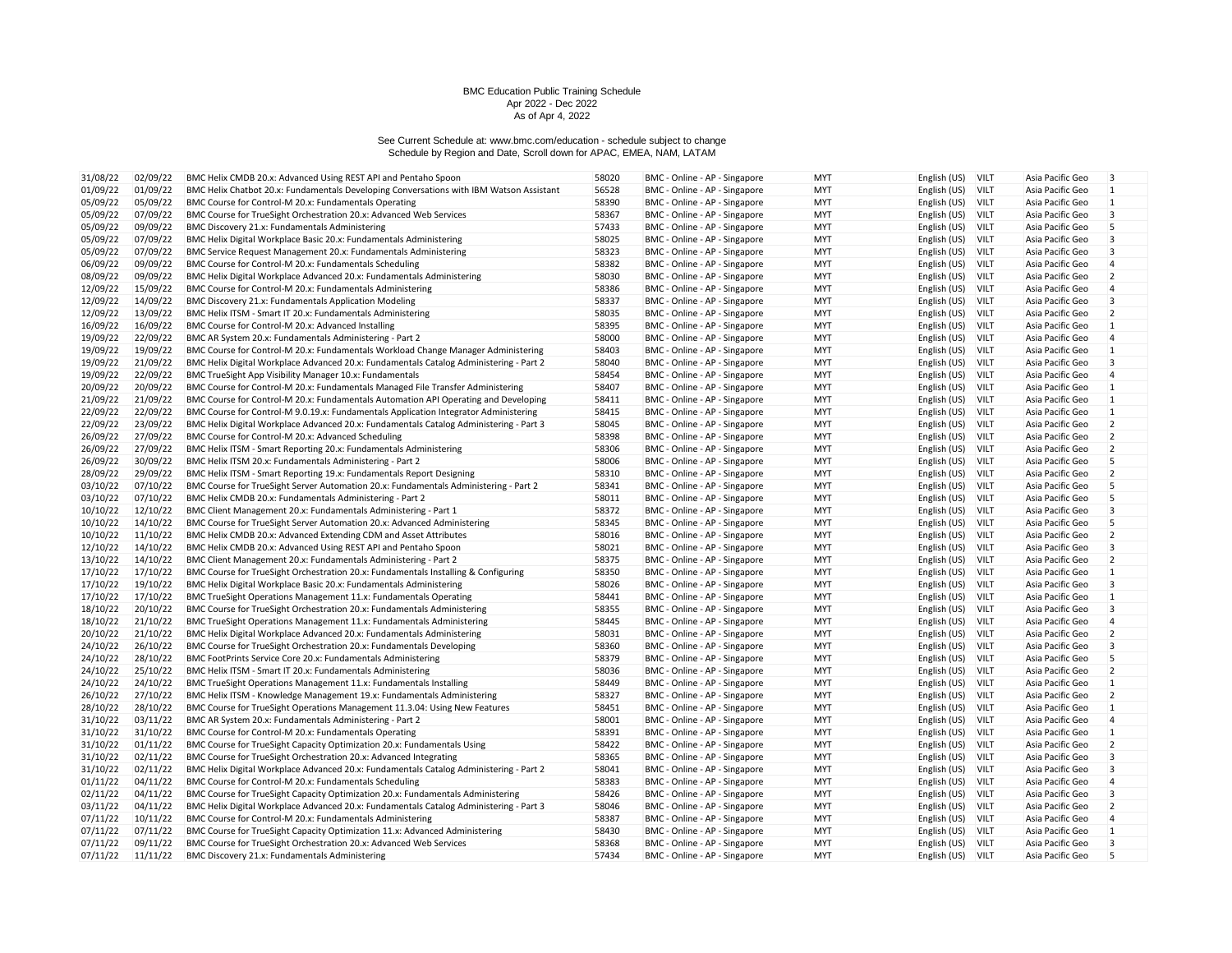| 07/11/22                   |                      |                                                                                                                                                                 |                |                                                                   |                   |                                          |             |                                    |                         |
|----------------------------|----------------------|-----------------------------------------------------------------------------------------------------------------------------------------------------------------|----------------|-------------------------------------------------------------------|-------------------|------------------------------------------|-------------|------------------------------------|-------------------------|
|                            | 09/11/22             | BMC Helix Chatbot 20.x: Fundamentals Administering                                                                                                              | 58332          | BMC - Online - AP - Singapore                                     | <b>MYT</b>        | English (US)                             | VILT        | Asia Pacific Geo                   | 3                       |
| 07/11/22                   | 08/11/22             | BMC Helix ITSM - Smart Reporting 20.x: Fundamentals Administering                                                                                               | 58307          | BMC - Online - AP - Singapore                                     | <b>MYT</b>        | English (US)                             | VILT        | Asia Pacific Geo                   | $\overline{2}$          |
| 07/11/22                   | 11/11/22             | BMC Helix ITSM 20.x: Fundamentals Administering - Part 2                                                                                                        | 58007          | BMC - Online - AP - Singapore                                     | <b>MYT</b>        | English (US)                             | VILT        | Asia Pacific Geo                   | 5                       |
| 08/11/22                   | 08/11/22             | BMC Course for TrueSight Capacity Optimization 11.x: Developing Custom Views                                                                                    | 58434          | BMC - Online - AP - Singapore                                     | <b>MYT</b>        | English (US)                             | VILT        | Asia Pacific Geo                   | $\vert$ 1               |
| 09/11/22                   | 09/11/22             | BMC Course for TrueSight Cloud Cost Control 11.x: Advanced Administering                                                                                        | 58438          | BMC - Online - AP - Singapore                                     | <b>MYT</b>        | English (US)                             | VILT        | Asia Pacific Geo                   | $\mathbf{1}$            |
| 09/11/22                   | 10/11/22             | BMC Helix ITSM - Smart Reporting 19.x: Fundamentals Report Designing                                                                                            | 58311          | BMC - Online - AP - Singapore                                     | <b>MYT</b>        | English (US)                             | VILT        | Asia Pacific Geo                   | $\overline{2}$          |
| 11/11/22                   | 11/11/22             | BMC Course for Control-M 20.x: Advanced Installing                                                                                                              | 58396          | BMC - Online - AP - Singapore                                     | <b>MYT</b>        | English (US)                             | VILT        | Asia Pacific Geo                   | $\mathbf{1}$            |
| 14/11/22                   | 14/11/22             | BMC Course for Control-M 20.x: Fundamentals Workload Change Manager Administering                                                                               | 58404          | BMC - Online - AP - Singapore                                     | <b>MYT</b>        | English (US)                             | VILT        | Asia Pacific Geo                   | $\mathbf{1}$            |
| 14/11/22                   | 16/11/22             | BMC Discovery 21.x: Fundamentals Application Modeling                                                                                                           | 58338          | BMC - Online - AP - Singapore                                     | <b>MYT</b>        | English (US)                             | VILT        | Asia Pacific Geo                   | $\overline{\mathbf{3}}$ |
| 14/11/22                   | 14/11/22             | BMC Helix Chatbot 20.x: Fundamentals Developing Conversations with IBM Watson Assistant                                                                         | 58334          | BMC - Online - AP - Singapore                                     | <b>MYT</b>        | English (US)                             | VILT        | Asia Pacific Geo                   | $\mathbf{1}$            |
| 14/11/22                   | 18/11/22             | BMC Helix CMDB 20.x: Fundamentals Administering - Part 2                                                                                                        | 58012          | BMC - Online - AP - Singapore                                     | <b>MYT</b>        | English (US)                             | VILT        | Asia Pacific Geo                   | 5                       |
| 15/11/22                   | 15/11/22             | BMC Course for Control-M 20.x: Fundamentals Managed File Transfer Administering                                                                                 | 58408          | BMC - Online - AP - Singapore                                     | <b>MYT</b>        | English (US)                             | VILT        | Asia Pacific Geo                   | $\mathbf{1}$            |
| 16/11/22                   | 16/11/22             | BMC Course for Control-M 20.x: Fundamentals Automation API Operating and Developing                                                                             | 58412          | BMC - Online - AP - Singapore                                     | <b>MYT</b>        | English (US)                             | VILT        | Asia Pacific Geo                   | $\mathbf{1}$            |
| 17/11/22                   | 17/11/22             | BMC Course for Control-M 9.0.19.x: Fundamentals Application Integrator Administering                                                                            | 58416          | BMC - Online - AP - Singapore                                     | <b>MYT</b>        | English (US)                             | VILT        | Asia Pacific Geo                   | $\mathbf{1}$            |
| 21/11/22                   | 22/11/22             | BMC Course for Control-M 20.x: Advanced Scheduling                                                                                                              | 58399          | BMC - Online - AP - Singapore                                     | <b>MYT</b>        | English (US)                             | VILT        | Asia Pacific Geo                   | $\overline{2}$          |
| 21/11/22                   | 22/11/22             | BMC Helix CMDB 20.x: Advanced Extending CDM and Asset Attributes                                                                                                | 58017          | BMC - Online - AP - Singapore                                     | <b>MYT</b>        | English (US)                             | VILT        | Asia Pacific Geo                   | $\overline{2}$          |
| 21/11/22                   | 25/11/22             |                                                                                                                                                                 | 58321          | BMC - Online - AP - Singapore                                     | <b>MYT</b>        |                                          | VILT        | Asia Pacific Geo                   | 5                       |
|                            |                      | BMC Remedy IT Service Management 9.1: Development                                                                                                               |                |                                                                   |                   | English (US)                             |             |                                    |                         |
| 23/11/22                   | 25/11/22             | BMC Helix CMDB 20.x: Advanced Using REST API and Pentaho Spoon                                                                                                  | 58022          | BMC - Online - AP - Singapore                                     | <b>MYT</b>        | English (US)                             | VILT        | Asia Pacific Geo                   | $\overline{\mathbf{3}}$ |
| 28/11/22                   | 30/11/22             | BMC Helix Digital Workplace Basic 20.x: Fundamentals Administering                                                                                              | 58027          | BMC - Online - AP - Singapore                                     | <b>MYT</b>        | English (US)                             | VILT        | Asia Pacific Geo                   | $\overline{3}$          |
| 28/11/22                   | 30/11/22             | BMC Service Request Management 20.x: Fundamentals Administering                                                                                                 | 58324          | BMC - Online - AP - Singapore                                     | <b>MYT</b>        | English (US)                             | VILT        | Asia Pacific Geo                   | 3                       |
| 01/12/22                   | 02/12/22             | BMC Helix Digital Workplace Advanced 20.x: Fundamentals Administering                                                                                           | 58032          | BMC - Online - AP - Singapore                                     | <b>MYT</b>        | English (US)                             | VILT        | Asia Pacific Geo                   | $\overline{2}$          |
| 05/12/22                   | 09/12/22             | BMC Course for TrueSight Server Automation 20.x: Fundamentals Administering - Part 2                                                                            | 58342          | BMC - Online - AP - Singapore                                     | <b>MYT</b>        | English (US)                             | VILT        | Asia Pacific Geo                   | 5                       |
| 05/12/22                   | 06/12/22             | BMC Helix ITSM - Smart IT 20.x: Fundamentals Administering                                                                                                      | 58037          | BMC - Online - AP - Singapore                                     | <b>MYT</b>        | English (US)                             | VILT        | Asia Pacific Geo                   | $\overline{2}$          |
| 12/12/22                   | 15/12/22             | BMC AR System 20.x: Fundamentals Administering - Part 2                                                                                                         | 58002          | BMC - Online - AP - Singapore                                     | <b>MYT</b>        | English (US)                             | <b>VILT</b> | Asia Pacific Geo                   | $\overline{4}$          |
| 12/12/22                   | 16/12/22             | BMC Course for TrueSight Server Automation 20.x: Advanced Administering                                                                                         | 58346          | BMC - Online - AP - Singapore                                     | <b>MYT</b>        | English (US)                             | VILT        | Asia Pacific Geo                   | 5                       |
| 12/12/22                   | 14/12/22             | BMC Helix Digital Workplace Advanced 20.x: Fundamentals Catalog Administering - Part 2                                                                          | 58042          | BMC - Online - AP - Singapore                                     | <b>MYT</b>        | English (US)                             | VILT        | Asia Pacific Geo                   | 3                       |
| 12/12/22                   | 14/12/22             | BMC Helix Platform 20.x: Fundamentals Developing - Part 2                                                                                                       | 58330          | BMC - Online - AP - Singapore                                     | <b>MYT</b>        | English (US)                             | VILT        | Asia Pacific Geo                   | 3                       |
| 15/12/22                   | 16/12/22             | BMC Helix Digital Workplace Advanced 20.x: Fundamentals Catalog Administering - Part 3                                                                          | 58047          | BMC - Online - AP - Singapore                                     | <b>MYT</b>        | English (US)                             | VILT        | Asia Pacific Geo                   | $\overline{2}$          |
| 19/12/22                   | 19/12/22             | BMC Course for TrueSight Orchestration 20.x: Fundamentals Installing & Configuring                                                                              | 58351          | BMC - Online - AP - Singapore                                     | <b>MYT</b>        | English (US)                             | VILT        | Asia Pacific Geo                   | $\mathbf{1}$            |
| 19/12/22                   | 20/12/22             | BMC Helix ITSM - Smart Reporting 20.x: Fundamentals Administering                                                                                               | 57524          | BMC - Online - AP - Singapore                                     | <b>MYT</b>        | English (US)                             | <b>VILT</b> | Asia Pacific Geo                   | $\overline{2}$          |
|                            |                      |                                                                                                                                                                 |                |                                                                   |                   |                                          |             |                                    |                         |
| 19/12/22                   | 19/12/22             | BMC TrueSight Operations Management 11.x: Fundamentals Operating                                                                                                | 58442          | BMC - Online - AP - Singapore                                     | <b>MYT</b>        | English (US)                             | VILT        | Asia Pacific Geo                   | $\mathbf{1}$            |
| 20/12/22                   | 22/12/22             | BMC Course for TrueSight Orchestration 20.x: Fundamentals Administering                                                                                         | 58356          | BMC - Online - AP - Singapore                                     | <b>MYT</b>        | English (US)                             | VILT        | Asia Pacific Geo                   | $\overline{3}$          |
| 20/12/22                   | 23/12/22             | BMC TrueSight Operations Management 11.x: Fundamentals Administering                                                                                            | 58446          | BMC - Online - AP - Singapore                                     | <b>MYT</b>        | English (US)                             | <b>VILT</b> | Asia Pacific Geo                   | $\overline{4}$          |
| 21/12/22                   | 22/12/22             | BMC Helix ITSM - Smart Reporting 19.x: Fundamentals Report Designing                                                                                            | 58312          | BMC - Online - AP - Singapore                                     | <b>MYT</b>        | English (US)                             | VILT        | Asia Pacific Geo                   | $\overline{2}$          |
| 26/12/22                   | 28/12/22             | BMC Course for TrueSight Orchestration 20.x: Fundamentals Developing                                                                                            | 58361          | BMC - Online - AP - Singapore                                     | <b>MYT</b>        | English (US)                             | VILT        | Asia Pacific Geo                   | 3                       |
| 26/12/22                   | 26/12/22             | BMC TrueSight Operations Management 11.x: Fundamentals Installing                                                                                               | 58450          | BMC - Online - AP - Singapore                                     | <b>MYT</b>        | English (US)                             | VILT        | Asia Pacific Geo                   | $\mathbf{1}$            |
| <b>Start Date End Date</b> |                      | <b>Course Name</b>                                                                                                                                              | Locator        | <b>Class Location</b>                                             | Timezone          | <b>Available Modality</b>                |             | Geo                                | Length                  |
|                            |                      |                                                                                                                                                                 | <b>Number</b>  |                                                                   |                   | Language                                 |             |                                    |                         |
| 04/04/22                   | 07/04/22             | BMC AR System 20.x: Fundamentals Developing - Part 1                                                                                                            | 56243          | BMC - Online - EMEA - UK/Ireland                                  | <b>GMT</b>        | English (US)                             | VILT        | <b>EMEA Geo</b>                    | $\overline{4}$          |
| 04/04/22                   | 04/04/22             | BMC Course for Control-M 20.x: Fundamentals Operating                                                                                                           | 56796          | BMC - Online - EMEA - UK/Ireland                                  | <b>GMT</b>        | English (US)                             | VILT        | <b>EMEA Geo</b>                    | 1                       |
| 04/04/22                   | 08/04/22             | BMC Discovery 21.x: Fundamentals Administering                                                                                                                  | 57348          | BMC - Online - EMEA - UK/Ireland                                  | <b>GMT</b>        | English (US)                             | VILT        | <b>EMEA Geo</b>                    | 5                       |
|                            |                      |                                                                                                                                                                 | 56192          | BMC - Online - EMEA - UK/Ireland                                  | <b>GMT</b>        |                                          |             |                                    | 5                       |
| 04/04/22                   | 08/04/22             | BMC Helix CMDB 20.x: Fundamentals Administering - Part 2                                                                                                        |                |                                                                   |                   | English (US) VILT                        |             | <b>EMEA Geo</b>                    | 5                       |
| 04/04/22                   | 08/04/22             | BMC Helix CMDB 20.x: Fundamentals Administering - Part 2                                                                                                        | 57614          | BMC - Online - EMEA - Central                                     | <b>CET</b>        | Spanish (Spain VILT                      |             | <b>EMEA Geo</b>                    |                         |
| 04/04/22                   | 06/04/22             | BMC Helix Platform 20.x: Fundamentals Developing - Part 2                                                                                                       | 58559          | BMC - Online - EMEA - UK/Ireland                                  | <b>GMT</b>        | English (US)                             | VILT        | <b>EMEA Geo</b>                    | 3<br>$\overline{4}$     |
| 05/04/22                   | 08/04/22             | BMC Course for Control-M 20.x: Fundamentals Scheduling                                                                                                          | 56788          | BMC - Online - EMEA - UK/Ireland                                  | <b>GMT</b>        | English (US)                             | VILT        | <b>EMEA Geo</b>                    |                         |
| 06/04/22                   | 06/04/22             | BMC Course for Knowledge-Centered Service (KCS) v6: Fundamentals Overview                                                                                       | 56879          | BMC - Online - EMEA - Central                                     | <b>CET</b>        | English (US)                             | VILT        | <b>EMEA Geo</b>                    | 1                       |
| 11/04/22                   | 13/04/22             | BMC Helix Digital Workplace Basic 20.x: Fundamentals Administering                                                                                              | 56204          | BMC - Online - EMEA - UK/Ireland                                  | <b>GMT</b>        | English (US)                             | VILT        | <b>EMEA Geo</b>                    | 3                       |
| 13/04/22                   | 14/04/22             | BMC AR System 20.x: Fundamentals Developing - Part 2                                                                                                            | 57092          | BMC - Online - EMEA - UK/Ireland                                  | <b>GMT</b>        | English (US) VILT                        |             | <b>EMEA Geo</b>                    | $\overline{2}$          |
| 19/04/22                   | 20/04/22             | BMC Helix ITSM - Smart IT 20.x: Fundamentals Administering                                                                                                      | 57617          | BMC - Online - EMEA - Central                                     | CET               | Spanish (Spain VILT                      |             | <b>EMEA Geo</b>                    | $\overline{2}$          |
| 20/04/22                   | 22/04/22             | BMC Service Request Management 20.x: Fundamentals Administering                                                                                                 | 57234          | BMC - Online - EMEA - UK/Ireland                                  | <b>GMT</b>        | English (US) VILT                        |             | <b>EMEA Geo</b>                    | 3                       |
| 21/04/22                   | 22/04/22             | BMC Helix ITSM - Smart Reporting 20.x: Fundamentals Administering                                                                                               | 57616          | BMC - Online - EMEA - Central                                     | <b>CET</b>        | Spanish (Spain VILT                      |             | <b>EMEA Geo</b>                    | 2                       |
| 25/04/22                   | 28/04/22             | BMC AR System 20.x: Fundamentals Administering - Part 2                                                                                                         | 57455          | Materna - Online - German Language                                | <b>CET</b>        | German (Gern VILT                        |             | <b>EMEA Geo</b>                    | 4                       |
| 25/04/22                   | 28/04/22             | BMC Course for Track-It! 20.x: Fundamentals Administering                                                                                                       | 56865          | BMC - Online - EMEA - UK/Ireland                                  | <b>GMT</b>        | English (US) VILT                        |             | <b>EMEA Geo</b>                    | 4                       |
| 25/04/22                   | 25/04/22             | BMC Course for TrueSight Capacity Optimization 11.x: Advanced Administering                                                                                     | 56830          | BMC - Online - EMEA - UK/Ireland                                  | <b>GMT</b>        | English (US) VILT                        |             | <b>EMEA Geo</b>                    | 1                       |
| 25/04/22<br>25/04/22       | 27/04/22<br>29/04/22 | BMC Course for TrueSight Orchestration 20.x: Fundamentals Administering<br>BMC Course for TrueSight Server Automation 20.x: Fundamentals Administering - Part 2 | 58521<br>56729 | BMC - Online - EMEA - Central<br>BMC - Online - EMEA - UK/Ireland | CET<br><b>GMT</b> | Spanish (Spain VILT<br>English (US) VILT |             | <b>EMEA Geo</b><br><b>EMEA Geo</b> | 3<br>5                  |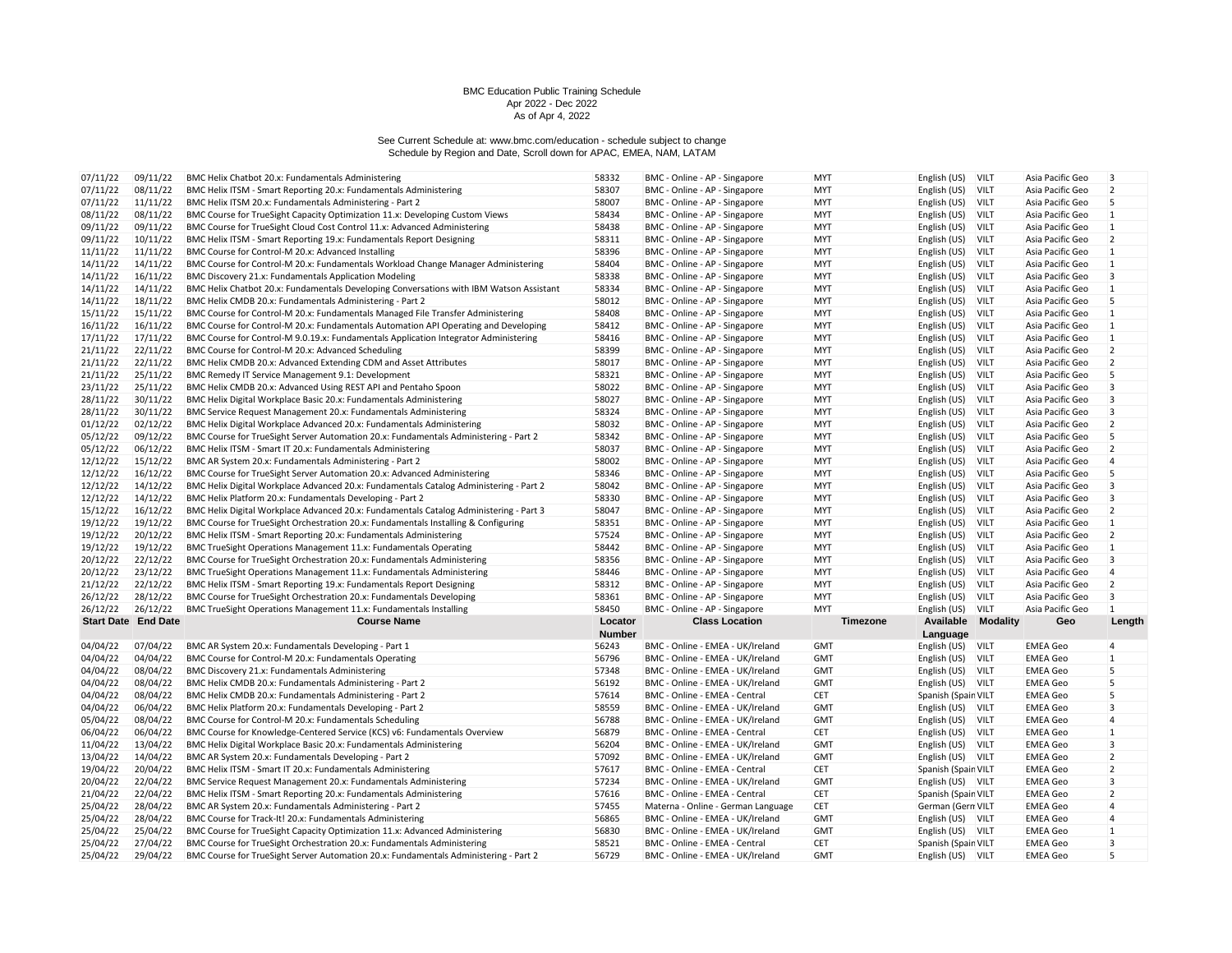| 25/04/22 | 26/04/22 | BMC Helix Digital Workplace Advanced 20.x: Fundamentals Administering                   | 56209 | BMC - Online - EMEA - UK/Ireland                                     | <b>GMT</b>               | English (US)<br>VILT                       | <b>EMEA Geo</b>                    | $\overline{2}$                   |
|----------|----------|-----------------------------------------------------------------------------------------|-------|----------------------------------------------------------------------|--------------------------|--------------------------------------------|------------------------------------|----------------------------------|
| 25/04/22 | 26/04/22 | BMC Helix ITSM - Smart IT 20.x: Fundamentals Administering                              | 56214 | BMC - Online - EMEA - UK/Ireland                                     | <b>GMT</b>               | English (US)<br>VILT                       | <b>EMEA Geo</b>                    | $\overline{2}$                   |
| 25/04/22 | 25/04/22 | BMC TrueSight Operations Management 11.x: Fundamentals Operating                        | 56842 | BMC - Online - EMEA - UK/Ireland                                     | <b>GMT</b>               | <b>VILT</b><br>English (US)                | <b>EMEA Geo</b>                    | $\mathbf{1}$                     |
| 26/04/22 | 26/04/22 | BMC Course for TrueSight Capacity Optimization 11.x: Developing Custom Views            | 56834 | BMC - Online - EMEA - UK/Ireland                                     | <b>GMT</b>               | English (US)<br>VILT                       | <b>EMEA Geo</b>                    | $\mathbf{1}$                     |
| 26/04/22 | 29/04/22 | BMC TrueSight Operations Management 11.x: Fundamentals Administering                    | 56846 | BMC - Online - EMEA - UK/Ireland                                     | <b>GMT</b>               | English (US)<br>VILT                       | <b>EMEA Geo</b>                    | 4                                |
| 27/04/22 | 27/04/22 | BMC Course for TrueSight Cloud Cost Control 11.x: Advanced Administering                | 56838 | BMC - Online - EMEA - UK/Ireland                                     | <b>GMT</b>               | VILT<br>English (US)                       | <b>EMEA Geo</b>                    | $\mathbf{1}$                     |
| 27/04/22 | 29/04/22 | BMC Helix Digital Workplace Advanced 20.x: Fundamentals Catalog Administering - Part 2  | 56224 | BMC - Online - EMEA - UK/Ireland                                     | <b>GMT</b>               | English (US) VILT                          | <b>EMEA Geo</b>                    | 3                                |
| 02/05/22 | 05/05/22 | BMC AR System 20.x: Fundamentals Developing - Part 1                                    | 57456 | Materna - Online - German Language                                   | CET                      | German (Gern VILT                          | <b>EMEA Geo</b>                    | 4                                |
| 02/05/22 | 02/05/22 | BMC Course for TrueSight Operations Management 11.3.04: Using New Features              | 56856 | BMC - Online - EMEA - UK/Ireland                                     | <b>GMT</b>               | English (US) VILT                          | <b>EMEA Geo</b>                    | 1                                |
| 03/05/22 | 06/05/22 | BMC AR System 20.x: Fundamentals Administering - Part 2                                 | 56167 | BMC - Online - EMEA - UK/Ireland                                     | <b>GMT</b>               | English (US)<br><b>VILT</b>                | <b>EMEA Geo</b>                    | 4                                |
| 03/05/22 | 03/05/22 | BMC Course for Control-M 20.x: Fundamentals Managed File Transfer Administering         | 56809 | BMC - Online - EMEA - UK/Ireland                                     | <b>GMT</b>               | VILT<br>English (US)                       | <b>EMEA Geo</b>                    | 1                                |
| 03/05/22 | 03/05/22 | BMC TrueSight Operations Management 11.x: Fundamentals Installing                       | 56850 | BMC - Online - EMEA - UK/Ireland                                     | <b>GMT</b>               | VILT<br>English (US)                       | <b>EMEA Geo</b>                    | 1                                |
| 04/05/22 | 04/05/22 | BMC Course for Control-M 20.x: Fundamentals Automation API Operating and Developing     | 56813 | BMC - Online - EMEA - UK/Ireland                                     | <b>GMT</b>               | English (US)<br><b>VILT</b>                | <b>EMEA Geo</b>                    | $\mathbf{1}$                     |
| 04/05/22 | 06/05/22 | BMC Course for TrueSight Operations Management 11.x: Advanced Event Management          | 56854 | BMC - Online - EMEA - UK/Ireland                                     | <b>GMT</b>               | VILT<br>English (US)                       | <b>EMEA Geo</b>                    | $\overline{3}$                   |
| 04/05/22 | 06/05/22 | BMC Helix Platform 20.x: Fundamentals Developing - Part 2                               | 56256 | BMC - Online - EMEA - UK/Ireland                                     | <b>GMT</b>               | <b>VILT</b><br>English (US)                | <b>EMEA Geo</b>                    | $\overline{3}$                   |
| 06/05/22 | 06/05/22 | BMC Course for Control-M 20.x: Fundamentals Workload Change Manager Administering       | 57591 | BMC - Online - EMEA - UK/Ireland                                     | <b>GMT</b>               | English (US)<br><b>VILT</b>                | <b>EMEA Geo</b>                    | $\mathbf{1}$                     |
| 09/05/22 | 11/05/22 | BMC Client Management 20.x: Fundamentals Administering - Part 1                         | 56770 | BMC - Online - EMEA - UK/Ireland                                     | <b>GMT</b>               | English (US) VILT                          | <b>EMEA Geo</b>                    | 3                                |
| 09/05/22 | 09/05/22 | BMC Course for Control-M 20.x: Fundamentals Operating                                   | 57936 | BMC - Online - EMEA - Central                                        | <b>CET</b>               | Spanish (Spain VILT                        | <b>EMEA Geo</b>                    | $\mathbf{1}$                     |
| 09/05/22 | 11/05/22 | BMC Course for TrueSight Orchestration 20.x: Fundamentals Developing                    | 58522 | BMC - Online - EMEA - Central                                        | CET                      | Spanish (Spain VILT                        | <b>EMEA Geo</b>                    | 3                                |
| 09/05/22 | 09/05/22 | BMC Course for TrueSight Orchestration 20.x: Fundamentals Installing & Configuring      | 56739 | BMC - Online - EMEA - UK/Ireland                                     | <b>GMT</b>               | English (US) VILT                          | <b>EMEA Geo</b>                    | 1                                |
| 09/05/22 | 13/05/22 | BMC Course for TrueSight Server Automation 20.x: Advanced Administering                 | 56735 | BMC - Online - EMEA - UK/Ireland                                     | <b>GMT</b>               | English (US) VILT                          | <b>EMEA Geo</b>                    | 5                                |
| 09/05/22 | 13/05/22 | BMC Discovery 21.x: Fundamentals Administering                                          | 57654 | BMC - Online - EMEA - Central                                        | CET                      | Italian (Italy) VILT                       | <b>EMEA Geo</b>                    | 5                                |
| 09/05/22 |          |                                                                                         | 56229 |                                                                      |                          |                                            |                                    |                                  |
| 09/05/22 | 10/05/22 | BMC Helix Digital Workplace Advanced 20.x: Fundamentals Catalog Administering - Part 3  | 57508 | BMC - Online - EMEA - UK/Ireland<br>BMC - Online - EMEA - UK/Ireland | <b>GMT</b><br><b>GMT</b> | <b>VILT</b><br>English (US)<br><b>VILT</b> | <b>EMEA Geo</b><br><b>EMEA Geo</b> | $\overline{2}$<br>$\overline{2}$ |
|          | 10/05/22 | BMC Helix ITSM - Smart Reporting 20.x: Fundamentals Administering                       |       |                                                                      |                          | English (US)                               |                                    | 5                                |
| 09/05/22 | 13/05/22 | BMC Helix ITSM 20.x: Fundamentals Administering - Part 2                                | 56188 | BMC - Online - EMEA - UK/Ireland                                     | <b>GMT</b>               | English (US)<br><b>VILT</b>                | <b>EMEA Geo</b>                    |                                  |
| 09/05/22 | 11/05/22 | ITIL <sup>®</sup> : Foundation and Examination                                          | 56862 | BMC - Online - EMEA - UK/Ireland                                     | <b>GMT</b>               | English (US) VILT                          | <b>EMEA Geo</b>                    | 3                                |
| 10/05/22 | 13/05/22 | BMC Course for Control-M 20.x: Fundamentals Administering                               | 57937 | BMC - Online - EMEA - Central                                        | <b>CET</b>               | Spanish (Spain VILT                        | <b>EMEA Geo</b>                    | $\overline{4}$                   |
| 10/05/22 | 12/05/22 | BMC Course for TrueSight Orchestration 20.x: Fundamentals Administering                 | 56743 | BMC - Online - EMEA - UK/Ireland                                     | <b>GMT</b>               | English (US) VILT                          | <b>EMEA Geo</b>                    | 3                                |
| 11/05/22 | 12/05/22 | BMC Helix ITSM - Smart Reporting 19.x: Fundamentals Report Designing                    | 56239 | BMC - Online - EMEA - UK/Ireland                                     | <b>GMT</b>               | VILT<br>English (US)                       | <b>EMEA Geo</b>                    | $\overline{2}$                   |
| 12/05/22 | 13/05/22 | BMC Client Management 20.x: Fundamentals Administering - Part 2                         | 56773 | BMC - Online - EMEA - UK/Ireland                                     | <b>GMT</b>               | English (US) VILT                          | <b>EMEA Geo</b>                    | $\overline{2}$                   |
| 16/05/22 | 19/05/22 | BMC Course for Control-M 20.x: Fundamentals Scheduling                                  | 56089 | BMC - Online - EMEA - Central                                        | CET                      | French (France VILT                        | <b>EMEA Geo</b>                    | $\overline{4}$                   |
| 16/05/22 | 18/05/22 | BMC Course for TrueSight Orchestration 20.x: Fundamentals Developing                    | 56746 | BMC - Online - EMEA - UK/Ireland                                     | <b>GMT</b>               | English (US)<br>VILT                       | <b>EMEA Geo</b>                    | 3                                |
| 16/05/22 | 20/05/22 | BMC Discovery 21.x: Fundamentals Application Modeling                                   | 57497 | BMC - Online - EMEA - UK/Ireland                                     | <b>GMT</b>               | English (US) VILT                          | <b>EMEA Geo</b>                    | 5                                |
| 16/05/22 | 20/05/22 | BMC Discovery 21.x: Fundamentals Application Modeling                                   | 57641 | BMC - Online - EMEA - Central                                        | CET                      | Spanish (Spain VILT                        | <b>EMEA Geo</b>                    | 5                                |
| 16/05/22 | 16/05/22 | BMC Helix Chatbot 20.x: Fundamentals Developing Conversations with IBM Watson Assistant | 56265 | BMC - Online - EMEA - UK/Ireland                                     | <b>GMT</b>               | English (US)<br>VILT                       | <b>EMEA Geo</b>                    | 1                                |
| 16/05/22 | 20/05/22 | BMC Helix CMDB 20.x: Fundamentals Administering - Part 2                                | 56193 | BMC - Online - EMEA - UK/Ireland                                     | <b>GMT</b>               | English (US) VILT                          | <b>EMEA Geo</b>                    | 5                                |
| 18/05/22 | 20/05/22 | BMC Course for Knowledge-Centered Service (KCS) v6: Practices Workshop                  | 56884 | BMC - Online - EMEA - Central                                        | <b>CET</b>               | English (US)<br>VILT                       | <b>EMEA Geo</b>                    | 3                                |
| 18/05/22 | 20/05/22 | BMC Helix Chatbot 20.x: Fundamentals Administering                                      | 56261 | BMC - Online - EMEA - UK/Ireland                                     | <b>GMT</b>               | English (US) VILT                          | <b>EMEA Geo</b>                    | 3                                |
| 20/05/22 | 20/05/22 | BMC Course for Control-M 20.x: Fundamentals Operating                                   | 56084 | BMC - Online - EMEA - Central                                        | <b>CET</b>               | French (France VILT                        | <b>EMEA Geo</b>                    | $\mathbf{1}$                     |
| 23/05/22 | 23/05/22 | BMC Course for Control-M 20.x: Fundamentals Operating                                   | 56797 | BMC - Online - EMEA - UK/Ireland                                     | <b>GMT</b>               | English (US)<br>VILT                       | <b>EMEA Geo</b>                    | 1                                |
| 23/05/22 | 25/05/22 | BMC Course for TrueSight Orchestration 20.x: Advanced Integrating                       | 56749 | BMC - Online - EMEA - UK/Ireland                                     | <b>GMT</b>               | English (US)<br>VILT                       | <b>EMEA Geo</b>                    | 3                                |
| 23/05/22 | 27/05/22 | BMC Discovery 21.x: Fundamentals Application Modeling                                   | 57655 | BMC - Online - EMEA - Central                                        | <b>CET</b>               | Italian (Italy) VILT                       | <b>EMEA Geo</b>                    | 5                                |
| 23/05/22 | 27/05/22 | BMC FootPrints Service Core 20.x: Fundamentals Administering                            | 56779 | BMC - Online - EMEA - UK/Ireland                                     | <b>GMT</b>               | English (US)<br>VILT                       | <b>EMEA Geo</b>                    | 5                                |
| 23/05/22 | 24/05/22 | BMC Helix CMDB 20.x: Advanced Extending CDM and Asset Attributes                        | 57050 | BMC - Online - EMEA - UK/Ireland                                     | <b>GMT</b>               | English (US)<br><b>VILT</b>                | <b>EMEA Geo</b>                    | $\overline{2}$                   |
| 23/05/22 | 25/05/22 | BMC Helix Digital Workplace Basic 20.x: Fundamentals Administering                      | 56205 | BMC - Online - EMEA - UK/Ireland                                     | <b>GMT</b>               | English (US)<br><b>VILT</b>                | <b>EMEA Geo</b>                    | 3                                |
| 23/05/22 | 25/05/22 | ITIL® 4: Foundation and Examination                                                     | 56859 | BMC - Online - EMEA - UK/Ireland                                     | <b>GMT</b>               | English (US)<br>VILT                       | <b>EMEA Geo</b>                    | 3                                |
| 24/05/22 | 27/05/22 | BMC Course for Control-M 20.x: Fundamentals Administering                               | 57668 | BMC - Online - EMEA - Central                                        | CET                      | Italian (Italy) VILT                       | <b>EMEA Geo</b>                    | 4                                |
| 24/05/22 | 27/05/22 | BMC Course for Control-M 20.x: Fundamentals Scheduling                                  | 56789 | BMC - Online - EMEA - UK/Ireland                                     | <b>GMT</b>               | English (US)<br><b>VILT</b>                | <b>EMEA Geo</b>                    | $\overline{4}$                   |
| 24/05/22 | 24/05/22 | BMC Helix Knowledge Management by ComAround 21.x: Fundamentals Using                    | 56942 | BMC - Online - EMEA - Central                                        | <b>CET</b>               | <b>VILT</b><br>English (US)                | <b>EMEA Geo</b>                    | 1                                |
| 25/05/22 | 27/05/22 | BMC Helix CMDB 20.x: Advanced Using REST API and Pentaho Spoon                          | 57057 | BMC - Online - EMEA - UK/Ireland                                     | <b>GMT</b>               | <b>VILT</b><br>English (US)                | <b>EMEA Geo</b>                    | 3                                |
| 26/05/22 | 27/05/22 | BMC Helix Digital Workplace Advanced 20.x: Fundamentals Administering                   | 56210 | BMC - Online - EMEA - UK/Ireland                                     | <b>GMT</b>               | English (US) VILT                          | <b>EMEA Geo</b>                    | $\overline{2}$                   |
| 30/05/22 | 02/06/22 | BMC Course for Control-M 20.x: Fundamentals Administering                               | 56094 | BMC - Online - EMEA - Central                                        | <b>CET</b>               | French (France VILT                        | <b>EMEA Geo</b>                    | 4                                |
| 30/05/22 | 31/05/22 | BMC Helix ITSM - Knowledge Management 19.x: Fundamentals Administering                  | 56220 | BMC - Online - EMEA - UK/Ireland                                     | <b>GMT</b>               | English (US) VILT                          | <b>EMEA Geo</b>                    | $\overline{2}$                   |
| 31/05/22 | 31/05/22 | BMC Helix Knowledge Management by ComAround 21.x: Fundamentals Administering            | 57063 | BMC - Online - EMEA - Central                                        | CET                      | English (US) VILT                          | <b>EMEA Geo</b>                    | $\mathbf{1}$                     |
| 03/06/22 | 03/06/22 | BMC Course for Control-M 20.x: Advanced Installing                                      | 56117 | BMC - Online - EMEA - Central                                        | CET                      | French (France VILT                        | <b>EMEA Geo</b>                    | $\mathbf{1}$                     |
| 06/06/22 | 09/06/22 | BMC Course for Control-M 20.x: Fundamentals Administering                               | 56793 | BMC - Online - EMEA - UK/Ireland                                     | <b>GMT</b>               | English (US) VILT                          | <b>EMEA Geo</b>                    | $\overline{4}$                   |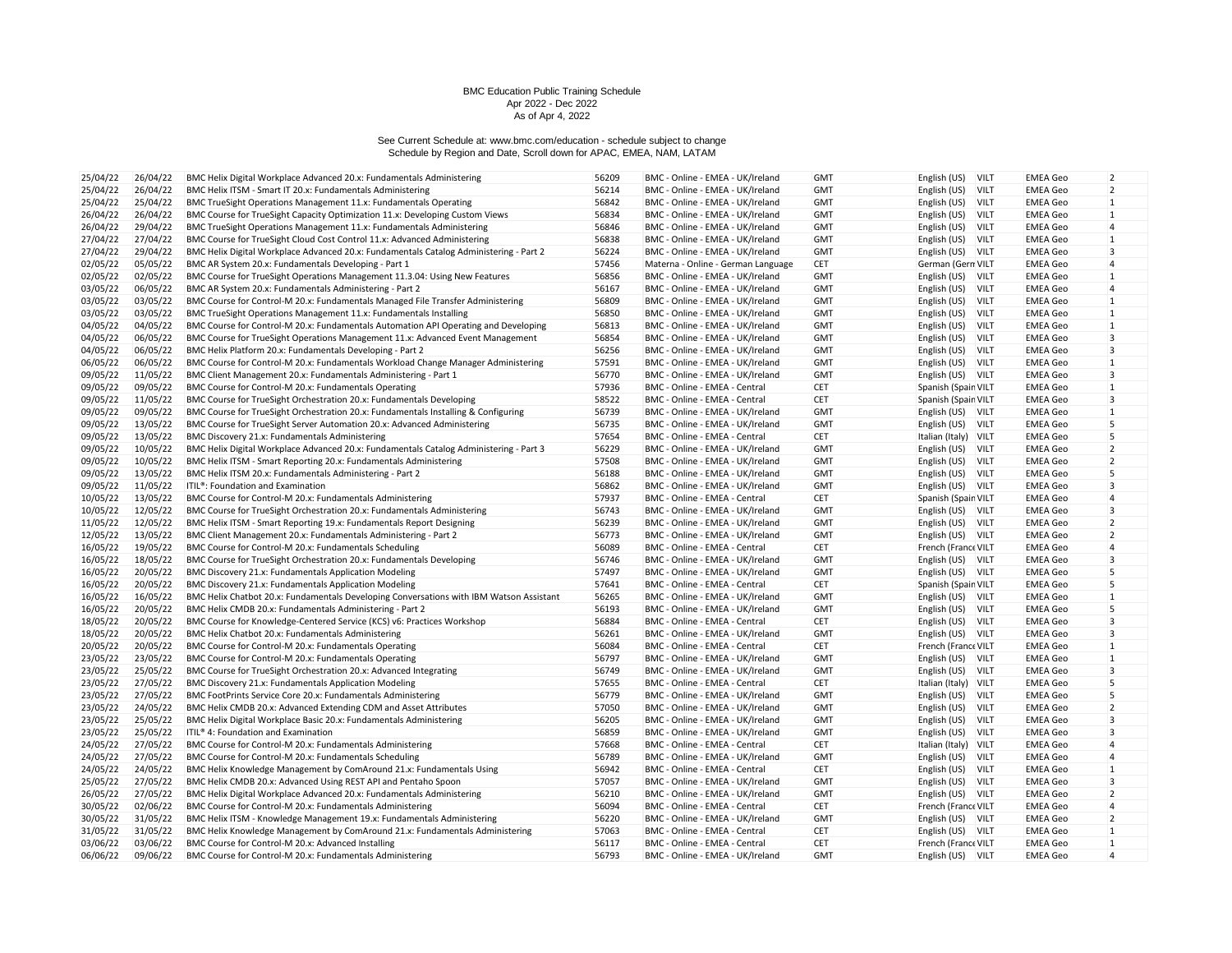| 06/06/22 | 08/06/22 | BMC Course for TrueSight Orchestration 20.x: Advanced Web Services                                                                    | 56752 | BMC - Online - EMEA - UK/Ireland   | <b>GMT</b> | English (US)<br><b>VILT</b>                 | <b>EMEA Geo</b> | 3              |
|----------|----------|---------------------------------------------------------------------------------------------------------------------------------------|-------|------------------------------------|------------|---------------------------------------------|-----------------|----------------|
| 06/06/22 | 08/06/22 | BMC Helix Business Workflows 20.x: Fundamentals Administering                                                                         | 56253 | BMC - Online - EMEA - UK/Ireland   | <b>GMT</b> | English (US)<br><b>VILT</b>                 | <b>EMEA Geo</b> | 3              |
| 06/06/22 | 08/06/22 | BMC Helix Digital Workplace Advanced 20.x: Fundamentals Catalog Administering - Part 2                                                | 56225 | BMC - Online - EMEA - UK/Ireland   | <b>GMT</b> | <b>VILT</b><br>English (US)                 | <b>EMEA Geo</b> | 3              |
| 06/06/22 | 07/06/22 | BMC Helix ITSM - Smart IT 20.x: Fundamentals Administering                                                                            | 56215 | BMC - Online - EMEA - UK/Ireland   | <b>GMT</b> | English (US) VILT                           | <b>EMEA Geo</b> | $\overline{2}$ |
| 08/06/22 | 09/06/22 | BMC AR System 20.x: Fundamentals Developing - Part 2                                                                                  | 57457 | Materna - Online - German Language | <b>CET</b> | German (Gern VILT                           | <b>EMEA Geo</b> | $\overline{2}$ |
| 09/06/22 | 09/06/22 | BMC Course for Knowledge-Centered Service (KCS) v6: Fundamentals Overview                                                             | 56880 | BMC - Online - EMEA - Central      | CET        | English (US) VILT                           | <b>EMEA Geo</b> | $\mathbf{1}$   |
| 09/06/22 | 10/06/22 | BMC Helix Digital Workplace Advanced 20.x: Fundamentals Catalog Administering - Part 3                                                | 56230 | BMC - Online - EMEA - UK/Ireland   | <b>GMT</b> | English (US)<br><b>VILT</b>                 | <b>EMEA Geo</b> | $\overline{2}$ |
| 10/06/22 | 10/06/22 | BMC Course for Control-M 20.x: Advanced Installing                                                                                    | 56801 | BMC - Online - EMEA - UK/Ireland   | <b>GMT</b> | English (US)<br><b>VILT</b>                 | <b>EMEA Geo</b> | 1              |
| 13/06/22 | 16/06/22 | BMC AR System 20.x: Fundamentals Administering - Part 2                                                                               | 56168 | BMC - Online - EMEA - UK/Ireland   | <b>GMT</b> | <b>VILT</b><br>English (US)                 | <b>EMEA Geo</b> | $\overline{4}$ |
| 13/06/22 | 14/06/22 | BMC Course for Control-M 20.x: Advanced Scheduling                                                                                    | 57298 | BMC - Online - EMEA - UK/Ireland   | <b>GMT</b> | English (US)<br><b>VILT</b>                 | <b>EMEA Geo</b> | $\overline{2}$ |
| 13/06/22 | 17/06/22 | BMC Discovery 21.x: Fundamentals Administering                                                                                        | 57349 | BMC - Online - EMEA - UK/Ireland   | <b>GMT</b> | English (US) VILT                           | <b>EMEA Geo</b> | 5              |
| 20/06/22 | 23/06/22 | BMC Course for Control-M 20.x: Fundamentals Scheduling                                                                                | 56090 | BMC - Online - EMEA - Central      | <b>CET</b> | French (France VILT                         | <b>EMEA Geo</b> | 4              |
| 20/06/22 | 24/06/22 | BMC Discovery 21.x: Fundamentals Application Modeling                                                                                 | 57498 | BMC - Online - EMEA - UK/Ireland   | <b>GMT</b> | English (US) VILT                           | <b>EMEA Geo</b> | 5              |
| 20/06/22 | 22/06/22 | BMC Helix Digital Workplace Basic 20.x: Fundamentals Administering                                                                    | 57458 | Materna - Online - German Language | <b>CET</b> | German (Gern VILT                           | <b>EMEA Geo</b> | 3              |
| 20/06/22 | 21/06/22 | BMC Helix ITSM - Smart Reporting 20.x: Fundamentals Administering                                                                     | 57509 | BMC - Online - EMEA - UK/Ireland   | <b>GMT</b> | English (US) VILT                           | <b>EMEA Geo</b> | $\overline{2}$ |
| 20/06/22 | 24/06/22 | BMC Helix ITSM 20.x: Fundamentals Administering - Part 2                                                                              | 56189 | BMC - Online - EMEA - UK/Ireland   | <b>GMT</b> | English (US) VILT                           | <b>EMEA Geo</b> | 5              |
| 20/06/22 | 22/06/22 | BMC Service Request Management 20.x: Fundamentals Administering                                                                       | 57235 | BMC - Online - EMEA - UK/Ireland   | <b>GMT</b> | English (US) VILT                           | <b>EMEA Geo</b> | 3              |
| 22/06/22 | 23/06/22 | BMC Helix ITSM - Smart Reporting 19.x: Fundamentals Report Designing                                                                  | 56240 | BMC - Online - EMEA - UK/Ireland   | <b>GMT</b> | English (US) VILT                           | <b>EMEA Geo</b> | $\overline{2}$ |
| 23/06/22 | 24/06/22 | BMC Helix Digital Workplace Advanced 20.x: Fundamentals Administering                                                                 | 57459 | Materna - Online - German Language | <b>CET</b> | German (Gern VILT                           | <b>EMEA Geo</b> | $\overline{2}$ |
| 24/06/22 | 24/06/22 | BMC Course for Control-M 20.x: Fundamentals Operating                                                                                 | 56085 | BMC - Online - EMEA - Central      | <b>CET</b> | French (France VILT                         | <b>EMEA Geo</b> | 1              |
| 27/06/22 | 30/06/22 | BMC AR System 20.x: Fundamentals Developing - Part 1                                                                                  | 56244 | BMC - Online - EMEA - UK/Ireland   | <b>GMT</b> | English (US) VILT                           | <b>EMEA Geo</b> | $\overline{4}$ |
| 27/06/22 | 27/06/22 | BMC Course for Control-M 20.x: Fundamentals Operating                                                                                 | 57664 | BMC - Online - EMEA - Central      | <b>CET</b> | German (Gern VILT                           | <b>EMEA Geo</b> | $\mathbf{1}$   |
| 27/06/22 | 27/06/22 | BMC Course for Control-M 20.x: Fundamentals Workload Change Manager Administering                                                     | 57592 | BMC - Online - EMEA - UK/Ireland   | <b>GMT</b> | English (US) VILT                           | EMEA Geo        | 1              |
| 27/06/22 | 28/06/22 | BMC Course for TrueSight Capacity Optimization 20.x: Fundamentals Using                                                               | 56822 | BMC - Online - EMEA - UK/Ireland   | <b>GMT</b> | English (US) VILT                           | <b>EMEA Geo</b> | $\overline{2}$ |
| 27/06/22 | 01/07/22 | BMC Course for TrueSight Server Automation 20.x: Fundamentals Administering - Part 2                                                  | 56730 | BMC - Online - EMEA - UK/Ireland   | <b>GMT</b> | English (US)<br><b>VILT</b>                 | <b>EMEA Geo</b> | 5              |
| 27/06/22 | 01/07/22 | BMC Helix CMDB 20.x: Fundamentals Administering - Part 2                                                                              | 56194 | BMC - Online - EMEA - UK/Ireland   | <b>GMT</b> | <b>VILT</b><br>English (US)                 | EMEA Geo        | 5              |
| 27/06/22 | 27/06/22 | BMC TrueSight Operations Management 11.x: Fundamentals Operating                                                                      | 56843 | BMC - Online - EMEA - UK/Ireland   | <b>GMT</b> | English (US) VILT                           | <b>EMEA Geo</b> | 1              |
| 28/06/22 | 28/06/22 | BMC Course for Control-M 20.x: Fundamentals Managed File Transfer Administering                                                       | 56810 | BMC - Online - EMEA - UK/Ireland   | <b>GMT</b> | English (US) VILT                           | <b>EMEA Geo</b> | $\mathbf{1}$   |
| 28/06/22 | 01/07/22 | BMC Course for Control-M 20.x: Fundamentals Scheduling                                                                                | 57665 | BMC - Online - EMEA - Central      | <b>CET</b> | German (Gern VILT                           | EMEA Geo        | $\overline{4}$ |
| 28/06/22 | 30/06/22 | BMC Helix Digital Workplace Advanced 20.x: Fundamentals Catalog Administering - Part 2                                                | 57448 | Materna - Online - German Language | <b>CET</b> | German (Gern VILT                           | <b>EMEA Geo</b> | 3              |
| 28/06/22 | 01/07/22 | BMC TrueSight Operations Management 11.x: Fundamentals Administering                                                                  | 56847 | BMC - Online - EMEA - UK/Ireland   | <b>GMT</b> | English (US)<br><b>VILT</b>                 | <b>EMEA Geo</b> | $\overline{4}$ |
| 29/06/22 | 29/06/22 | BMC Course for Control-M 20.x: Fundamentals Automation API Operating and Developing                                                   | 56814 | BMC - Online - EMEA - UK/Ireland   | <b>GMT</b> | <b>VILT</b><br>English (US)                 | EMEA Geo        | $\mathbf{1}$   |
| 29/06/22 | 01/07/22 | BMC Course for TrueSight Capacity Optimization 20.x: Fundamentals Administering                                                       | 56827 | BMC - Online - EMEA - UK/Ireland   | <b>GMT</b> | English (US) VILT                           | <b>EMEA Geo</b> | 3              |
| 04/07/22 | 05/07/22 | BMC AR System 20.x: Fundamentals Developing - Part 2                                                                                  | 57093 | BMC - Online - EMEA - UK/Ireland   | <b>GMT</b> | English (US)<br><b>VILT</b>                 | <b>EMEA Geo</b> | $\overline{2}$ |
| 04/07/22 | 07/07/22 | BMC Course for Control-M 20.x: Fundamentals Administering                                                                             | 56095 | BMC - Online - EMEA - Central      | <b>CET</b> | French (France VILT                         | <b>EMEA Geo</b> | $\overline{4}$ |
| 04/07/22 | 07/07/22 | BMC Course for Track-It! 20.x: Fundamentals Administering                                                                             | 58509 | BMC - Online - EMEA - UK/Ireland   | <b>GMT</b> | English (US) VILT                           | <b>EMEA Geo</b> | $\overline{4}$ |
| 04/07/22 | 04/07/22 | BMC Course for TrueSight Capacity Optimization 11.x: Advanced Administering                                                           | 56831 | BMC - Online - EMEA - UK/Ireland   | <b>GMT</b> | English (US)<br>VILT                        | <b>EMEA Geo</b> | 1              |
| 04/07/22 | 08/07/22 | BMC Course for TrueSight Server Automation 20.x: Advanced Administering                                                               | 56736 | BMC - Online - EMEA - UK/Ireland   | <b>GMT</b> | English (US) VILT                           | <b>EMEA Geo</b> | 5              |
| 04/07/22 | 05/07/22 | BMC Helix CMDB 20.x: Advanced Extending CDM and Asset Attributes                                                                      | 57051 | BMC - Online - EMEA - UK/Ireland   | <b>GMT</b> | English (US) VILT                           | <b>EMEA Geo</b> | $\overline{2}$ |
| 04/07/22 | 08/07/22 | BMC Helix ITSM 20.x: Fundamentals Administering - Part 2                                                                              | 57460 | Materna - Online - German Language | <b>CET</b> | German (Gern VILT                           | <b>EMEA Geo</b> | 5              |
| 04/07/22 | 08/07/22 | BMC Remedy IT Service Management 9.1: Development                                                                                     | 56247 | BMC - Online - EMEA - UK/Ireland   | <b>GMT</b> | English (US) VILT                           | <b>EMEA Geo</b> | 5              |
| 04/07/22 | 04/07/22 | BMC TrueSight Operations Management 11.x: Fundamentals Installing                                                                     | 56851 | BMC - Online - EMEA - UK/Ireland   | <b>GMT</b> | English (US) VILT                           | <b>EMEA Geo</b> | $\mathbf{1}$   |
| 05/07/22 | 05/07/22 | BMC Course for TrueSight Capacity Optimization 11.x: Developing Custom Views                                                          | 56835 | BMC - Online - EMEA - UK/Ireland   | <b>GMT</b> | English (US)<br><b>VILT</b>                 | <b>EMEA Geo</b> | $\mathbf{1}$   |
| 05/07/22 | 07/07/22 | BMC Course for TrueSight Operations Management 11.x: Advanced Event Management                                                        | 56855 | BMC - Online - EMEA - UK/Ireland   | <b>GMT</b> | English (US) VILT                           | <b>EMEA Geo</b> | 3              |
| 05/07/22 | 06/07/22 | BMC Helix Digital Workplace Advanced 20.x: Fundamentals Catalog Administering - Part 3                                                | 57451 | Materna - Online - German Language | <b>CET</b> | German (Gern VILT                           | <b>EMEA Geo</b> | $\overline{2}$ |
| 06/07/22 | 06/07/22 | BMC Course for TrueSight Cloud Cost Control 11.x: Advanced Administering                                                              | 56839 | BMC - Online - EMEA - UK/Ireland   | <b>GMT</b> | English (US) VILT                           | EMEA Geo        | $\mathbf{1}$   |
| 06/07/22 | 08/07/22 | BMC Helix CMDB 20.x: Advanced Using REST API and Pentaho Spoon                                                                        | 57058 | BMC - Online - EMEA - UK/Ireland   | <b>GMT</b> | English (US) VILT                           | <b>EMEA Geo</b> | 3              |
| 08/07/22 | 08/07/22 | BMC Course for Control-M 20.x: Advanced Installing                                                                                    | 56118 | BMC - Online - EMEA - Central      | <b>CET</b> | French (France VILT                         | <b>EMEA Geo</b> | $\mathbf{1}$   |
| 11/07/22 | 11/07/22 | BMC Course for TrueSight Orchestration 20.x: Fundamentals Installing & Configuring                                                    | 58135 | BMC - Online - EMEA - UK/Ireland   | <b>GMT</b> | English (US) VILT                           | EMEA Geo        | $\mathbf{1}$   |
| 11/07/22 | 13/07/22 | BMC Helix Digital Workplace Basic 20.x: Fundamentals Administering                                                                    | 56206 | BMC - Online - EMEA - UK/Ireland   | <b>GMT</b> | <b>VILT</b>                                 | <b>EMEA Geo</b> | 3              |
| 12/07/22 | 14/07/22 | BMC Course for TrueSight Orchestration 20.x: Fundamentals Administering                                                               | 58139 | BMC - Online - EMEA - UK/Ireland   | <b>GMT</b> | English (US)<br><b>VILT</b>                 | <b>EMEA Geo</b> | 3              |
| 14/07/22 | 15/07/22 | BMC Helix Digital Workplace Advanced 20.x: Fundamentals Administering                                                                 | 56211 | BMC - Online - EMEA - UK/Ireland   | <b>GMT</b> | English (US)<br>English (US)<br><b>VILT</b> | <b>EMEA Geo</b> | $\overline{2}$ |
| 18/07/22 | 20/07/22 |                                                                                                                                       | 58143 | BMC - Online - EMEA - UK/Ireland   | <b>GMT</b> | <b>VILT</b>                                 | <b>EMEA Geo</b> | 3              |
| 18/07/22 | 20/07/22 | BMC Course for TrueSight Orchestration 20.x: Fundamentals Developing<br>BMC Helix Business Workflows 20.x: Fundamentals Administering | 56254 | BMC - Online - EMEA - UK/Ireland   | <b>GMT</b> | English (US)<br><b>VILT</b><br>English (US) | <b>EMEA Geo</b> | 3              |
| 18/07/22 | 19/07/22 | BMC Helix ITSM - Smart IT 20.x: Fundamentals Administering                                                                            | 56216 | BMC - Online - EMEA - UK/Ireland   | <b>GMT</b> | English (US) VILT                           | <b>EMEA Geo</b> | $\overline{2}$ |
| 18/07/22 | 19/07/22 | BMC Helix ITSM - Smart IT 20.x: Fundamentals Administering                                                                            | 57463 | Materna - Online - German Language | CET        | German (Gern VILT                           | <b>EMEA Geo</b> | $\overline{2}$ |
|          |          |                                                                                                                                       |       |                                    |            |                                             |                 |                |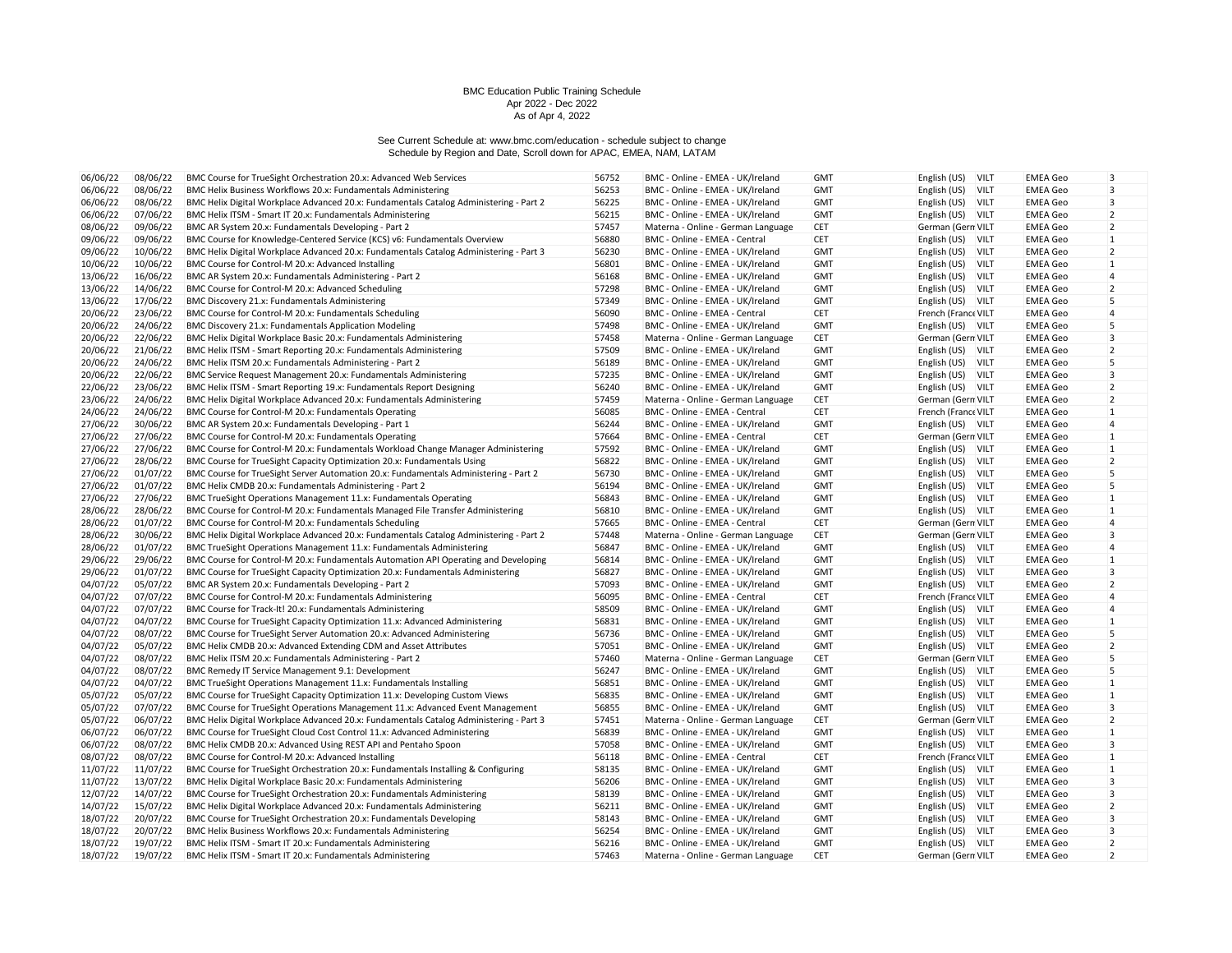| 20/07/22             | 22/07/22             | BMC Helix Chatbot 20.x: Fundamentals Administering                                                                                                                     | 56262          | BMC - Online - EMEA - UK/Ireland                                     | <b>GMT</b>               | English (US)<br>VILT                         | <b>EMEA Geo</b>                    | 3                   |
|----------------------|----------------------|------------------------------------------------------------------------------------------------------------------------------------------------------------------------|----------------|----------------------------------------------------------------------|--------------------------|----------------------------------------------|------------------------------------|---------------------|
| 25/07/22             | 28/07/22             | BMC AR System 20.x: Fundamentals Administering - Part 2                                                                                                                | 57838          | BMC - Online - EMEA - UK/Ireland                                     | <b>GMT</b>               | English (US)<br>VILT                         | <b>EMEA Geo</b>                    | $\overline{4}$      |
| 25/07/22             | 27/07/22             | BMC Client Management 20.x: Fundamentals Administering - Part 1                                                                                                        | 58260          | BMC - Online - EMEA - UK/Ireland                                     | <b>GMT</b>               | VILT<br>English (US)                         | <b>EMEA Geo</b>                    | 3                   |
| 25/07/22             | 25/07/22             | BMC Course for Control-M 20.x: Fundamentals Operating                                                                                                                  | 58280          | BMC - Online - EMEA - UK/Ireland                                     | <b>GMT</b>               | English (US)<br>VILT                         | <b>EMEA Geo</b>                    | $\mathbf{1}$        |
| 25/07/22             | 27/07/22             | BMC Course for TrueSight Orchestration 20.x: Advanced Integrating                                                                                                      | 58147          | BMC - Online - EMEA - UK/Ireland                                     | <b>GMT</b>               | VILT<br>English (US)                         | <b>EMEA Geo</b>                    | 3                   |
| 25/07/22             | 25/07/22             | BMC Helix Chatbot 20.x: Fundamentals Developing Conversations with IBM Watson Assistant                                                                                | 56266          | BMC - Online - EMEA - UK/Ireland                                     | <b>GMT</b>               | English (US)<br>VILT                         | <b>EMEA Geo</b>                    | 1                   |
| 25/07/22             | 27/07/22             | BMC Helix Digital Workplace Advanced 20.x: Fundamentals Catalog Administering - Part 2                                                                                 | 56226          | BMC - Online - EMEA - UK/Ireland                                     | <b>GMT</b>               | VILT<br>English (US)                         | <b>EMEA Geo</b>                    | 3                   |
| 25/07/22             | 27/07/22             | BMC Helix Platform 20.x: Fundamentals Developing - Part 2                                                                                                              | 56257          | BMC - Online - EMEA - UK/Ireland                                     | <b>GMT</b>               | VILT<br>English (US)                         | <b>EMEA Geo</b>                    | 3                   |
| 26/07/22             | 29/07/22             | BMC Course for Control-M 20.x: Fundamentals Scheduling                                                                                                                 | 58271          | BMC - Online - EMEA - UK/Ireland                                     | <b>GMT</b>               | English (US)<br>VILT                         | <b>EMEA Geo</b>                    | $\overline{4}$      |
| 28/07/22             | 29/07/22             | BMC Client Management 20.x: Fundamentals Administering - Part 2                                                                                                        | 58263          | BMC - Online - EMEA - UK/Ireland                                     | <b>GMT</b>               | English (US)<br>VILT                         | <b>EMEA Geo</b>                    | $\overline{2}$      |
| 28/07/22             | 29/07/22             | BMC Helix Digital Workplace Advanced 20.x: Fundamentals Catalog Administering - Part 3                                                                                 | 56231          | BMC - Online - EMEA - UK/Ireland                                     | <b>GMT</b>               | VILT<br>English (US)                         | <b>EMEA Geo</b>                    | 2                   |
| 01/08/22             | 04/08/22             | BMC Course for Control-M 20.x: Fundamentals Administering                                                                                                              | 58275          | BMC - Online - EMEA - UK/Ireland                                     | <b>GMT</b>               | English (US)<br>VILT                         | <b>EMEA Geo</b>                    | $\overline{4}$      |
| 01/08/22             | 03/08/22             | BMC Course for TrueSight Orchestration 20.x: Advanced Web Services                                                                                                     | 58151          | BMC - Online - EMEA - UK/Ireland                                     | <b>GMT</b>               | English (US)<br>VILT                         | <b>EMEA Geo</b>                    | 3                   |
| 01/08/22             | 02/08/22             | BMC Helix ITSM - Smart Reporting 20.x: Fundamentals Administering                                                                                                      | 57510          | BMC - Online - EMEA - UK/Ireland                                     | <b>GMT</b>               | VILT<br>English (US)                         | <b>EMEA Geo</b>                    | $\overline{2}$      |
| 01/08/22             | 05/08/22             | BMC Helix ITSM 20.x: Fundamentals Administering - Part 2                                                                                                               | 57845          | BMC - Online - EMEA - UK/Ireland                                     | <b>GMT</b>               | VILT<br>English (US)                         | <b>EMEA Geo</b>                    | 5                   |
| 01/08/22             | 04/08/22             | BMC TrueSight App Visibility Manager 10.x: Fundamentals                                                                                                                | 58499          | BMC - Online - EMEA - UK/Ireland                                     | <b>GMT</b>               | English (US)<br>VILT                         | <b>EMEA Geo</b>                    | 4                   |
| 01/08/22             | 03/08/22             | ITIL®: Foundation and Examination                                                                                                                                      | 58505          | BMC - Online - EMEA - UK/Ireland                                     | <b>GMT</b>               | English (US)<br>VILT                         | <b>EMEA Geo</b>                    | 3                   |
| 03/08/22             | 04/08/22             | BMC Helix ITSM - Smart Reporting 19.x: Fundamentals Report Designing                                                                                                   | 56241          | BMC - Online - EMEA - UK/Ireland                                     | <b>GMT</b>               | VILT<br>English (US)                         | <b>EMEA Geo</b>                    | $\overline{2}$      |
| 05/08/22             | 05/08/22             | BMC Course for Control-M 20.x: Advanced Installing                                                                                                                     | 58284          | BMC - Online - EMEA - UK/Ireland                                     | <b>GMT</b>               | English (US)<br>VILT                         | <b>EMEA Geo</b>                    | $\mathbf{1}$        |
| 08/08/22             | 09/08/22             | BMC Course for Control-M 20.x: Advanced Scheduling                                                                                                                     | 58288          | BMC - Online - EMEA - UK/Ireland                                     | <b>GMT</b>               | VILT<br>English (US)                         | <b>EMEA Geo</b>                    | $\overline{2}$      |
| 08/08/22             | 12/08/22             | BMC Discovery 21.x: Fundamentals Administering                                                                                                                         | 58118          | BMC - Online - EMEA - UK/Ireland                                     | <b>GMT</b>               | <b>VILT</b>                                  | <b>EMEA Geo</b>                    | 5                   |
| 08/08/22             | 12/08/22             | BMC FootPrints Service Core 20.x: Fundamentals Administering                                                                                                           | 58268          | BMC - Online - EMEA - UK/Ireland                                     | <b>GMT</b>               | English (US)<br>English (US)<br>VILT         | <b>EMEA Geo</b>                    | 5                   |
| 08/08/22             | 12/08/22             |                                                                                                                                                                        | 57851          |                                                                      |                          | VILT                                         |                                    | 5                   |
| 15/08/22             |                      | BMC Helix CMDB 20.x: Fundamentals Administering - Part 2                                                                                                               |                | BMC - Online - EMEA - UK/Ireland                                     | <b>GMT</b>               | English (US)<br>VILT                         | <b>EMEA Geo</b>                    | 5                   |
|                      | 19/08/22<br>16/08/22 | BMC Discovery 21.x: Fundamentals Application Modeling                                                                                                                  | 58122<br>57856 | BMC - Online - EMEA - UK/Ireland                                     | <b>GMT</b>               | English (US)                                 | <b>EMEA Geo</b>                    | $\overline{2}$      |
| 15/08/22<br>15/08/22 | 17/08/22             | BMC Helix CMDB 20.x: Advanced Extending CDM and Asset Attributes                                                                                                       | 58502          | BMC - Online - EMEA - UK/Ireland                                     | <b>GMT</b>               | English (US)<br><b>VILT</b><br>VILT          | <b>EMEA Geo</b>                    | 3                   |
|                      |                      | ITIL <sup>®</sup> 4: Foundation and Examination                                                                                                                        |                | BMC - Online - EMEA - UK/Ireland                                     | <b>GMT</b>               | English (US)                                 | <b>EMEA Geo</b>                    |                     |
| 17/08/22             | 19/08/22             | BMC Helix CMDB 20.x: Advanced Using REST API and Pentaho Spoon                                                                                                         | 57861          | BMC - Online - EMEA - UK/Ireland                                     | <b>GMT</b>               | English (US)<br><b>VILT</b>                  | <b>EMEA Geo</b>                    | 3                   |
| 22/08/22             | 22/08/22<br>26/08/22 | BMC Course for Control-M 20.x: Fundamentals Workload Change Manager Administering                                                                                      | 58292<br>58127 | BMC - Online - EMEA - UK/Ireland                                     | <b>GMT</b>               | English (US)<br>VILT<br>VILT                 | <b>EMEA Geo</b>                    | $\mathbf{1}$<br>5   |
| 22/08/22             |                      | BMC Course for TrueSight Server Automation 20.x: Fundamentals Administering - Part 2                                                                                   |                | BMC - Online - EMEA - UK/Ireland                                     | <b>GMT</b>               | English (US)                                 | <b>EMEA Geo</b>                    |                     |
| 22/08/22             | 24/08/22             | BMC Helix Digital Workplace Basic 20.x: Fundamentals Administering                                                                                                     | 58051<br>58296 | BMC - Online - EMEA - UK/Ireland                                     | <b>GMT</b>               | English (US)<br><b>VILT</b>                  | <b>EMEA Geo</b>                    | 3                   |
| 23/08/22<br>24/08/22 | 23/08/22<br>24/08/22 | BMC Course for Control-M 20.x: Fundamentals Managed File Transfer Administering<br>BMC Course for Control-M 20.x: Fundamentals Automation API Operating and Developing | 58300          | BMC - Online - EMEA - UK/Ireland<br>BMC - Online - EMEA - UK/Ireland | <b>GMT</b><br><b>GMT</b> | English (US)<br>VILT<br>VILT<br>English (US) | <b>EMEA Geo</b><br><b>EMEA Geo</b> | 1<br>1              |
| 25/08/22             | 26/08/22             | BMC Helix Digital Workplace Advanced 20.x: Fundamentals Administering                                                                                                  | 58056          | BMC - Online - EMEA - UK/Ireland                                     | <b>GMT</b>               | English (US)<br>VILT                         | <b>EMEA Geo</b>                    | $\overline{2}$      |
| 26/08/22             | 26/08/22             |                                                                                                                                                                        | 58480          |                                                                      |                          | VILT                                         |                                    | $\mathbf{1}$        |
|                      |                      | BMC TrueSight Operations Management 11.x: Fundamentals Operating                                                                                                       | 58061          | BMC - Online - EMEA - UK/Ireland                                     | <b>GMT</b>               | English (US)<br>VILT                         | <b>EMEA Geo</b>                    |                     |
| 30/08/22             | 31/08/22             | BMC Helix ITSM - Smart IT 20.x: Fundamentals Administering                                                                                                             | 58484          | BMC - Online - EMEA - UK/Ireland<br>BMC - Online - EMEA - UK/Ireland | <b>GMT</b>               | English (US)                                 | <b>EMEA Geo</b>                    | $\overline{2}$<br>4 |
| 30/08/22             | 02/09/22             | BMC TrueSight Operations Management 11.x: Fundamentals Administering                                                                                                   |                |                                                                      | <b>GMT</b>               | English (US)<br>VILT                         | <b>EMEA Geo</b>                    |                     |
| 31/08/22             | 02/09/22             | BMC Helix Business Workflows 20.x: Fundamentals Administering                                                                                                          | 58102          | BMC - Online - EMEA - UK/Ireland                                     | <b>GMT</b>               | English (US)<br>VILT                         | <b>EMEA Geo</b>                    | 3                   |
| 01/09/22             | 02/09/22             | BMC Helix ITSM - Knowledge Management 19.x: Fundamentals Administering                                                                                                 | 58106          | BMC - Online - EMEA - UK/Ireland                                     | <b>GMT</b>               | VILT<br>English (US)                         | <b>EMEA Geo</b>                    | $\overline{2}$      |
| 05/09/22             | 08/09/22             | BMC AR System 20.x: Fundamentals Administering - Part 2                                                                                                                | 57839          | BMC - Online - EMEA - UK/Ireland                                     | <b>GMT</b>               | VILT<br>English (US)                         | <b>EMEA Geo</b>                    | $\overline{4}$      |
| 05/09/22             | 06/09/22             | BMC Course for TrueSight Capacity Optimization 20.x: Fundamentals Using                                                                                                | 58456          | BMC - Online - EMEA - UK/Ireland                                     | <b>GMT</b>               | English (US)<br>VILT                         | <b>EMEA Geo</b>                    | $\overline{2}$      |
| 05/09/22             | 09/09/22             | BMC Course for TrueSight Server Automation 20.x: Advanced Administering                                                                                                | 58131          | BMC - Online - EMEA - UK/Ireland                                     | <b>GMT</b>               | VILT<br>English (US)                         | <b>EMEA Geo</b>                    | 5                   |
| 05/09/22             | 07/09/22             | BMC Helix Digital Workplace Advanced 20.x: Fundamentals Catalog Administering - Part 2                                                                                 | 58066          | BMC - Online - EMEA - UK/Ireland                                     | <b>GMT</b>               | <b>VILT</b><br>English (US)                  | <b>EMEA Geo</b>                    | 3                   |
| 05/09/22             | 05/09/22             | BMC TrueSight Operations Management 11.x: Fundamentals Installing                                                                                                      | 58489          | BMC - Online - EMEA - UK/Ireland                                     | <b>GMT</b>               | VILT<br>English (US)                         | <b>EMEA Geo</b>                    | 1                   |
| 06/09/22             | 08/09/22             | BMC Course for TrueSight Operations Management 11.x: Advanced Event Management                                                                                         | 58493          | BMC - Online - EMEA - UK/Ireland                                     | <b>GMT</b>               | English (US)<br>VILT                         | <b>EMEA Geo</b>                    | $\overline{3}$      |
| 07/09/22             | 09/09/22             | BMC Course for TrueSight Capacity Optimization 20.x: Fundamentals Administering                                                                                        | 58460          | BMC - Online - EMEA - UK/Ireland                                     | <b>GMT</b>               | <b>VILT</b><br>English (US)                  | <b>EMEA Geo</b>                    | 3                   |
| 07/09/22             | 09/09/22             | BMC Service Request Management 20.x: Fundamentals Administering                                                                                                        | 58099          | BMC - Online - EMEA - UK/Ireland                                     | <b>GMT</b>               | VILT<br>English (US)                         | <b>EMEA Geo</b>                    | 3                   |
| 08/09/22             | 08/09/22             | BMC Course for Knowledge-Centered Service (KCS) v6: Fundamentals Overview                                                                                              | 58531          | BMC - Online - EMEA - Central                                        | <b>CET</b>               | English (US)<br>VILT                         | <b>EMEA Geo</b>                    | $\mathbf{1}$        |
| 08/09/22             | 09/09/22             | BMC Helix Digital Workplace Advanced 20.x: Fundamentals Catalog Administering - Part 3                                                                                 | 58071          | BMC - Online - EMEA - UK/Ireland                                     | <b>GMT</b>               | English (US)<br><b>VILT</b>                  | <b>EMEA Geo</b>                    | 2                   |
| 12/09/22             | 15/09/22             | BMC Course for Track-It! 20.x: Fundamentals Administering                                                                                                              | 58510          | BMC - Online - EMEA - UK/Ireland                                     | <b>GMT</b>               | <b>VILT</b><br>English (US)                  | <b>EMEA Geo</b>                    | 4                   |
| 12/09/22             | 12/09/22             | BMC Course for TrueSight Capacity Optimization 11.x: Advanced Administering                                                                                            | 58466          | BMC - Online - EMEA - UK/Ireland                                     | <b>GMT</b>               | VILT<br>English (US)                         | <b>EMEA Geo</b>                    | 1                   |
| 12/09/22             | 12/09/22             | BMC Course for TrueSight Orchestration 20.x: Fundamentals Installing & Configuring                                                                                     | 58136          | BMC - Online - EMEA - UK/Ireland                                     | <b>GMT</b>               | English (US)<br>VILT                         | <b>EMEA Geo</b>                    | 1                   |
| 12/09/22             | 13/09/22             | BMC Helix ITSM - Smart Reporting 20.x: Fundamentals Administering                                                                                                      | 58077          | BMC - Online - EMEA - UK/Ireland                                     | <b>GMT</b>               | <b>VILT</b><br>English (US)                  | <b>EMEA Geo</b>                    | $\overline{2}$      |
| 12/09/22             | 16/09/22             | BMC Helix ITSM 20.x: Fundamentals Administering - Part 2                                                                                                               | 57846          | BMC - Online - EMEA - UK/Ireland                                     | <b>GMT</b>               | VILT<br>English (US)                         | <b>EMEA Geo</b>                    | 5                   |
| 13/09/22             | 13/09/22             | BMC Course for TrueSight Capacity Optimization 11.x: Developing Custom Views                                                                                           | 58471          | BMC - Online - EMEA - UK/Ireland                                     | <b>GMT</b>               | English (US)<br>VILT                         | <b>EMEA Geo</b>                    | 1                   |
| 13/09/22             | 15/09/22             | BMC Course for TrueSight Orchestration 20.x: Fundamentals Administering                                                                                                | 58140          | BMC - Online - EMEA - UK/Ireland                                     | <b>GMT</b>               | English (US)<br>VILT                         | <b>EMEA Geo</b>                    | 3                   |
| 14/09/22             | 14/09/22             | BMC Course for TrueSight Cloud Cost Control 11.x: Advanced Administering                                                                                               | 58476          | BMC - Online - EMEA - UK/Ireland                                     | <b>GMT</b>               | VILT<br>English (US)                         | <b>EMEA Geo</b>                    | $\mathbf{1}$        |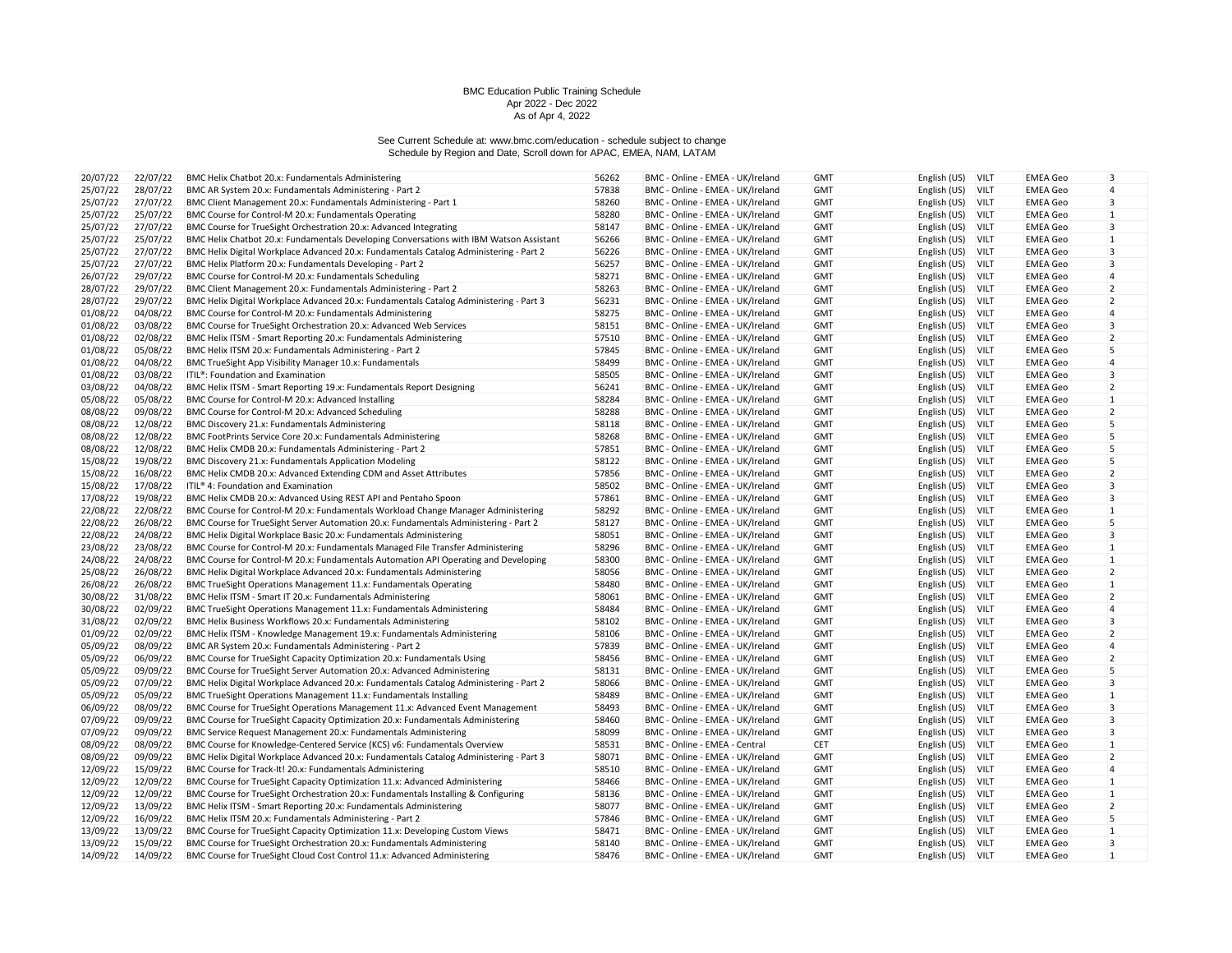| 14/09/22 | 15/09/22 | BMC Helix ITSM - Smart Reporting 19.x: Fundamentals Report Designing                    | 58081 | BMC - Online - EMEA - UK/Ireland | <b>GMT</b> | English (US)      | <b>VILT</b> | <b>EMEA Geo</b> | $\overline{2}$ |
|----------|----------|-----------------------------------------------------------------------------------------|-------|----------------------------------|------------|-------------------|-------------|-----------------|----------------|
| 19/09/22 | 22/09/22 | BMC AR System 20.x: Fundamentals Developing - Part 1                                    | 58085 | BMC - Online - EMEA - UK/Ireland | <b>GMT</b> | English (US)      | <b>VILT</b> | <b>EMEA Geo</b> | $\overline{4}$ |
| 19/09/22 | 19/09/22 | BMC Course for Control-M 20.x: Fundamentals Operating                                   | 58281 | BMC - Online - EMEA - UK/Ireland | <b>GMT</b> | English (US)      | VILT        | <b>EMEA Geo</b> | $\mathbf{1}$   |
| 19/09/22 | 21/09/22 | BMC Course for TrueSight Orchestration 20.x: Fundamentals Developing                    | 58144 | BMC - Online - EMEA - UK/Ireland | <b>GMT</b> | English (US)      | <b>VILT</b> | <b>EMEA Geo</b> | 3              |
| 19/09/22 | 23/09/22 | BMC Helix CMDB 20.x: Fundamentals Administering - Part 2                                | 57852 | BMC - Online - EMEA - UK/Ireland | <b>GMT</b> | English (US)      | VILT        | <b>EMEA</b> Geo | 5              |
| 20/09/22 | 23/09/22 | BMC Course for Control-M 20.x: Fundamentals Scheduling                                  | 58272 | BMC - Online - EMEA - UK/Ireland | <b>GMT</b> | English (US)      | VILT        | <b>EMEA Geo</b> | $\overline{4}$ |
| 21/09/22 | 23/09/22 | BMC Course for Knowledge-Centered Service (KCS) v6: Practices Workshop                  | 58528 | BMC - Online - EMEA - Central    | CET        | English (US)      | <b>VILT</b> | <b>EMEA Geo</b> | 3              |
| 26/09/22 | 27/09/22 | BMC AR System 20.x: Fundamentals Developing - Part 2                                    | 58092 | BMC - Online - EMEA - UK/Ireland | <b>GMT</b> | English (US)      | VILT        | <b>EMEA Geo</b> | 2              |
| 26/09/22 | 29/09/22 | BMC Course for Control-M 20.x: Fundamentals Administering                               | 58276 | BMC - Online - EMEA - UK/Ireland | <b>GMT</b> | English (US)      | VILT        | <b>EMEA</b> Geo | $\overline{4}$ |
| 26/09/22 | 28/09/22 | BMC Course for TrueSight Orchestration 20.x: Advanced Integrating                       | 58148 | BMC - Online - EMEA - UK/Ireland | <b>GMT</b> | English (US)      | <b>VILT</b> | <b>EMEA Geo</b> | 3              |
| 26/09/22 | 27/09/22 | BMC Helix CMDB 20.x: Advanced Extending CDM and Asset Attributes                        | 57857 | BMC - Online - EMEA - UK/Ireland | <b>GMT</b> | English (US)      | <b>VILT</b> | <b>EMEA Geo</b> | $\overline{2}$ |
| 26/09/22 | 30/09/22 | BMC Remedy IT Service Management 9.1: Development                                       | 58096 | BMC - Online - EMEA - UK/Ireland | <b>GMT</b> | English (US)      | VILT        | <b>EMEA</b> Geo | 5              |
| 28/09/22 | 30/09/22 | BMC Helix Chatbot 20.x: Fundamentals Administering                                      | 56263 | BMC - Online - EMEA - UK/Ireland | <b>GMT</b> | English (US)      | <b>VILT</b> | <b>EMEA Geo</b> | $\overline{3}$ |
| 28/09/22 | 30/09/22 | BMC Helix CMDB 20.x: Advanced Using REST API and Pentaho Spoon                          | 57862 | BMC - Online - EMEA - UK/Ireland | <b>GMT</b> | English (US)      | VILT        | <b>EMEA Geo</b> | 3              |
| 30/09/22 | 30/09/22 | BMC Course for Control-M 20.x: Advanced Installing                                      | 58285 | BMC - Online - EMEA - UK/Ireland | <b>GMT</b> | English (US)      | <b>VILT</b> | <b>EMEA Geo</b> | $\mathbf{1}$   |
| 03/10/22 | 04/10/22 | BMC Course for Control-M 20.x: Advanced Scheduling                                      | 58289 | BMC - Online - EMEA - UK/Ireland | <b>GMT</b> | English (US)      | <b>VILT</b> | <b>EMEA Geo</b> | $\overline{2}$ |
| 03/10/22 | 05/10/22 | BMC Course for TrueSight Orchestration 20.x: Advanced Web Services                      | 58152 | BMC - Online - EMEA - UK/Ireland | <b>GMT</b> | English (US)      | VILT        | <b>EMEA Geo</b> | 3              |
|          |          |                                                                                         |       |                                  |            |                   |             |                 |                |
| 03/10/22 | 03/10/22 | BMC Helix Chatbot 20.x: Fundamentals Developing Conversations with IBM Watson Assistant | 56267 | BMC - Online - EMEA - UK/Ireland | <b>GMT</b> | English (US)      | <b>VILT</b> | EMEA Geo        | $\mathbf{1}$   |
| 03/10/22 | 05/10/22 | BMC Helix Digital Workplace Basic 20.x: Fundamentals Administering                      | 58052 | BMC - Online - EMEA - UK/Ireland | <b>GMT</b> | English (US)      | <b>VILT</b> | <b>EMEA Geo</b> | 3              |
| 06/10/22 | 07/10/22 | BMC Helix Digital Workplace Advanced 20.x: Fundamentals Administering                   | 58057 | BMC - Online - EMEA - UK/Ireland | <b>GMT</b> | English (US)      | VILT        | <b>EMEA Geo</b> | $\overline{2}$ |
| 10/10/22 | 11/10/22 | BMC Helix ITSM - Smart IT 20.x: Fundamentals Administering                              | 58062 | BMC - Online - EMEA - UK/Ireland | <b>GMT</b> | English (US)      | <b>VILT</b> | <b>EMEA Geo</b> | $\overline{2}$ |
| 10/10/22 | 12/10/22 | BMC Helix Platform 20.x: Fundamentals Developing - Part 2                               | 58109 | BMC - Online - EMEA - UK/Ireland | <b>GMT</b> | English (US)      | <b>VILT</b> | <b>EMEA Geo</b> | 3              |
| 10/10/22 | 13/10/22 | BMC TrueSight App Visibility Manager 10.x: Fundamentals                                 | 58500 | BMC - Online - EMEA - UK/Ireland | <b>GMT</b> | English (US)      | VILT        | <b>EMEA Geo</b> | 4              |
| 17/10/22 | 20/10/22 | BMC AR System 20.x: Fundamentals Administering - Part 2                                 | 57840 | BMC - Online - EMEA - UK/Ireland | <b>GMT</b> | English (US)      | VILT        | <b>EMEA Geo</b> | $\overline{4}$ |
| 17/10/22 | 17/10/22 | BMC Course for Control-M 20.x: Fundamentals Workload Change Manager Administering       | 58293 | BMC - Online - EMEA - UK/Ireland | <b>GMT</b> | English (US)      | <b>VILT</b> | <b>EMEA Geo</b> | $\mathbf{1}$   |
| 17/10/22 | 21/10/22 | BMC Discovery 21.x: Fundamentals Administering                                          | 58119 | BMC - Online - EMEA - UK/Ireland | <b>GMT</b> | English (US)      | VILT        | <b>EMEA Geo</b> | 5              |
| 17/10/22 | 21/10/22 | BMC FootPrints Service Core 20.x: Fundamentals Administering                            | 58269 | BMC - Online - EMEA - UK/Ireland | <b>GMT</b> | English (US)      | <b>VILT</b> | <b>EMEA</b> Geo | 5              |
| 17/10/22 | 19/10/22 | BMC Helix Digital Workplace Advanced 20.x: Fundamentals Catalog Administering - Part 2  | 58067 | BMC - Online - EMEA - UK/Ireland | <b>GMT</b> | English (US)      | VILT        | <b>EMEA Geo</b> | 3              |
| 18/10/22 | 18/10/22 | BMC Course for Control-M 20.x: Fundamentals Managed File Transfer Administering         | 58297 | BMC - Online - EMEA - UK/Ireland | <b>GMT</b> | English (US)      | VILT        | <b>EMEA Geo</b> | 1              |
| 19/10/22 | 19/10/22 | BMC Course for Control-M 20.x: Fundamentals Automation API Operating and Developing     | 58301 | BMC - Online - EMEA - UK/Ireland | <b>GMT</b> | English (US)      | <b>VILT</b> | EMEA Geo        | $\mathbf{1}$   |
| 20/10/22 | 21/10/22 | BMC Helix Digital Workplace Advanced 20.x: Fundamentals Catalog Administering - Part 3  | 58072 | BMC - Online - EMEA - UK/Ireland | <b>GMT</b> | English (US)      | VILT        | <b>EMEA Geo</b> | $\overline{2}$ |
| 24/10/22 | 28/10/22 | BMC Discovery 21.x: Fundamentals Application Modeling                                   | 58123 | BMC - Online - EMEA - UK/Ireland | <b>GMT</b> | English (US)      | <b>VILT</b> | <b>EMEA Geo</b> | 5              |
| 24/10/22 | 26/10/22 | BMC Helix Business Workflows 20.x: Fundamentals Administering                           | 58103 | BMC - Online - EMEA - UK/Ireland | <b>GMT</b> | English (US)      | <b>VILT</b> | EMEA Geo        | 3              |
| 24/10/22 | 25/10/22 | BMC Helix ITSM - Smart Reporting 20.x: Fundamentals Administering                       | 58078 | BMC - Online - EMEA - UK/Ireland | <b>GMT</b> | English (US)      | VILT        | <b>EMEA Geo</b> | $\overline{2}$ |
| 24/10/22 | 28/10/22 | BMC Helix ITSM 20.x: Fundamentals Administering - Part 2                                | 57847 | BMC - Online - EMEA - UK/Ireland | <b>GMT</b> | English (US)      | <b>VILT</b> | <b>EMEA Geo</b> | 5              |
| 24/10/22 | 26/10/22 | ITIL®: Foundation and Examination                                                       | 58506 | BMC - Online - EMEA - UK/Ireland | <b>GMT</b> | English (US)      | <b>VILT</b> | <b>EMEA Geo</b> | 3              |
| 26/10/22 | 27/10/22 | BMC Helix ITSM - Smart Reporting 19.x: Fundamentals Report Designing                    | 58082 | BMC - Online - EMEA - UK/Ireland | <b>GMT</b> | English (US)      | <b>VILT</b> | <b>EMEA Geo</b> | $\overline{2}$ |
| 27/10/22 | 27/10/22 | BMC Course for Knowledge-Centered Service (KCS) v6: Fundamentals Overview               | 58532 | BMC - Online - EMEA - Central    | <b>CET</b> | English (US)      | VILT        | <b>EMEA Geo</b> | 1              |
| 31/10/22 | 02/11/22 | BMC Client Management 20.x: Fundamentals Administering - Part 1                         | 58261 | BMC - Online - EMEA - UK/Ireland | <b>GMT</b> | English (US)      | <b>VILT</b> | <b>EMEA Geo</b> | $\overline{3}$ |
| 31/10/22 | 04/11/22 | BMC Course for TrueSight Server Automation 20.x: Fundamentals Administering - Part 2    | 58128 | BMC - Online - EMEA - UK/Ireland | <b>GMT</b> | English (US)      | <b>VILT</b> | <b>EMEA Geo</b> | 5              |
| 31/10/22 | 04/11/22 | BMC Helix CMDB 20.x: Fundamentals Administering - Part 2                                | 57853 | BMC - Online - EMEA - UK/Ireland | <b>GMT</b> | English (US)      | VILT        | <b>EMEA Geo</b> | 5              |
| 31/10/22 | 31/10/22 | BMC TrueSight Operations Management 11.x: Fundamentals Operating                        | 58481 | BMC - Online - EMEA - UK/Ireland | <b>GMT</b> | English (US)      | <b>VILT</b> | <b>EMEA</b> Geo | $\mathbf{1}$   |
| 01/11/22 | 04/11/22 | BMC TrueSight Operations Management 11.x: Fundamentals Administering                    | 58485 | BMC - Online - EMEA - UK/Ireland | <b>GMT</b> | English (US)      | VILT        | <b>EMEA Geo</b> | $\overline{4}$ |
| 03/11/22 | 04/11/22 | BMC Client Management 20.x: Fundamentals Administering - Part 2                         | 58264 | BMC - Online - EMEA - UK/Ireland | <b>GMT</b> | English (US)      | <b>VILT</b> | <b>EMEA Geo</b> | $\overline{2}$ |
| 07/11/22 | 11/11/22 | BMC Course for TrueSight Server Automation 20.x: Advanced Administering                 | 58132 | BMC - Online - EMEA - UK/Ireland | <b>GMT</b> | English (US)      | <b>VILT</b> | <b>EMEA Geo</b> | 5              |
| 07/11/22 | 08/11/22 | BMC Helix CMDB 20.x: Advanced Extending CDM and Asset Attributes                        | 57858 | BMC - Online - EMEA - UK/Ireland | <b>GMT</b> | English (US)      | VILT        | <b>EMEA Geo</b> | $\overline{2}$ |
| 07/11/22 | 07/11/22 | BMC TrueSight Operations Management 11.x: Fundamentals Installing                       | 58490 | BMC - Online - EMEA - UK/Ireland | <b>GMT</b> | English (US)      | <b>VILT</b> | <b>EMEA Geo</b> | 1              |
| 07/11/22 | 09/11/22 | ITIL® 4: Foundation and Examination                                                     | 58503 | BMC - Online - EMEA - UK/Ireland | <b>GMT</b> | English (US)      | <b>VILT</b> | <b>EMEA Geo</b> | 3              |
| 08/11/22 | 10/11/22 | BMC Course for TrueSight Operations Management 11.x: Advanced Event Management          | 58494 | BMC - Online - EMEA - UK/Ireland | <b>GMT</b> | English (US)      | VILT        | <b>EMEA Geo</b> | 3              |
| 09/11/22 | 11/11/22 | BMC Helix CMDB 20.x: Advanced Using REST API and Pentaho Spoon                          | 57863 | BMC - Online - EMEA - UK/Ireland | <b>GMT</b> | English (US)      | <b>VILT</b> | <b>EMEA Geo</b> | $\overline{3}$ |
| 11/11/22 | 11/11/22 | BMC Course for TrueSight Operations Management 11.3.04: Using New Features              | 58497 | BMC - Online - EMEA - UK/Ireland | <b>GMT</b> | English (US)      | <b>VILT</b> | <b>EMEA Geo</b> | $\mathbf{1}$   |
| 14/11/22 | 14/11/22 | BMC Course for Control-M 20.x: Fundamentals Operating                                   | 58282 | BMC - Online - EMEA - UK/Ireland | <b>GMT</b> | English (US)      | <b>VILT</b> | <b>EMEA Geo</b> | $\mathbf{1}$   |
| 14/11/22 | 15/11/22 | BMC Course for TrueSight Capacity Optimization 20.x: Fundamentals Using                 | 58457 | BMC - Online - EMEA - UK/Ireland | GMT        | English (US)      | <b>VILT</b> | <b>EMEA Geo</b> | $\overline{2}$ |
| 14/11/22 | 14/11/22 | BMC Course for TrueSight Orchestration 20.x: Fundamentals Installing & Configuring      | 58137 | BMC - Online - EMEA - UK/Ireland | <b>GMT</b> | English (US)      | <b>VILT</b> | <b>EMEA</b> Geo | $\mathbf{1}$   |
| 14/11/22 | 16/11/22 | BMC Helix Digital Workplace Basic 20.x: Fundamentals Administering                      | 58053 | BMC - Online - EMEA - UK/Ireland | <b>GMT</b> | English (US)      | VILT        | <b>EMEA Geo</b> | $\overline{3}$ |
| 15/11/22 | 18/11/22 | BMC Course for Control-M 20.x: Fundamentals Scheduling                                  | 58273 | BMC - Online - EMEA - UK/Ireland | <b>GMT</b> | English (US) VILT |             | <b>EMEA Geo</b> | $\overline{4}$ |
|          |          |                                                                                         |       |                                  |            |                   |             |                 |                |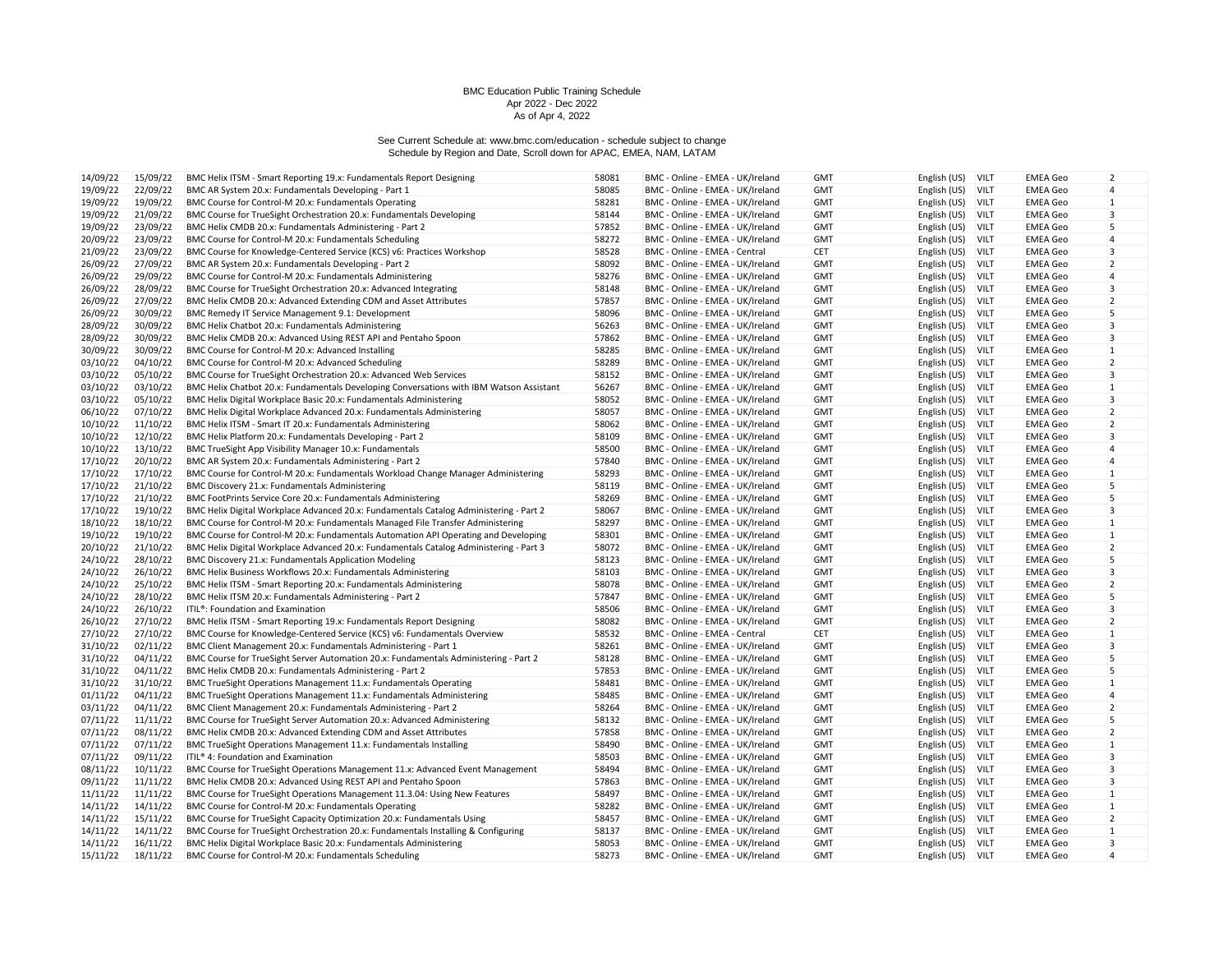| 15/11/22 | 17/11/22                   | BMC Course for TrueSight Orchestration 20.x: Fundamentals Administering                 | 58141         | BMC - Online - EMEA - UK/Ireland                 | <b>GMT</b> | English (US)              | VILT        | <b>EMEA Geo</b>     | $\overline{3}$ |
|----------|----------------------------|-----------------------------------------------------------------------------------------|---------------|--------------------------------------------------|------------|---------------------------|-------------|---------------------|----------------|
| 16/11/22 | 18/11/22                   | BMC Course for TrueSight Capacity Optimization 20.x: Fundamentals Administering         | 58461         | BMC - Online - EMEA - UK/Ireland                 | <b>GMT</b> | English (US)              | <b>VILT</b> | <b>EMEA Geo</b>     | 3              |
| 16/11/22 | 18/11/22                   | BMC Service Request Management 20.x: Fundamentals Administering                         | 58100         | BMC - Online - EMEA - UK/Ireland                 | <b>GMT</b> | English (US)              | VILT        | <b>EMEA Geo</b>     | 3              |
| 17/11/22 | 18/11/22                   | BMC Helix Digital Workplace Advanced 20.x: Fundamentals Administering                   | 58058         | BMC - Online - EMEA - UK/Ireland                 | <b>GMT</b> | English (US)              | <b>VILT</b> | <b>EMEA Geo</b>     | $\overline{2}$ |
| 21/11/22 | 24/11/22                   | BMC Course for Control-M 20.x: Fundamentals Administering                               | 58277         | BMC - Online - EMEA - UK/Ireland                 | <b>GMT</b> | English (US)              | VILT        | <b>EMEA Geo</b>     | $\overline{4}$ |
| 21/11/22 | 21/11/22                   | BMC Course for TrueSight Capacity Optimization 11.x: Advanced Administering             | 58467         | BMC - Online - EMEA - UK/Ireland                 | <b>GMT</b> | English (US)              | VILT        | <b>EMEA Geo</b>     | $\mathbf{1}$   |
| 21/11/22 | 23/11/22                   | BMC Course for TrueSight Orchestration 20.x: Fundamentals Developing                    | 58145         | BMC - Online - EMEA - UK/Ireland                 | <b>GMT</b> | English (US)              | <b>VILT</b> | <b>EMEA Geo</b>     | 3              |
| 21/11/22 | 22/11/22                   | BMC Helix ITSM - Smart IT 20.x: Fundamentals Administering                              | 58063         | BMC - Online - EMEA - UK/Ireland                 | <b>GMT</b> | English (US)              | VILT        | <b>EMEA Geo</b>     | $\overline{2}$ |
| 22/11/22 | 22/11/22                   | BMC Course for TrueSight Capacity Optimization 11.x: Developing Custom Views            | 58472         | BMC - Online - EMEA - UK/Ireland                 | <b>GMT</b> | English (US)              | VILT        | <b>EMEA Geo</b>     | $\mathbf{1}$   |
| 23/11/22 | 25/11/22                   | BMC Course for Knowledge-Centered Service (KCS) v6: Practices Workshop                  | 58529         | BMC - Online - EMEA - Central                    | <b>CET</b> | English (US)              | <b>VILT</b> | <b>EMEA Geo</b>     | 3              |
| 23/11/22 | 23/11/22                   | BMC Course for TrueSight Cloud Cost Control 11.x: Advanced Administering                | 58477         | BMC - Online - EMEA - UK/Ireland                 | <b>GMT</b> | English (US)              | VILT        | <b>EMEA Geo</b>     | 1              |
| 23/11/22 | 24/11/22                   | BMC Helix ITSM - Knowledge Management 19.x: Fundamentals Administering                  | 58107         | BMC - Online - EMEA - UK/Ireland                 | <b>GMT</b> | English (US)              | VILT        | <b>EMEA Geo</b>     | $\overline{2}$ |
| 25/11/22 | 25/11/22                   | BMC Course for Control-M 20.x: Advanced Installing                                      | 58286         | BMC - Online - EMEA - UK/Ireland                 | <b>GMT</b> | English (US)              | <b>VILT</b> | <b>EMEA Geo</b>     | $\mathbf{1}$   |
| 28/11/22 | 01/12/22                   | BMC AR System 20.x: Fundamentals Administering - Part 2                                 | 57841         | BMC - Online - EMEA - UK/Ireland                 | <b>GMT</b> | English (US)              | <b>VILT</b> | <b>EMEA Geo</b>     | 4              |
| 28/11/22 | 29/11/22                   | BMC Course for Control-M 20.x: Advanced Scheduling                                      | 58290         | BMC - Online - EMEA - UK/Ireland                 | <b>GMT</b> | English (US)              | VILT        | <b>EMEA Geo</b>     | $\overline{2}$ |
| 28/11/22 | 30/11/22                   | BMC Course for TrueSight Orchestration 20.x: Advanced Integrating                       | 58149         | BMC - Online - EMEA - UK/Ireland                 | <b>GMT</b> | English (US)              | <b>VILT</b> | <b>EMEA</b> Geo     | 3              |
| 28/11/22 | 30/11/22                   | BMC Helix Digital Workplace Advanced 20.x: Fundamentals Catalog Administering - Part 2  | 58068         | BMC - Online - EMEA - UK/Ireland                 | <b>GMT</b> | English (US)              | <b>VILT</b> | <b>EMEA Geo</b>     | 3              |
| 01/12/22 | 02/12/22                   | BMC Helix Digital Workplace Advanced 20.x: Fundamentals Catalog Administering - Part 3  | 58073         | BMC - Online - EMEA - UK/Ireland                 | <b>GMT</b> | English (US)              | <b>VILT</b> | <b>EMEA Geo</b>     | $\overline{2}$ |
| 05/12/22 | 07/12/22                   | BMC Course for TrueSight Orchestration 20.x: Advanced Web Services                      | 58153         | BMC - Online - EMEA - UK/Ireland                 | <b>GMT</b> | English (US)              | VILT        | <b>EMEA</b> Geo     | 3              |
| 05/12/22 | 06/12/22                   | BMC Helix ITSM - Smart Reporting 20.x: Fundamentals Administering                       | 58079         | BMC - Online - EMEA - UK/Ireland                 | <b>GMT</b> | English (US)              | VILT        | EMEA Geo            | $\overline{2}$ |
| 05/12/22 | 09/12/22                   | BMC Helix ITSM 20.x: Fundamentals Administering - Part 2                                | 57848         | BMC - Online - EMEA - UK/Ireland                 | <b>GMT</b> | English (US)              | <b>VILT</b> | EMEA Geo            | 5              |
| 07/12/22 | 09/12/22                   | BMC Helix Chatbot 20.x: Fundamentals Administering                                      | 58112         | BMC - Online - EMEA - UK/Ireland                 | <b>GMT</b> | English (US)              | VILT        | <b>EMEA</b> Geo     | 3              |
| 07/12/22 | 08/12/22                   | BMC Helix ITSM - Smart Reporting 19.x: Fundamentals Report Designing                    | 58083         | BMC - Online - EMEA - UK/Ireland                 | <b>GMT</b> | English (US)              | VILT        | <b>EMEA Geo</b>     | $\overline{2}$ |
| 08/12/22 | 08/12/22                   | BMC Course for Knowledge-Centered Service (KCS) v6: Fundamentals Overview               | 58533         | BMC - Online - EMEA - Central                    | CET        | English (US)              | <b>VILT</b> | EMEA Geo            | $\mathbf{1}$   |
| 12/12/22 | 15/12/22                   | BMC AR System 20.x: Fundamentals Developing - Part 1                                    | 58086         | BMC - Online - EMEA - UK/Ireland                 | <b>GMT</b> | English (US)              | <b>VILT</b> | <b>EMEA</b> Geo     | 4              |
| 12/12/22 | 12/12/22                   | BMC Course for Control-M 20.x: Fundamentals Workload Change Manager Administering       | 58294         | BMC - Online - EMEA - UK/Ireland                 | <b>GMT</b> | English (US)              | VILT        | <b>EMEA Geo</b>     | $\mathbf{1}$   |
| 12/12/22 | 12/12/22                   | BMC Helix Chatbot 20.x: Fundamentals Developing Conversations with IBM Watson Assistant | 58115         | BMC - Online - EMEA - UK/Ireland                 | <b>GMT</b> | English (US)              | <b>VILT</b> | <b>EMEA Geo</b>     | $\mathbf{1}$   |
| 12/12/22 | 16/12/22                   | BMC Helix CMDB 20.x: Fundamentals Administering - Part 2                                | 57854         | BMC - Online - EMEA - UK/Ireland                 | <b>GMT</b> | English (US)              | <b>VILT</b> | <b>EMEA Geo</b>     | 5              |
| 12/12/22 | 14/12/22                   | BMC Helix Platform 20.x: Fundamentals Developing - Part 2                               | 58110         | BMC - Online - EMEA - UK/Ireland                 | <b>GMT</b> | English (US)              | VILT        | <b>EMEA Geo</b>     | 3              |
| 13/12/22 | 13/12/22                   | BMC Course for Control-M 20.x: Fundamentals Managed File Transfer Administering         | 58298         | BMC - Online - EMEA - UK/Ireland                 | <b>GMT</b> | English (US)              | <b>VILT</b> | <b>EMEA Geo</b>     | $\mathbf{1}$   |
| 14/12/22 | 14/12/22                   | BMC Course for Control-M 20.x: Fundamentals Automation API Operating and Developing     | 58302         | BMC - Online - EMEA - UK/Ireland                 | <b>GMT</b> | English (US)              | <b>VILT</b> | <b>EMEA Geo</b>     | $\mathbf{1}$   |
| 19/12/22 | 20/12/22                   | BMC AR System 20.x: Fundamentals Developing - Part 2                                    | 58093         | BMC - Online - EMEA - UK/Ireland                 | <b>GMT</b> | English (US)              | VILT        | <b>EMEA Geo</b>     | $\overline{2}$ |
| 19/12/22 | 23/12/22                   | BMC Discovery 21.x: Fundamentals Administering                                          | 58120         | BMC - Online - EMEA - UK/Ireland                 | <b>GMT</b> | English (US)              | <b>VILT</b> | <b>EMEA Geo</b>     | 5              |
| 19/12/22 | 21/12/22                   | BMC Helix Business Workflows 20.x: Fundamentals Administering                           | 58104         | BMC - Online - EMEA - UK/Ireland                 | <b>GMT</b> | English (US)              | VILT        | <b>EMEA Geo</b>     | 3              |
| 19/12/22 | 20/12/22                   | BMC Helix CMDB 20.x: Advanced Extending CDM and Asset Attributes                        | 57859         |                                                  |            |                           | VILT        | EMEA Geo            | $\overline{2}$ |
| 19/12/22 |                            |                                                                                         |               | BMC - Online - EMEA - UK/Ireland                 | <b>GMT</b> | English (US)              |             |                     | 3              |
|          | 21/12/22                   | BMC Helix Digital Workplace Basic 20.x: Fundamentals Administering                      | 58054         | BMC - Online - EMEA - UK/Ireland                 | <b>GMT</b> | English (US)              | <b>VILT</b> | <b>EMEA Geo</b>     |                |
| 19/12/22 | 23/12/22                   | BMC Remedy IT Service Management 9.1: Development                                       | 58097         | BMC - Online - EMEA - UK/Ireland                 | <b>GMT</b> | English (US)              | VILT        | <b>EMEA Geo</b>     | 5              |
| 21/12/22 | 23/12/22                   | BMC Helix CMDB 20.x: Advanced Using REST API and Pentaho Spoon                          | 57864         | BMC - Online - EMEA - UK/Ireland                 | <b>GMT</b> | English (US)              | VILT        | EMEA Geo            | 3              |
| 22/12/22 | 23/12/22                   | BMC Helix Digital Workplace Advanced 20.x: Fundamentals Administering                   | 58059         | BMC - Online - EMEA - UK/Ireland                 | <b>GMT</b> | English (US)              | <b>VILT</b> | <b>EMEA Geo</b>     | $\overline{2}$ |
| 23/12/22 | 23/12/22                   | BMC TrueSight Operations Management 11.x: Fundamentals Operating                        | 58482         | BMC - Online - EMEA - UK/Ireland                 | <b>GMT</b> | English (US)              | VILT        | <b>EMEA Geo</b>     | $\mathbf{1}$   |
|          | <b>Start Date End Date</b> | <b>Course Name</b>                                                                      | Locator       | <b>Class Location</b>                            | Timezone   | <b>Available Modality</b> |             | Geo                 | Length         |
|          |                            |                                                                                         | <b>Number</b> |                                                  |            | Language                  |             |                     |                |
| 25/04/22 | 27/04/22                   | BMC Client Management 20.x: Fundamentals Administering - Part 1                         | 56535         | BMC - Online - Latin America - Central - Sr. CST |            | Spanish (Spain VILT       |             | Latin America Geo 3 |                |
| 25/04/22 | 25/04/22                   | BMC Course for TrueSight Orchestration 20.x: Fundamentals Installing & Configuring      | 56450         | BMC - Online - Latin America - Central - Sr CST  |            | English (US) VILT         |             | Latin America Geo   | $\overline{1}$ |
| 25/04/22 | 29/04/22                   | BMC Helix CMDB 20.x: Fundamentals Administering - Part 2                                | 56371         | BMC - Online - Latin America - Central - Sr CST  |            | Spanish (Spain VILT       |             | Latin America Geo 5 |                |
| 25/04/22 | 25/04/22                   | BMC TrueSight Operations Management 11.x: Fundamentals Operating                        | 56648         | BMC - Online - Latin America - Central - Sr CST  |            | Spanish (Spain VILT       |             | Latin America Geo 1 |                |
| 26/04/22 | 28/04/22                   | BMC Course for TrueSight Orchestration 20.x: Fundamentals Administering                 | 56453         | BMC - Online - Latin America - Central - Sr CST  |            | Spanish (Spain VILT       |             | Latin America Geo 3 |                |
| 26/04/22 | 29/04/22                   | BMC TrueSight Operations Management 11.x: Fundamentals Administering                    | 56650         | BMC - Online - Latin America - Central - Sr CST  |            | Spanish (Spain VILT       |             | Latin America Geo 4 |                |
| 28/04/22 | 29/04/22                   | BMC Client Management 20.x: Fundamentals Administering - Part 2                         | 56634         | BMC - Online - Latin America - Central - Sr CST  |            | Spanish (Spain VILT       |             | Latin America Geo 2 |                |
| 02/05/22 | 04/05/22                   | BMC Course for TrueSight Orchestration 20.x: Fundamentals Developing                    | 56456         | BMC - Online - Latin America - Central - Sr. CST |            | Spanish (Spain VILT       |             | Latin America Geo 3 |                |
| 02/05/22 | 03/05/22                   | BMC Helix CMDB 20.x: Advanced Extending CDM and Asset Attributes                        | 57076         | BMC - Online - Latin America - Central - Sr CST  |            | Spanish (Spain VILT       |             | Latin America Geo 2 |                |
| 02/05/22 | 02/05/22                   | BMC TrueSight Operations Management 11.x: Fundamentals Installing                       | 56653         | BMC - Online - Latin America - Central - Sr CST  |            | Spanish (Spain VILT       |             | Latin America Geo 1 |                |
| 03/05/22 | 05/05/22                   | BMC Course for TrueSight Operations Management 11.x: Advanced Event Management          | 56656         | BMC - Online - Latin America - Central - Sr CST  |            | Spanish (Spain VILT       |             | Latin America Geo 3 |                |
| 04/05/22 | 06/05/22                   | BMC Helix CMDB 20.x: Advanced Using REST API and Pentaho Spoon                          | 57086         | BMC - Online - Latin America - Central - Sr CST  |            | Spanish (Spain VILT       |             | Latin America Geo 3 |                |
| 09/05/22 | 11/05/22                   | BMC Course for TrueSight Orchestration 20.x: Advanced Integrating                       | 56459         | BMC - Online - Latin America - Central - Sr CST  |            | Spanish (Spain VILT       |             | Latin America Geo 3 |                |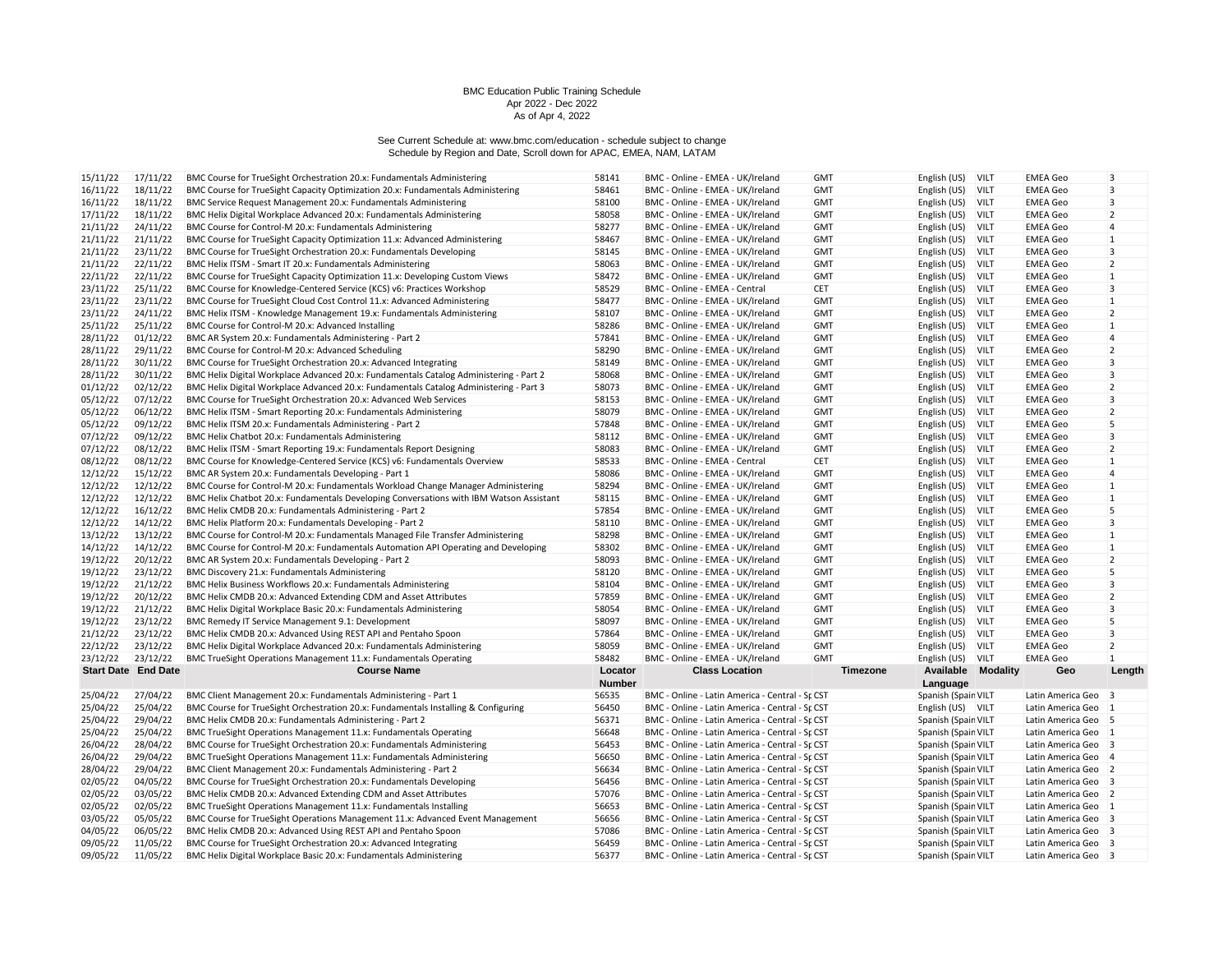| 12/05/22 | 13/05/22 | BMC Helix Digital Workplace Advanced 20.x: Fundamentals Administering                  | 56380 | BMC - Online - Latin America - Central - Sr CST  | Spanish (Spain VILT | Latin America Geo 2                 |
|----------|----------|----------------------------------------------------------------------------------------|-------|--------------------------------------------------|---------------------|-------------------------------------|
| 16/05/22 | 16/05/22 | BMC Course for Control-M 20.x: Fundamentals Operating                                  | 56640 | BMC - Online - Latin America - Central - Sr CST  | Spanish (Spain VILT | Latin America Geo 1                 |
| 16/05/22 | 17/05/22 | BMC Course for TrueSight Capacity Optimization 20.x: Fundamentals Using                | 56644 | BMC - Online - Latin America - Central - Sr CST  | Spanish (Spain VILT | Latin America Geo 2                 |
| 16/05/22 | 18/05/22 | BMC Course for TrueSight Orchestration 20.x: Advanced Web Services                     | 56462 | BMC - Online - Latin America - Central - Sr CST  | Spanish (Spain VILT | Latin America Geo 3                 |
| 16/05/22 | 17/05/22 | BMC Helix ITSM - Smart IT 20.x: Fundamentals Administering                             | 56383 | BMC - Online - Latin America - Central - Sr CST  | Spanish (Spain VILT | Latin America Geo 2                 |
| 17/05/22 | 20/05/22 | BMC Course for Control-M 20.x: Fundamentals Scheduling                                 | 56636 | BMC - Online - Latin America - Central - Sr CST  | Spanish (Spain VILT | Latin America Geo 4                 |
| 18/05/22 | 20/05/22 | BMC Course for TrueSight Capacity Optimization 20.x: Fundamentals Administering        | 56646 | BMC - Online - Latin America - Central - Sr CST  | Spanish (Spain VILT | Latin America Geo 3                 |
| 23/05/22 | 26/05/22 | BMC Course for Control-M 20.x: Fundamentals Administering                              | 56638 | BMC - Online - Latin America - Central - Sr CST  | Spanish (Spain VILT | Latin America Geo 4                 |
| 23/05/22 | 25/05/22 | BMC Helix Digital Workplace Advanced 20.x: Fundamentals Catalog Administering - Part 2 | 56386 | BMC - Online - Latin America - Central - Sr CST  | Spanish (Spain VILT | Latin America Geo 3                 |
| 24/05/22 | 27/05/22 | BMC TrueSight Operations Management 11.x: Fundamentals Administering                   | 58227 | BMC - Online - Latin America - Central - Sr CST  | Spanish (Spain VILT | Latin America Geo 4                 |
| 26/05/22 | 27/05/22 | BMC Helix Digital Workplace Advanced 20.x: Fundamentals Catalog Administering - Part 3 | 56389 | BMC - Online - Latin America - Central - Sr CST  | Spanish (Spain VILT | Latin America Geo 2                 |
| 27/05/22 | 27/05/22 | BMC Course for Control-M 20.x: Advanced Installing                                     | 56642 | BMC - Online - Latin America - Central - Sr CST  | Spanish (Spain VILT | Latin America Geo 1                 |
| 30/05/22 | 31/05/22 | BMC Course for Control-M 20.x: Advanced Scheduling                                     | 57308 | BMC - Online - Latin America - Central - Sr CST  | English (US) VILT   | Latin America Geo 2                 |
| 30/05/22 | 31/05/22 | BMC Helix ITSM - Smart Reporting 20.x: Fundamentals Administering                      | 57534 | BMC - Online - Latin America - Central - Sr CST  | Spanish (Spain VILT | Latin America Geo 2                 |
| 01/06/22 | 02/06/22 | BMC Helix ITSM - Smart Reporting 19.x: Fundamentals Report Designing                   | 56396 | BMC - Online - Latin America - Central - Sr CST  | Spanish (Spain VILT | Latin America Geo 2                 |
| 20/06/22 | 23/06/22 | BMC AR System 20.x: Fundamentals Administering - Part 2                                | 57716 | BMC - Online - Latin America - Central - Sr CST  | Spanish (Spain VILT | Latin America Geo<br>$\overline{4}$ |
| 20/06/22 | 24/06/22 | BMC Course for TrueSight Server Automation 20.x: Fundamentals Administering - Part 2   | 57884 | BMC - Online - Latin America - Central - Sr CST  | Spanish (Spain VILT | Latin America Geo 5                 |
| 27/06/22 | 01/07/22 | BMC Helix ITSM 20.x: Fundamentals Administering - Part 2                               | 57725 | BMC - Online - Latin America - Central - Sr. CST | Spanish (Spain VILT | Latin America Geo 5                 |
| 04/07/22 | 04/07/22 | BMC Course for TrueSight Orchestration 20.x: Fundamentals Installing & Configuring     | 57897 | BMC - Online - Latin America - Central - Sr CST  | Spanish (Spain VILT | Latin America Geo 1                 |
| 04/07/22 | 08/07/22 | BMC Helix CMDB 20.x: Fundamentals Administering - Part 2                               | 57733 | BMC - Online - Latin America - Central - Sr CST  | Spanish (Spain VILT | Latin America Geo 5                 |
| 04/07/22 | 04/07/22 | BMC TrueSight Operations Management 11.x: Fundamentals Operating                       | 58219 | BMC - Online - Latin America - Central - Sr CST  | Spanish (Spain VILT | Latin America Geo 1                 |
| 05/07/22 | 07/07/22 | BMC Course for TrueSight Orchestration 20.x: Fundamentals Administering                | 57904 | BMC - Online - Latin America - Central - Sr CST  | Spanish (Spain VILT | Latin America Geo 3                 |
| 11/07/22 | 13/07/22 | BMC Course for TrueSight Orchestration 20.x: Fundamentals Developing                   | 57912 | BMC - Online - Latin America - Central - Sr CST  | Spanish (Spain VILT | Latin America Geo 3                 |
| 11/07/22 | 12/07/22 | BMC Helix CMDB 20.x: Advanced Extending CDM and Asset Attributes                       | 57741 | BMC - Online - Latin America - Central - Sr CST  | Spanish (Spain VILT | Latin America Geo 2                 |
| 11/07/22 | 11/07/22 | BMC TrueSight Operations Management 11.x: Fundamentals Installing                      | 58233 | BMC - Online - Latin America - Central - Sr CST  | Spanish (Spain VILT | Latin America Geo 1                 |
| 12/07/22 | 14/07/22 | BMC Course for TrueSight Operations Management 11.x: Advanced Event Management         | 58240 | BMC - Online - Latin America - Central - Sr CST  | English (US) VILT   | Latin America Geo 3                 |
| 18/07/22 | 20/07/22 | BMC Client Management 20.x: Fundamentals Administering - Part 1                        | 57949 | BMC - Online - Latin America - Central - Sr CST  | Spanish (Spain VILT | Latin America Geo 3                 |
| 18/07/22 | 20/07/22 | BMC Course for TrueSight Orchestration 20.x: Advanced Integrating                      | 57921 | BMC - Online - Latin America - Central - Sr CST  | Spanish (Spain VILT | Latin America Geo 3                 |
| 18/07/22 | 22/07/22 | BMC Discovery 21.x: Fundamentals Administering                                         | 57870 | BMC - Online - Latin America - Central - Sp CST  | Spanish (Spain VILT | Latin America Geo 5                 |
| 18/07/22 | 20/07/22 | BMC Helix Digital Workplace Basic 20.x: Fundamentals Administering                     | 57754 | BMC - Online - Latin America - Central - Sr CST  | Spanish (Spain VILT | Latin America Geo 3                 |
| 21/07/22 | 22/07/22 | BMC Client Management 20.x: Fundamentals Administering - Part 2                        | 57958 | BMC - Online - Latin America - Central - Sr CST  | Spanish (Spain VILT | Latin America Geo 2                 |
| 21/07/22 | 22/07/22 | BMC Helix Digital Workplace Advanced 20.x: Fundamentals Administering                  | 57762 | BMC - Online - Latin America - Central - Sp CST  | Spanish (Spain VILT | Latin America Geo 2                 |
| 25/07/22 | 27/07/22 | BMC Course for TrueSight Orchestration 20.x: Advanced Web Services                     | 57928 | BMC - Online - Latin America - Central - Sr CST  | Spanish (Spain VILT | Latin America Geo 3                 |
| 25/07/22 | 29/07/22 |                                                                                        | 57877 |                                                  |                     |                                     |
|          |          | BMC Discovery 21.x: Fundamentals Application Modeling                                  | 57770 | BMC - Online - Latin America - Central - Sr CST  | Spanish (Spain VILT | Latin America Geo 5                 |
| 25/07/22 | 26/07/22 | BMC Helix ITSM - Smart IT 20.x: Fundamentals Administering                             |       | BMC - Online - Latin America - Central - Sr CST  | Spanish (Spain VILT | Latin America Geo 2                 |
| 01/08/22 | 03/08/22 | BMC Helix Digital Workplace Advanced 20.x: Fundamentals Catalog Administering - Part 2 | 57778 | BMC - Online - Latin America - Central - Sr CST  | Spanish (Spain VILT | Latin America Geo 3                 |
| 04/08/22 | 05/08/22 | BMC Helix Digital Workplace Advanced 20.x: Fundamentals Catalog Administering - Part 3 | 57786 | BMC - Online - Latin America - Central - Sr CST  | Spanish (Spain VILT | Latin America Geo 2                 |
| 08/08/22 | 08/08/22 | BMC Course for Control-M 20.x: Fundamentals Operating                                  | 57993 | BMC - Online - Latin America - Central - Sr CST  | Spanish (Spain VILT | Latin America Geo 1                 |
| 08/08/22 | 09/08/22 | BMC Course for TrueSight Capacity Optimization 20.x: Fundamentals Using                | 58192 | BMC - Online - Latin America - Central - Sr. CST | Spanish (Spain VILT | Latin America Geo 2                 |
| 08/08/22 | 09/08/22 | BMC Helix ITSM - Smart Reporting 20.x: Fundamentals Administering                      | 57794 | BMC - Online - Latin America - Central - Sr CST  | Spanish (Spain VILT | Latin America Geo 2                 |
| 08/08/22 | 09/08/22 | BMC Helix ITSM - Smart Reporting 20.x: Fundamentals Administering                      | 57797 | BMC - Online - Latin America - Central - Sr CST  | Spanish (Spain VILT | Latin America Geo 2                 |
| 09/08/22 | 12/08/22 | BMC Course for Control-M 20.x: Fundamentals Scheduling                                 | 57978 | BMC - Online - Latin America - Central - Sr CST  | Spanish (Spain VILT | Latin America Geo 4                 |
| 10/08/22 | 12/08/22 | BMC Course for TrueSight Capacity Optimization 20.x: Fundamentals Administering        | 58200 | BMC - Online - Latin America - Central - Sr CST  | Spanish (Spain VILT | Latin America Geo 3                 |
| 10/08/22 | 11/08/22 | BMC Helix ITSM - Smart Reporting 19.x: Fundamentals Report Designing                   | 57805 | BMC - Online - Latin America - Central - Sr CST  | Spanish (Spain VILT | Latin America Geo 2                 |
| 15/08/22 | 18/08/22 | BMC Course for Control-M 20.x: Fundamentals Administering                              | 57985 | BMC - Online - Latin America - Central - Sr CST  | Spanish (Spain VILT | Latin America Geo 4                 |
| 19/08/22 | 19/08/22 | BMC Course for Control-M 20.x: Advanced Installing                                     | 58164 | BMC - Online - Latin America - Central - Sr CST  | English (US) VILT   | Latin America Geo 1                 |
| 22/08/22 | 23/08/22 | BMC Course for Control-M 20.x: Advanced Scheduling                                     | 58171 | BMC - Online - Latin America - Central - Sr CST  | Spanish (Spain VILT | Latin America Geo 2                 |
| 29/08/22 | 01/09/22 | BMC AR System 20.x: Fundamentals Administering - Part 2                                | 57717 | BMC - Online - Latin America - Central - Sr CST  | Spanish (Spain VILT | Latin America Geo 4                 |
| 29/08/22 | 02/09/22 | BMC Course for TrueSight Server Automation 20.x: Fundamentals Administering - Part 2   | 57885 | BMC - Online - Latin America - Central - Sr CST  | Spanish (Spain VILT | Latin America Geo 5                 |
| 05/09/22 | 09/09/22 | BMC Helix ITSM 20.x: Fundamentals Administering - Part 2                               | 57726 | BMC - Online - Latin America - Central - Sr CST  | Spanish (Spain VILT | Latin America Geo 5                 |
| 12/09/22 | 12/09/22 | BMC Course for TrueSight Orchestration 20.x: Fundamentals Installing & Configuring     | 57898 | BMC - Online - Latin America - Central - Sr CST  | Spanish (Spain VILT | Latin America Geo 1                 |
| 12/09/22 | 16/09/22 | BMC Helix CMDB 20.x: Fundamentals Administering - Part 2                               | 57734 | BMC - Online - Latin America - Central - Sr CST  | Spanish (Spain VILT | Latin America Geo 5                 |
| 12/09/22 | 12/09/22 | BMC TrueSight Operations Management 11.x: Fundamentals Operating                       | 58220 | BMC - Online - Latin America - Central - Sr CST  | Spanish (Spain VILT | Latin America Geo 1                 |
| 13/09/22 | 15/09/22 | BMC Course for TrueSight Orchestration 20.x: Fundamentals Administering                | 57905 | BMC - Online - Latin America - Central - Sr CST  | Spanish (Spain VILT | Latin America Geo 3                 |
| 19/09/22 | 21/09/22 | BMC Course for TrueSight Orchestration 20.x: Fundamentals Developing                   | 57913 | BMC - Online - Latin America - Central - Sr CST  | Spanish (Spain VILT | Latin America Geo 3                 |
| 19/09/22 | 20/09/22 | BMC Helix CMDB 20.x: Advanced Extending CDM and Asset Attributes                       | 57742 | BMC - Online - Latin America - Central - Sr CST  | Spanish (Spain VILT | Latin America Geo 2                 |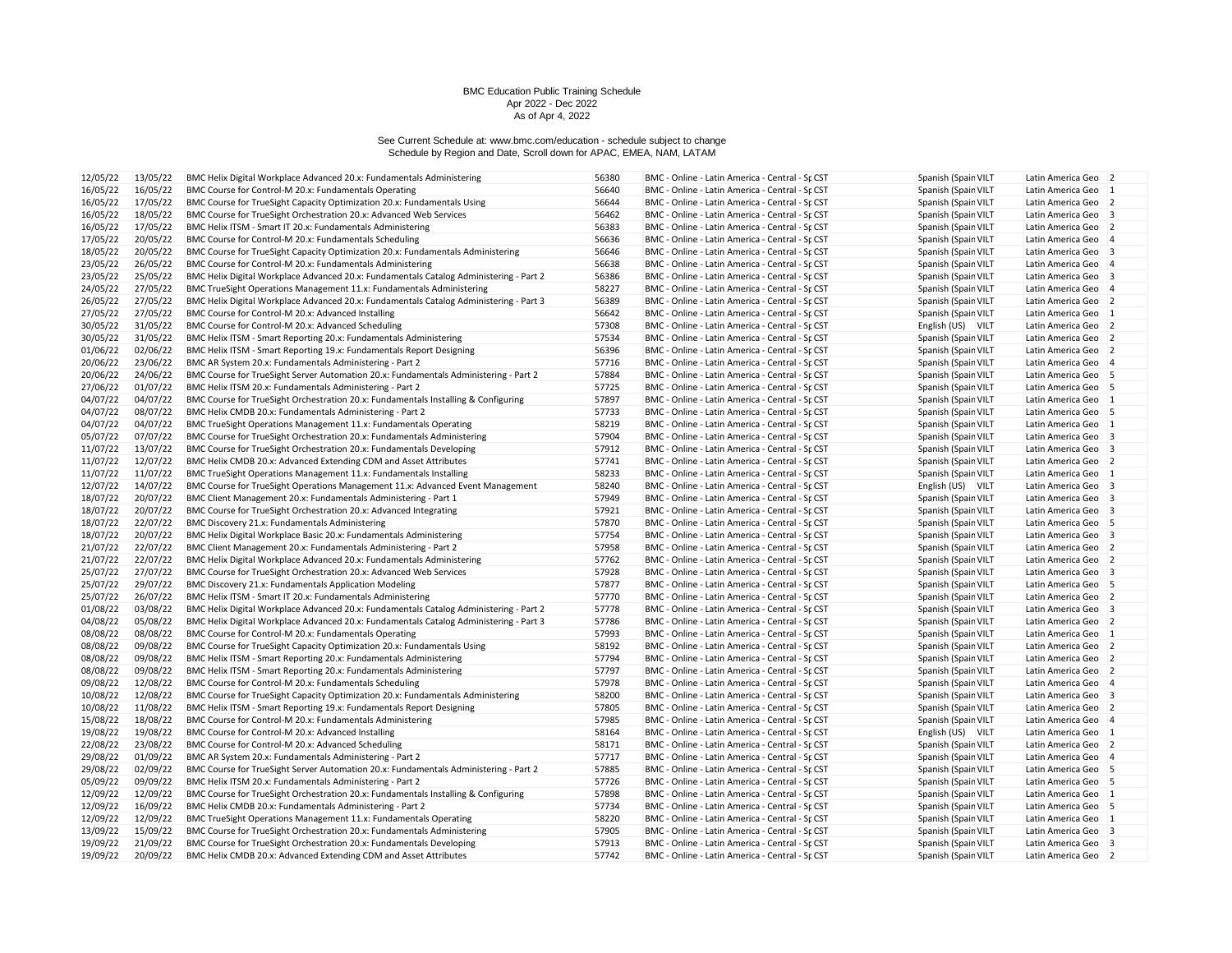| 19/09/22                   | 19/09/22             | BMC TrueSight Operations Management 11.x: Fundamentals Installing                                                            | 58234          | BMC - Online - Latin America - Central - Sr CST                        |                          | Spanish (Spain VILT               |                           | Latin America Geo 1                        |                |
|----------------------------|----------------------|------------------------------------------------------------------------------------------------------------------------------|----------------|------------------------------------------------------------------------|--------------------------|-----------------------------------|---------------------------|--------------------------------------------|----------------|
| 20/09/22                   | 22/09/22             | BMC Course for TrueSight Operations Management 11.x: Advanced Event Management                                               | 58241          | BMC - Online - Latin America - Central - Sr. CST                       |                          | English (US) VILT                 |                           | Latin America Geo 3                        |                |
| 26/09/22                   | 29/09/22             | BMC AR System 20.x: Fundamentals Developing - Part 1                                                                         | 57810          | BMC - Online - Latin America - Central - Sr CST                        |                          | Spanish (Spain VILT               |                           | Latin America Geo 4                        |                |
| 26/09/22                   | 28/09/22             | BMC Client Management 20.x: Fundamentals Administering - Part 1                                                              | 57950          | BMC - Online - Latin America - Central - Sr CST                        |                          | Spanish (Spain VILT               |                           | Latin America Geo 3                        |                |
| 26/09/22                   | 28/09/22             | BMC Course for TrueSight Orchestration 20.x: Advanced Integrating                                                            | 57922          | BMC - Online - Latin America - Central - Sr CST                        |                          | Spanish (Spain VILT               |                           | Latin America Geo 3                        |                |
| 26/09/22                   | 30/09/22             | BMC Discovery 21.x: Fundamentals Administering                                                                               | 57871          | BMC - Online - Latin America - Central - Sr CST                        |                          | Spanish (Spain VILT               |                           | Latin America Geo 5                        |                |
| 26/09/22                   | 28/09/22             | BMC Helix Digital Workplace Basic 20.x: Fundamentals Administering                                                           | 57755          | BMC - Online - Latin America - Central - Sr CST                        |                          | Spanish (Spain VILT               |                           | Latin America Geo 3                        |                |
| 29/09/22                   | 30/09/22             | BMC Client Management 20.x: Fundamentals Administering - Part 2                                                              | 57959          | BMC - Online - Latin America - Central - Sr CST                        |                          | Spanish (Spain VILT               |                           | Latin America Geo 2                        |                |
| 29/09/22                   | 30/09/22             | BMC Helix Digital Workplace Advanced 20.x: Fundamentals Administering                                                        | 57763          | BMC - Online - Latin America - Central - Sr CST                        |                          | Spanish (Spain VILT               |                           | Latin America Geo 2                        |                |
| 03/10/22                   | 04/10/22             | BMC AR System 20.x: Fundamentals Developing - Part 2                                                                         | 57814          | BMC - Online - Latin America - Central - Sr CST                        |                          | Spanish (Spain VILT               |                           | Latin America Geo 2                        |                |
| 03/10/22                   | 05/10/22             | BMC Course for TrueSight Orchestration 20.x: Advanced Web Services                                                           | 57929          | BMC - Online - Latin America - Central - Sr CST                        |                          | Spanish (Spain VILT               |                           | Latin America Geo 3                        |                |
| 03/10/22                   | 07/10/22             | BMC Discovery 21.x: Fundamentals Application Modeling                                                                        | 57878          | BMC - Online - Latin America - Central - Sr CST                        |                          | Spanish (Spain VILT               |                           | Latin America Geo 5                        |                |
| 03/10/22                   | 04/10/22             | BMC Helix ITSM - Smart IT 20.x: Fundamentals Administering                                                                   | 57771          | BMC - Online - Latin America - Central - Sr CST                        |                          | Spanish (Spain VILT               |                           | Latin America Geo 2                        |                |
| 10/10/22                   | 12/10/22             | BMC Helix Digital Workplace Advanced 20.x: Fundamentals Catalog Administering - Part 2                                       | 57779          | BMC - Online - Latin America - Central - Sr CST                        |                          | Spanish (Spain VILT               |                           | Latin America Geo 3                        |                |
| 13/10/22                   | 14/10/22             | BMC Helix Digital Workplace Advanced 20.x: Fundamentals Catalog Administering - Part 3                                       | 57787          | BMC - Online - Latin America - Central - Sr CST                        |                          | Spanish (Spain VILT               |                           | Latin America Geo 2                        |                |
| 17/10/22                   | 17/10/22             | BMC Course for Control-M 20.x: Fundamentals Operating                                                                        | 57994          | BMC - Online - Latin America - Central - Sr CST                        |                          | Spanish (Spain VILT               |                           | Latin America Geo 1                        |                |
| 17/10/22                   | 18/10/22             | BMC Course for TrueSight Capacity Optimization 20.x: Fundamentals Using                                                      | 58193          | BMC - Online - Latin America - Central - Sr CST                        |                          | Spanish (Spain VILT               |                           | Latin America Geo 2                        |                |
| 17/10/22                   | 18/10/22             | BMC Helix ITSM - Smart Reporting 20.x: Fundamentals Administering                                                            | 57795          | BMC - Online - Latin America - Central - Sr CST                        |                          | Spanish (Spain VILT               |                           | Latin America Geo 2                        |                |
| 17/10/22                   | 18/10/22             | BMC Helix ITSM - Smart Reporting 20.x: Fundamentals Administering                                                            | 57798          | BMC - Online - Latin America - Central - Sr CST                        |                          | Spanish (Spain VILT               |                           | Latin America Geo                          | $\sqrt{2}$     |
| 18/10/22                   | 21/10/22             | BMC Course for Control-M 20.x: Fundamentals Scheduling                                                                       | 57979          | BMC - Online - Latin America - Central - Sr CST                        |                          | Spanish (Spain VILT               |                           | Latin America Geo 4                        |                |
| 19/10/22                   | 21/10/22             | BMC Course for TrueSight Capacity Optimization 20.x: Fundamentals Administering                                              | 58201          | BMC - Online - Latin America - Central - Sr CST                        |                          | Spanish (Spain VILT               |                           | Latin America Geo 3                        |                |
| 19/10/22                   | 20/10/22             | BMC Helix ITSM - Smart Reporting 19.x: Fundamentals Report Designing                                                         | 57806          | BMC - Online - Latin America - Central - Sr CST                        |                          | Spanish (Spain VILT               |                           | Latin America Geo 2                        |                |
| 24/10/22                   | 27/10/22             | BMC Course for Control-M 20.x: Fundamentals Administering                                                                    | 57986          | BMC - Online - Latin America - Central - Sp CST                        |                          | Spanish (Spain VILT               |                           | Latin America Geo 4                        |                |
| 28/10/22                   | 28/10/22             | BMC Course for Control-M 20.x: Advanced Installing                                                                           | 58165          | BMC - Online - Latin America - Central - Sr CST                        |                          | English (US) VILT                 |                           | Latin America Geo 1                        |                |
| 31/10/22                   | 01/11/22             | BMC Course for Control-M 20.x: Advanced Scheduling                                                                           | 58172          | BMC - Online - Latin America - Central - Sr CST                        |                          | Spanish (Spain VILT               |                           | Latin America Geo                          | $\overline{2}$ |
| <b>Start Date End Date</b> |                      | <b>Course Name</b>                                                                                                           | Locator        | <b>Class Location</b>                                                  | Timezone                 |                                   | <b>Available Modality</b> | Geo                                        | Length         |
|                            |                      |                                                                                                                              | <b>Number</b>  |                                                                        |                          | Language                          |                           |                                            |                |
| 04/04/22                   | 08/04/22             | BMC Discovery 21.x: Fundamentals Application Modeling                                                                        | 57501          |                                                                        | <b>CST</b>               | English (US) VILT                 |                           |                                            |                |
|                            |                      |                                                                                                                              |                |                                                                        |                          |                                   |                           |                                            |                |
|                            |                      |                                                                                                                              |                | BMC - Online - Americas - Central                                      |                          |                                   |                           | North America Geo 5                        |                |
| 04/04/22                   | 06/04/22             | BMC Helix Digital Workplace Basic 20.x: Fundamentals Administering                                                           | 56323          | BMC - Online - Americas - Central                                      | <b>CST</b>               | English (US) VILT                 |                           | North America Geo 3                        |                |
| 07/04/22                   | 08/04/22             | BMC Helix Digital Workplace Advanced 20.x: Fundamentals Administering                                                        | 56328          | BMC - Online - Americas - Central                                      | <b>CST</b>               | English (US) VILT                 |                           | North America Geo 2                        |                |
| 11/04/22                   | 15/04/22             | BMC Course for TrueSight Server Automation 20.x: Fundamentals Administering - Part 2                                         | 56758          | BMC - Online - Americas - Central                                      | <b>CST</b>               | English (US)                      | <b>VILT</b>               | North America Geo 5                        |                |
| 11/04/22                   | 13/04/22             | BMC Helix Business Workflows 20.x: Fundamentals Administering                                                                | 56285          | BMC - Online - Americas - Central                                      | <b>CST</b>               | English (US)                      | <b>VILT</b>               | North America Geo 3                        |                |
| 11/04/22                   | 12/04/22             | BMC Helix ITSM - Smart IT 20.x: Fundamentals Administering                                                                   | 56333          | BMC - Online - Americas - Central                                      | <b>CST</b>               | English (US) VILT                 |                           | North America Geo 2                        |                |
| 18/04/22                   | 21/04/22             | BMC AR System 20.x: Fundamentals Administering - Part 2                                                                      | 56360          | BMC - Online - Americas - Central                                      | <b>CST</b>               | English (US)                      | VILT                      | North America Geo 4                        |                |
| 18/04/22                   | 18/04/22             | BMC Course for Control-M 20.x: Fundamentals Workload Change Manager Administering                                            | 57624          | BMC - Online - Americas - Central                                      | <b>CST</b>               | English (US)                      | <b>VILT</b>               | North America Geo 1                        |                |
| 18/04/22                   | 22/04/22             | BMC Course for TrueSight Server Automation 20.x: Advanced Administering                                                      | 56763          | BMC - Online - Americas - Central                                      | <b>CST</b>               | English (US) VILT                 |                           | North America Geo 5                        |                |
| 18/04/22                   | 20/04/22             | BMC Helix Digital Workplace Advanced 20.x: Fundamentals Catalog Administering - Part 2                                       | 56338          | BMC - Online - Americas - Central                                      | <b>CST</b>               | English (US)                      | VILT                      | North America Geo 3                        |                |
| 19/04/22                   | 19/04/22             | BMC Course for Control-M 20.x: Fundamentals Managed File Transfer Administering                                              | 56574          | BMC - Online - Americas - Central                                      | <b>CST</b>               | English (US)                      | <b>VILT</b>               | North America Geo 1                        |                |
| 21/04/22                   | 22/04/22             | BMC Helix Digital Workplace Advanced 20.x: Fundamentals Catalog Administering - Part 3                                       | 56344          | BMC - Online - Americas - Central                                      | <b>CST</b>               | English (US) VILT                 |                           | North America Geo 2                        |                |
| 25/04/22                   | 25/04/22             | BMC Course for TrueSight Orchestration 20.x: Fundamentals Installing & Configuring                                           | 56424          | BMC - Online - Americas - Central                                      | <b>CST</b>               | English (US)                      | <b>VILT</b>               | North America Geo 1                        |                |
| 25/04/22                   | 26/04/22             | BMC Helix ITSM - Smart Reporting 20.x: Fundamentals Administering                                                            | 57537          | BMC - Online - Americas - Central                                      | <b>CST</b>               | English (US)                      | <b>VILT</b>               | North America Geo 2                        |                |
| 25/04/22                   | 29/04/22             | BMC Helix ITSM 20.x: Fundamentals Administering - Part 2                                                                     | 56309          | BMC - Online - Americas - Central                                      | <b>CST</b>               | English (US) VILT                 |                           | North America Geo 5                        |                |
| 25/04/22                   | 27/04/22             | ITIL <sup>®</sup> 4: Foundation and Examination                                                                              | 56625          | BMC - Online - Americas - Central                                      | <b>CST</b>               | English (US)                      | <b>VILT</b>               | North America Geo 3                        |                |
| 26/04/22                   | 28/04/22             | BMC Course for TrueSight Orchestration 20.x: Fundamentals Administering                                                      | 56428          | BMC - Online - Americas - Central                                      | <b>CST</b>               | English (US) VILT                 |                           | North America Geo 3                        |                |
| 27/04/22                   | 28/04/22             | BMC Course for Knowledge-Centered Service (KCS) v6: Fundamentals Overview                                                    | 56891          | BMC - Online - Americas - Central                                      | <b>CST</b>               | English (US) VILT                 |                           | North America Geo 2                        |                |
| 27/04/22                   | 29/04/22             | BMC Helix Chatbot 20.x: Fundamentals Administering                                                                           | 56295          | BMC - Online - Americas - Central                                      | <b>CST</b>               | English (US)                      | <b>VILT</b>               | North America Geo 3                        |                |
| 27/04/22                   | 28/04/22             | BMC Helix ITSM - Smart Reporting 19.x: Fundamentals Report Designing                                                         | 56270          | BMC - Online - Americas - Central                                      | <b>CST</b>               | English (US) VILT                 |                           | North America Geo 2                        |                |
| 28/04/22                   | 28/04/22             | BMC Helix Knowledge Management by ComAround 21.x: Fundamentals Administering                                                 | 57020          | BMC - Online - Americas - Central                                      | <b>CST</b>               | English (US) VILT                 |                           | North America Geo 1                        |                |
| 02/05/22                   | 04/05/22             | BMC Client Management 20.x: Fundamentals Administering - Part 1                                                              | 56533          | BMC - Online - Americas - Central                                      | <b>CST</b>               | English (US)                      | VILT                      | North America Geo 3                        |                |
| 02/05/22                   | 02/05/22             | BMC Course for Control-M 20.x: Fundamentals Operating                                                                        | 56563          | BMC - Online - Americas - Central                                      | <b>CST</b>               | English (US) VILT                 |                           | North America Geo 1                        |                |
| 02/05/22                   | 04/05/22             | BMC Course for TrueSight Orchestration 20.x: Fundamentals Developing                                                         | 56432          | BMC - Online - Americas - Central                                      | <b>CST</b>               | English (US) VILT                 |                           | North America Geo 3                        |                |
| 02/05/22                   | 03/05/22             | BMC Helix Chatbot 20.x: Fundamentals Developing Conversations with IBM Watson Assistant                                      | 56299          | BMC - Online - Americas - Central                                      | <b>CST</b>               | English (US)                      | <b>VILT</b>               | North America Geo 2                        |                |
| 02/05/22                   | 06/05/22             | BMC Helix CMDB 20.x: Fundamentals Administering - Part 2                                                                     | 56314          | BMC - Online - Americas - Central                                      | <b>CST</b>               | English (US) VILT                 |                           | North America Geo 5                        |                |
| 03/05/22                   | 06/05/22             | BMC Course for Control-M 20.x: Fundamentals Scheduling                                                                       | 56552          | BMC - Online - Americas - Central                                      | <b>CST</b>               | English (US) VILT                 |                           | North America Geo 4                        |                |
| 05/05/22<br>09/05/22       | 06/05/22<br>12/05/22 | BMC Client Management 20.x: Fundamentals Administering - Part 2<br>BMC Course for Control-M 20.x: Fundamentals Administering | 56539<br>56557 | BMC - Online - Americas - Central<br>BMC - Online - Americas - Central | <b>CST</b><br><b>CST</b> | English (US)<br>English (US) VILT | <b>VILT</b>               | North America Geo 2<br>North America Geo 4 |                |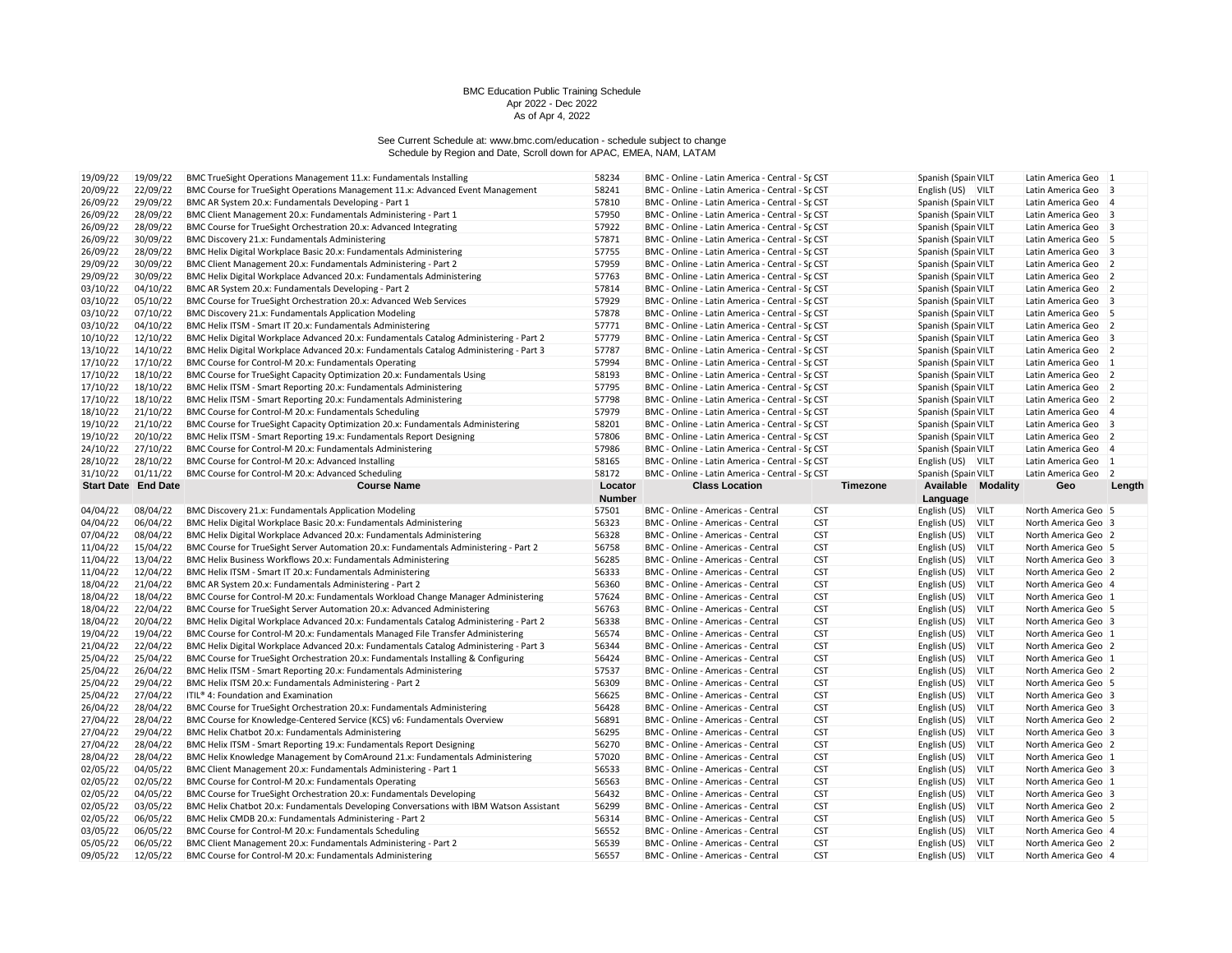| 09/05/22 | 11/05/22 | BMC Course for TrueSight Orchestration 20.x: Advanced Integrating                    | 56436 | BMC - Online - Americas - Central       | <b>CST</b>               | English (US)      | <b>VILT</b> | North America Geo 3 |
|----------|----------|--------------------------------------------------------------------------------------|-------|-----------------------------------------|--------------------------|-------------------|-------------|---------------------|
| 09/05/22 | 10/05/22 | BMC Helix CMDB 20.x: Advanced Extending CDM and Asset Attributes                     | 57068 | BMC - Online - Americas - Central       | <b>CST</b>               | English (US)      | <b>VILT</b> | North America Geo 2 |
| 11/05/22 | 13/05/22 | BMC Helix CMDB 20.x: Advanced Using REST API and Pentaho Spoon                       | 57080 | BMC - Online - Americas - Central       | <b>CST</b>               | English (US)      | <b>VILT</b> | North America Geo 3 |
| 13/05/22 | 13/05/22 | BMC Course for Control-M 20.x: Advanced Installing                                   | 56567 | BMC - Online - Americas - Central       | <b>CST</b>               | English (US)      | <b>VILT</b> | North America Geo 1 |
| 16/05/22 | 17/05/22 | BMC Course for Control-M 20.x: Advanced Scheduling                                   | 57304 | BMC - Online - Americas - Central       | <b>CST</b>               | English (US)      | VILT        | North America Geo 2 |
| 16/05/22 | 18/05/22 | BMC Course for TrueSight Orchestration 20.x: Advanced Web Services                   | 56440 | BMC - Online - Americas - Central       | <b>CST</b>               | English (US)      | <b>VILT</b> | North America Geo 3 |
| 16/05/22 | 20/05/22 | BMC FootPrints Service Core 20.x: Fundamentals Administering                         | 56548 | Flycast - Online - Americas             | <b>CST</b>               | English (US)      | VILT        | North America Geo 5 |
| 16/05/22 | 18/05/22 | BMC Helix Digital Workplace Basic 20.x: Fundamentals Administering                   | 56324 | BMC - Online - Americas - Central       | <b>CST</b>               | English (US)      | VILT        | North America Geo 3 |
| 19/05/22 | 20/05/22 | BMC Helix Digital Workplace Advanced 20.x: Fundamentals Administering                | 56329 | BMC - Online - Americas - Central       | <b>CST</b>               | English (US)      | <b>VILT</b> | North America Geo 2 |
| 23/05/22 | 24/05/22 | BMC Course for TrueSight Capacity Optimization 20.x: Fundamentals Using              | 58090 | BMC - Online - Americas - Central       | <b>CST</b>               | English (US)      | VILT        | North America Geo 2 |
| 23/05/22 | 24/05/22 | BMC Course for TrueSight Capacity Optimization 20.x: Fundamentals Using              | 58187 | BMC - Online - Americas - Central       | <b>CST</b>               | English (US)      | <b>VILT</b> | North America Geo 2 |
| 23/05/22 | 25/05/22 | BMC Helix Business Workflows 20.x: Fundamentals Administering                        | 56286 | BMC - Online - Americas - Central       | <b>CST</b>               | English (US)      | <b>VILT</b> | North America Geo 3 |
| 23/05/22 | 24/05/22 | BMC Helix ITSM - Smart IT 20.x: Fundamentals Administering                           | 56334 | BMC - Online - Americas - Central       | <b>CST</b>               | English (US)      | VILT        | North America Geo 2 |
| 25/05/22 | 27/05/22 | BMC Course for TrueSight Capacity Optimization 20.x: Fundamentals Administering      | 58091 | BMC - Online - Americas - Central       | <b>CST</b>               | English (US)      | VILT        | North America Geo 3 |
| 25/05/22 | 27/05/22 | BMC Course for TrueSight Capacity Optimization 20.x: Fundamentals Administering      | 58195 | BMC - Online - Americas - Central       | <b>CST</b>               | English (US)      | <b>VILT</b> | North America Geo 3 |
| 25/05/22 | 26/05/22 | BMC Helix ITSM - Knowledge Management 19.x: Fundamentals Administering               | 56289 | BMC - Online - Americas - Central       | <b>CST</b>               | English (US)      | <b>VILT</b> | North America Geo 2 |
| 31/05/22 | 03/06/22 | BMC AR System 20.x: Fundamentals Administering - Part 2                              | 56361 | BMC - Online - Americas - Central       | <b>CST</b>               | English (US)      | <b>VILT</b> | North America Geo 4 |
| 06/06/22 | 06/06/22 | BMC Course for TrueSight Capacity Optimization 11.x: Advanced Administering          | 56595 | BMC - Online - Americas - Central       | <b>CST</b>               | English (US)      | <b>VILT</b> | North America Geo 1 |
| 06/06/22 | 10/06/22 | BMC Discovery 21.x: Fundamentals Administering                                       | 57357 | BMC - Online - Americas - Central       | <b>CST</b>               | English (US)      | VILT        | North America Geo 5 |
| 06/06/22 | 07/06/22 | BMC Helix ITSM - Smart Reporting 20.x: Fundamentals Administering                    | 57538 | BMC - Online - Americas - Central       | <b>CST</b>               | English (US)      | <b>VILT</b> | North America Geo 2 |
| 06/06/22 | 10/06/22 | BMC Helix ITSM 20.x: Fundamentals Administering - Part 2                             | 56310 | BMC - Online - Americas - Central       | <b>CST</b>               | English (US)      | <b>VILT</b> | North America Geo 5 |
| 07/06/22 | 07/06/22 | BMC Course for TrueSight Capacity Optimization 11.x: Developing Custom Views         | 56599 | BMC - Online - Americas - Central       | <b>CST</b>               | English (US)      | VILT        | North America Geo 1 |
| 08/06/22 | 08/06/22 | BMC Course for TrueSight Cloud Cost Control 11.x: Advanced Administering             | 56603 | BMC - Online - Americas - Central       | <b>CST</b>               | English (US)      | VILT        | North America Geo 1 |
| 08/06/22 | 09/06/22 | BMC Helix ITSM - Smart Reporting 19.x: Fundamentals Report Designing                 | 56355 | BMC - Online - Americas - Central       | <b>CST</b>               | English (US)      | <b>VILT</b> | North America Geo 2 |
| 13/06/22 | 16/06/22 | BMC AR System 20.x: Fundamentals Developing - Part 1                                 | 56274 | BMC - Online - Americas - Central       | <b>CST</b>               | English (US)      | <b>VILT</b> | North America Geo 4 |
| 13/06/22 | 13/06/22 | BMC Course for Control-M 20.x: Fundamentals Workload Change Manager Administering    | 57625 | BMC - Online - Americas - Central       | <b>CST</b>               | English (US)      | <b>VILT</b> | North America Geo 1 |
| 13/06/22 | 17/06/22 | BMC Course for TrueSight Server Automation 20.x: Fundamentals Administering - Part 2 | 56759 | BMC - Online - Americas - Central       | <b>CST</b>               | English (US)      | <b>VILT</b> | North America Geo 5 |
| 13/06/22 | 17/06/22 | BMC Discovery 21.x: Fundamentals Application Modeling                                | 57502 | BMC - Online - Americas - Central       | <b>CST</b>               | English (US)      | VILT        | North America Geo 5 |
| 13/06/22 | 17/06/22 | BMC Helix CMDB 20.x: Fundamentals Administering - Part 2                             | 56315 | BMC - Online - Americas - Central       | <b>CST</b>               | English (US)      | <b>VILT</b> | North America Geo 5 |
| 13/06/22 | 13/06/22 | BMC TrueSight Operations Management 11.x: Fundamentals Operating                     | 56607 | BMC - Online - Americas - Central       | <b>CST</b>               | English (US)      | <b>VILT</b> | North America Geo 1 |
| 14/06/22 | 14/06/22 | BMC Course for Control-M 20.x: Fundamentals Managed File Transfer Administering      | 56575 | BMC - Online - Americas - Central       | <b>CST</b>               | English (US)      | VILT        | North America Geo 1 |
| 14/06/22 | 17/06/22 | BMC TrueSight Operations Management 11.x: Fundamentals Administering                 | 56611 | BMC - Online - Americas - Central       | <b>CST</b>               | English (US)      | VILT        | North America Geo 4 |
| 15/06/22 | 15/06/22 | BMC Course for Control-M 20.x: Fundamentals Automation API Operating and Developing  | 56579 | BMC - Online - Americas - Central       | <b>CST</b>               | English (US)      | <b>VILT</b> | North America Geo 1 |
| 15/06/22 | 16/06/22 |                                                                                      | 56892 |                                         | <b>CST</b>               |                   | VILT        |                     |
|          |          | BMC Course for Knowledge-Centered Service (KCS) v6: Fundamentals Overview            | 57115 | BMC - Online - Americas - Central       |                          | English (US)      |             | North America Geo 2 |
| 20/06/22 | 21/06/22 | BMC AR System 20.x: Fundamentals Developing - Part 2                                 | 56764 | BMC - Online - Americas - Central       | <b>CST</b><br><b>CST</b> | English (US)      | <b>VILT</b> | North America Geo 2 |
| 20/06/22 | 24/06/22 | BMC Course for TrueSight Server Automation 20.x: Advanced Administering              | 57069 | BMC - Online - Americas - Central       |                          | English (US)      | <b>VILT</b> | North America Geo 5 |
| 20/06/22 | 21/06/22 | BMC Helix CMDB 20.x: Advanced Extending CDM and Asset Attributes                     |       | BMC - Online - Americas - Central       | <b>CST</b>               | English (US)      | VILT        | North America Geo 2 |
| 20/06/22 | 24/06/22 | BMC Remedy IT Service Management 9.1: Development                                    | 56276 | BMC - Online - Americas - Central       | <b>CST</b>               | English (US)      | <b>VILT</b> | North America Geo 5 |
| 20/06/22 | 20/06/22 | BMC TrueSight Operations Management 11.x: Fundamentals Installing                    | 56615 | BMC - Online - Americas - Central       | <b>CST</b>               | English (US)      | <b>VILT</b> | North America Geo 1 |
| 21/06/22 | 24/06/22 | BMC Course for Track-It! 20.x: Fundamentals Administering                            | 56632 | CSP Group - Online - Americas - Central | <b>CST</b>               | English (US)      | VILT        | North America Geo 4 |
| 21/06/22 | 23/06/22 | BMC Course for TrueSight Operations Management 11.x: Advanced Event Management       | 56619 | BMC - Online - Americas - Central       | <b>CST</b>               | English (US)      | <b>VILT</b> | North America Geo 3 |
| 22/06/22 | 24/06/22 | BMC Helix CMDB 20.x: Advanced Using REST API and Pentaho Spoon                       | 57081 | BMC - Online - Americas - Central       | <b>CST</b>               | English (US)      | <b>VILT</b> | North America Geo 3 |
| 22/06/22 | 22/06/22 | BMC Helix Knowledge Management by ComAround 21.x: Fundamentals Using                 | 56915 | BMC - Online - Americas - Central       | <b>CST</b>               | English (US)      | <b>VILT</b> | North America Geo 1 |
| 27/06/22 | 29/06/22 | BMC Client Management 20.x: Fundamentals Administering - Part 1                      | 57944 | BMC - Online - Americas - Central       | <b>CST</b>               | English (US)      | VILT        | North America Geo 3 |
| 27/06/22 | 27/06/22 | BMC Course for Control-M 20.x: Fundamentals Operating                                | 57988 | BMC - Online - Americas - Central       | <b>CST</b>               | English (US)      | <b>VILT</b> | North America Geo 1 |
| 27/06/22 | 27/06/22 | BMC Course for TrueSight Orchestration 20.x: Fundamentals Installing & Configuring   | 56425 | BMC - Online - Americas - Central       | <b>CST</b>               | English (US)      | VILT        | North America Geo 1 |
| 27/06/22 | 29/06/22 | BMC Helix Digital Workplace Basic 20.x: Fundamentals Administering                   | 56325 | BMC - Online - Americas - Central       | <b>CST</b>               | English (US)      | <b>VILT</b> | North America Geo 3 |
| 27/06/22 | 29/06/22 | BMC Helix Platform 20.x: Fundamentals Developing - Part 2                            | 56292 | BMC - Online - Americas - Central       | <b>CST</b>               | English (US)      | <b>VILT</b> | North America Geo 3 |
| 27/06/22 | 29/06/22 | BMC Service Request Management 20.x: Fundamentals Administering                      | 57230 | BMC - Online - Americas - Central       | <b>CST</b>               | English (US)      | VILT        | North America Geo 3 |
| 28/06/22 | 01/07/22 | BMC Course for Control-M 20.x: Fundamentals Scheduling                               | 56553 | BMC - Online - Americas - Central       | <b>CST</b>               | English (US)      | <b>VILT</b> | North America Geo 4 |
| 28/06/22 | 30/06/22 | BMC Course for TrueSight Orchestration 20.x: Fundamentals Administering              | 56429 | BMC - Online - Americas - Central       | <b>CST</b>               | English (US)      | <b>VILT</b> | North America Geo 3 |
| 29/06/22 | 29/06/22 | BMC Helix Knowledge Management by ComAround 21.x: Fundamentals Administering         | 57021 | BMC - Online - Americas - Central       | <b>CST</b>               | English (US)      | VILT        | North America Geo 1 |
| 30/06/22 | 01/07/22 | BMC Client Management 20.x: Fundamentals Administering - Part 2                      | 57953 | BMC - Online - Americas - Central       | <b>CST</b>               | English (US)      | <b>VILT</b> | North America Geo 2 |
| 30/06/22 | 01/07/22 | BMC Helix Digital Workplace Advanced 20.x: Fundamentals Administering                | 56330 | BMC - Online - Americas - Central       | <b>CST</b>               | English (US)      | <b>VILT</b> | North America Geo 2 |
| 06/07/22 | 08/07/22 | BMC Course for TrueSight Orchestration 20.x: Fundamentals Developing                 | 56433 | BMC - Online - Americas - Central       | <b>CST</b>               | English (US)      | VILT        | North America Geo 3 |
| 06/07/22 | 08/07/22 | BMC Helix Business Workflows 20.x: Fundamentals Administering                        | 56287 | BMC - Online - Americas - Central       | <b>CST</b>               | English (US) VILT |             | North America Geo 3 |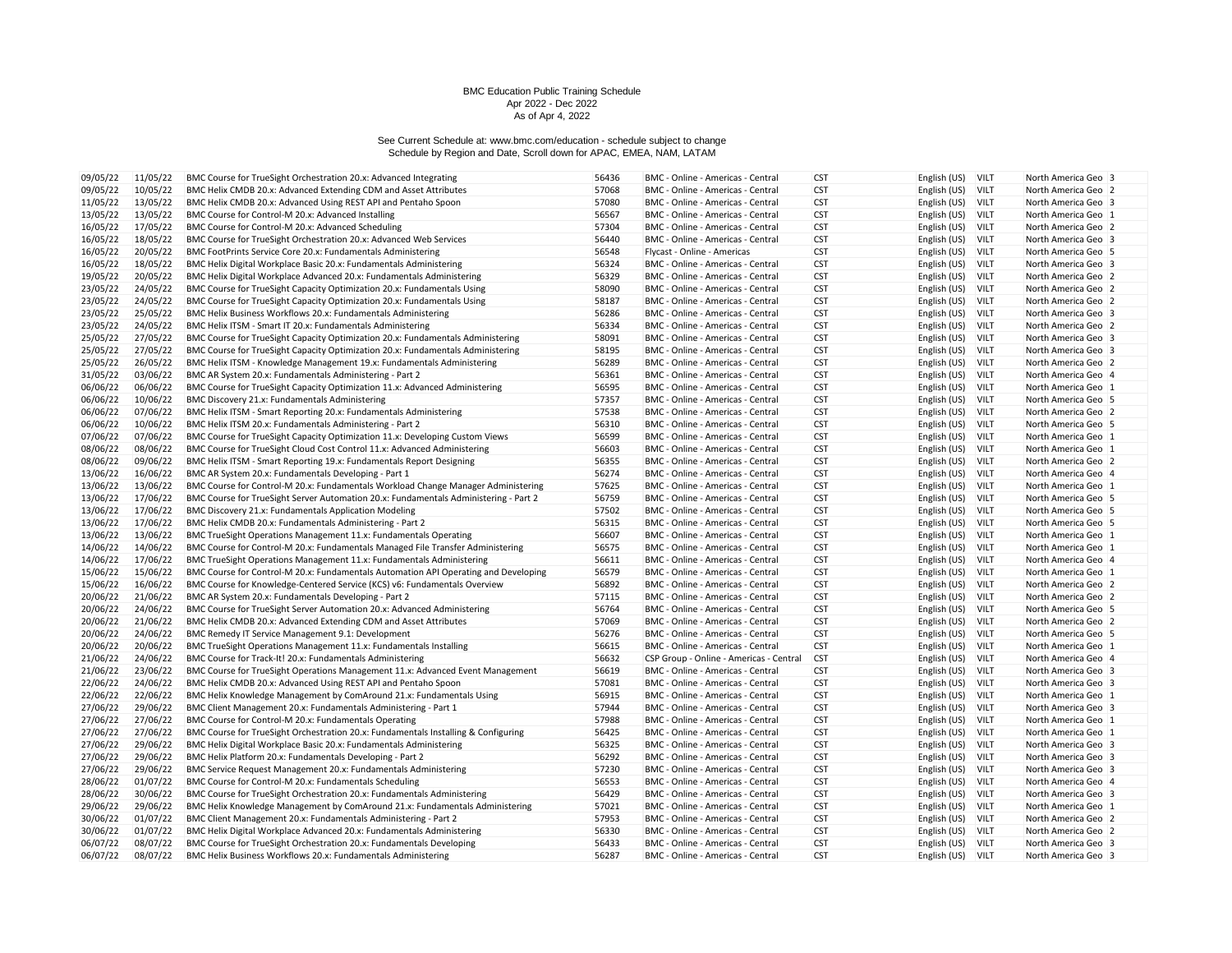| 06/07/22             | 08/07/22 | BMC Helix Chatbot 20.x: Fundamentals Administering                                                                         | 56296 | BMC - Online - Americas - Central                                      | <b>CST</b> | English (US)                 | VILT        | North America Geo 3 |
|----------------------|----------|----------------------------------------------------------------------------------------------------------------------------|-------|------------------------------------------------------------------------|------------|------------------------------|-------------|---------------------|
| 07/07/22             | 08/07/22 | BMC Helix ITSM - Smart IT 20.x: Fundamentals Administering                                                                 | 56335 | BMC - Online - Americas - Central                                      | <b>CST</b> | English (US)                 | <b>VILT</b> | North America Geo 2 |
| 08/07/22             | 08/07/22 | BMC Course for Control-M 20.x: Advanced Installing                                                                         | 58159 | BMC - Online - Americas - Central                                      | <b>CST</b> | English (US)                 | VILT        | North America Geo 1 |
| 11/07/22             | 14/07/22 | BMC AR System 20.x: Fundamentals Administering - Part 2                                                                    | 57711 | BMC - Online - Americas - Central                                      | <b>CST</b> | English (US)                 | VILT        | North America Geo 4 |
| 11/07/22             | 12/07/22 | BMC Course for Control-M 20.x: Advanced Scheduling                                                                         | 58167 | BMC - Online - Americas - Central                                      | <b>CST</b> | English (US)                 | VILT        | North America Geo 2 |
| 11/07/22             | 14/07/22 | BMC Course for Control-M 20.x: Fundamentals Administering                                                                  | 56558 | BMC - Online - Americas - Central                                      | <b>CST</b> | English (US)                 | VILT        | North America Geo 4 |
| 11/07/22             | 15/07/22 | BMC Course for Knowledge-Centered Service (KCS) v6: Practices Workshop                                                     | 58518 | BMC - Online - Americas - Pacific                                      | <b>PST</b> | English (US)                 | VILT        | North America Geo 5 |
| 11/07/22             | 13/07/22 | BMC Course for TrueSight Orchestration 20.x: Advanced Integrating                                                          | 56437 | BMC - Online - Americas - Central                                      | <b>CST</b> | English (US)                 | <b>VILT</b> | North America Geo 3 |
| 11/07/22             | 15/07/22 | BMC FootPrints Service Core 20.x: Fundamentals Administering                                                               | 57966 | Flycast - Online - Americas                                            | <b>CST</b> | English (US)                 | <b>VILT</b> | North America Geo 5 |
| 11/07/22             | 13/07/22 | BMC Helix Digital Workplace Advanced 20.x: Fundamentals Catalog Administering - Part 2                                     | 56340 | BMC - Online - Americas - Central                                      | <b>CST</b> | English (US)                 | VILT        | North America Geo 3 |
|                      |          |                                                                                                                            |       |                                                                        |            |                              |             |                     |
| 11/07/22             | 13/07/22 | ITIL®: Foundation and Examination                                                                                          | 58249 | BMC - Online - Americas - Central                                      | <b>CST</b> | English (US)                 | VILT        | North America Geo 3 |
| 14/07/22             | 15/07/22 | BMC Helix Digital Workplace Advanced 20.x: Fundamentals Catalog Administering - Part 3                                     | 56346 | BMC - Online - Americas - Central                                      | <b>CST</b> | English (US)                 | <b>VILT</b> | North America Geo 2 |
| 18/07/22             | 20/07/22 | BMC Course for TrueSight Orchestration 20.x: Advanced Web Services                                                         | 56441 | BMC - Online - Americas - Central                                      | <b>CST</b> | English (US)                 | VILT        | North America Geo 3 |
| 18/07/22             | 19/07/22 | BMC Helix ITSM - Smart Reporting 20.x: Fundamentals Administering                                                          | 57539 | BMC - Online - Americas - Central                                      | <b>CST</b> | English (US)                 | VILT        | North America Geo 2 |
| 18/07/22             | 22/07/22 | BMC Helix ITSM 20.x: Fundamentals Administering - Part 2                                                                   | 57719 | BMC - Online - Americas - Central                                      | <b>CST</b> | English (US)                 | <b>VILT</b> | North America Geo 5 |
| 18/07/22             | 20/07/22 | ITIL® 4: Foundation and Examination                                                                                        | 58246 | BMC - Online - Americas - Central                                      | <b>CST</b> | English (US)                 | <b>VILT</b> | North America Geo 3 |
| 20/07/22             | 21/07/22 | BMC Helix ITSM - Smart Reporting 19.x: Fundamentals Report Designing                                                       | 56272 | BMC - Online - Americas - Central                                      | <b>CST</b> | English (US)                 | VILT        | North America Geo 2 |
| 20/07/22             | 21/07/22 | BMC Helix ITSM - Smart Reporting 19.x: Fundamentals Report Designing                                                       | 56356 | BMC - Online - Americas - Central                                      | <b>CST</b> | English (US)                 | VILT        | North America Geo 2 |
| 25/07/22             | 29/07/22 | BMC Helix CMDB 20.x: Fundamentals Administering - Part 2                                                                   | 57728 | BMC - Online - Americas - Central                                      | <b>CST</b> | English (US)                 | VILT        | North America Geo 5 |
| 01/08/22             | 02/08/22 | BMC Course for TrueSight Capacity Optimization 20.x: Fundamentals Using                                                    | 58188 | BMC - Online - Americas - Central                                      | <b>CST</b> | English (US)                 | VILT        | North America Geo 2 |
| 01/08/22             | 05/08/22 | BMC Discovery 21.x: Fundamentals Administering                                                                             | 57866 | BMC - Online - Americas - Central                                      | <b>CST</b> | English (US)                 | VILT        | North America Geo 5 |
| 01/08/22             | 02/08/22 | BMC Helix CMDB 20.x: Advanced Extending CDM and Asset Attributes                                                           | 57736 | BMC - Online - Americas - Central                                      | <b>CST</b> | English (US)                 | VILT        | North America Geo 2 |
| 03/08/22             | 05/08/22 | BMC Course for TrueSight Capacity Optimization 20.x: Fundamentals Administering                                            | 58196 | BMC - Online - Americas - Central                                      | <b>CST</b> | English (US)                 | VILT        | North America Geo 3 |
| 03/08/22             | 05/08/22 | BMC Helix CMDB 20.x: Advanced Using REST API and Pentaho Spoon                                                             | 57744 | BMC - Online - Americas - Central                                      | <b>CST</b> | English (US)                 | <b>VILT</b> | North America Geo 3 |
| 08/08/22             | 08/08/22 | BMC Course for Control-M 20.x: Fundamentals Workload Change Manager Administering                                          | 58175 | BMC - Online - Americas - Central                                      | <b>CST</b> | English (US)                 | VILT        | North America Geo 1 |
| 08/08/22             | 12/08/22 | BMC Discovery 21.x: Fundamentals Application Modeling                                                                      | 57873 | BMC - Online - Americas - Central                                      | <b>CST</b> | English (US) VILT            |             | North America Geo 5 |
| 08/08/22             | 10/08/22 | BMC Helix Digital Workplace Basic 20.x: Fundamentals Administering                                                         | 57749 | BMC - Online - Americas - Central                                      | <b>CST</b> | Spanish (Spain VILT          |             | North America Geo 3 |
| 09/08/22             | 09/08/22 | BMC Course for Control-M 20.x: Fundamentals Managed File Transfer Administering                                            | 58179 | BMC - Online - Americas - Central                                      | <b>CST</b> | English (US)                 | <b>VILT</b> | North America Geo 1 |
| 10/08/22             | 10/08/22 | BMC Course for Control-M 20.x: Fundamentals Automation API Operating and Developing                                        | 58183 | BMC - Online - Americas - Central                                      | <b>CST</b> | English (US)                 | VILT        | North America Geo 1 |
| 11/08/22             | 12/08/22 | BMC Helix Digital Workplace Advanced 20.x: Fundamentals Administering                                                      | 57757 | BMC - Online - Americas - Central                                      | <b>CST</b> | English (US)                 | <b>VILT</b> | North America Geo 2 |
| 15/08/22             | 16/08/22 | BMC Course for Knowledge-Centered Service (KCS) v6: Fundamentals Overview                                                  | 58515 | BMC - Online - Americas - Pacific                                      | PST        | English (US)                 | VILT        | North America Geo 2 |
| 15/08/22             | 15/08/22 | BMC Course for TrueSight Capacity Optimization 11.x: Advanced Administering                                                | 58203 | BMC - Online - Americas - Central                                      | <b>CST</b> | English (US)                 | <b>VILT</b> | North America Geo 1 |
| 15/08/22             | 19/08/22 | BMC Course for TrueSight Server Automation 20.x: Fundamentals Administering - Part 2                                       | 57880 | BMC - Online - Americas - Central                                      | <b>CST</b> | English (US)                 | VILT        | North America Geo 5 |
| 15/08/22             | 17/08/22 | BMC Helix Business Workflows 20.x: Fundamentals Administering                                                              | 57822 | BMC - Online - Americas - Central                                      | <b>CST</b> | English (US)                 | VILT        | North America Geo 3 |
| 15/08/22             | 16/08/22 | BMC Helix ITSM - Smart IT 20.x: Fundamentals Administering                                                                 | 57765 | BMC - Online - Americas - Central                                      | <b>CST</b> | English (US)                 | VILT        | North America Geo 2 |
| 16/08/22             | 16/08/22 | BMC Course for TrueSight Capacity Optimization 11.x: Developing Custom Views                                               | 58207 | BMC - Online - Americas - Central                                      | <b>CST</b> | English (US)                 | <b>VILT</b> | North America Geo 1 |
| 17/08/22             | 17/08/22 | BMC Course for TrueSight Cloud Cost Control 11.x: Advanced Administering                                                   | 58211 | BMC - Online - Americas - Central                                      | <b>CST</b> | English (US)                 | VILT        | North America Geo 1 |
| 17/08/22             | 18/08/22 | BMC Helix ITSM - Knowledge Management 19.x: Fundamentals Administering                                                     | 57827 | BMC - Online - Americas - Central                                      | <b>CST</b> | English (US)                 | VILT        | North America Geo 2 |
| 22/08/22             | 25/08/22 | BMC AR System 20.x: Fundamentals Administering - Part 2                                                                    | 57712 | BMC - Online - Americas - Central                                      | <b>CST</b> | English (US)                 | VILT        | North America Geo 4 |
| 22/08/22             | 24/08/22 | BMC Client Management 20.x: Fundamentals Administering - Part 1                                                            | 57945 | BMC - Online - Americas - Central                                      | <b>CST</b> | English (US)                 | VILT        | North America Geo 3 |
| 22/08/22             | 22/08/22 | BMC Course for Control-M 20.x: Fundamentals Operating                                                                      | 57989 | BMC - Online - Americas - Central                                      | <b>CST</b> | English (US)                 | VILT        | North America Geo 1 |
| 22/08/22             | 26/08/22 | BMC Course for TrueSight Server Automation 20.x: Advanced Administering                                                    | 57888 | BMC - Online - Americas - Central                                      | <b>CST</b> | English (US)                 | <b>VILT</b> | North America Geo 5 |
| 22/08/22             | 24/08/22 | BMC Helix Digital Workplace Advanced 20.x: Fundamentals Catalog Administering - Part 2                                     | 57773 | BMC - Online - Americas - Central                                      | <b>CST</b> | English (US)                 | VILT        | North America Geo 3 |
|                      | 22/08/22 |                                                                                                                            | 58215 |                                                                        | <b>CST</b> |                              | <b>VILT</b> |                     |
| 22/08/22<br>23/08/22 | 26/08/22 | BMC TrueSight Operations Management 11.x: Fundamentals Operating<br>BMC Course for Control-M 20.x: Fundamentals Scheduling | 57974 | BMC - Online - Americas - Central<br>BMC - Online - Americas - Central | <b>CST</b> | English (US)<br>English (US) | VILT        | North America Geo 1 |
|                      |          |                                                                                                                            | 58222 |                                                                        |            |                              |             | North America Geo 4 |
| 23/08/22             | 26/08/22 | BMC TrueSight Operations Management 11.x: Fundamentals Administering                                                       |       | BMC - Online - Americas - Central                                      | <b>CST</b> | English (US)                 | VILT        | North America Geo 4 |
| 25/08/22             | 26/08/22 | BMC Client Management 20.x: Fundamentals Administering - Part 2                                                            | 57954 | BMC - Online - Americas - Central                                      | <b>CST</b> | English (US)                 | VILT        | North America Geo 2 |
| 25/08/22             | 26/08/22 | BMC Helix Digital Workplace Advanced 20.x: Fundamentals Catalog Administering - Part 3                                     | 57781 | BMC - Online - Americas - Central                                      | <b>CST</b> | English (US)                 | <b>VILT</b> | North America Geo 2 |
| 29/08/22             | 01/09/22 | BMC Course for Control-M 20.x: Fundamentals Administering                                                                  | 57981 | BMC - Online - Americas - Central                                      | <b>CST</b> | English (US)                 | VILT        | North America Geo 4 |
| 29/08/22             | 01/09/22 | BMC Course for Track-It! 20.x: Fundamentals Administering                                                                  | 57970 | CSP Group - Online - Americas - Central                                | <b>CST</b> | English (US)                 | VILT        | North America Geo 4 |
| 29/08/22             | 29/08/22 | BMC Course for TrueSight Orchestration 20.x: Fundamentals Installing & Configuring                                         | 57893 | BMC - Online - Americas - Central                                      | <b>CST</b> | English (US)                 | <b>VILT</b> | North America Geo 1 |
| 29/08/22             | 30/08/22 | BMC Helix ITSM - Smart Reporting 20.x: Fundamentals Administering                                                          | 57789 | BMC - Online - Americas - Central                                      | <b>CST</b> | English (US)                 | <b>VILT</b> | North America Geo 2 |
| 29/08/22             | 02/09/22 | BMC Helix ITSM 20.x: Fundamentals Administering - Part 2                                                                   | 57720 | BMC - Online - Americas - Central                                      | <b>CST</b> | English (US)                 | VILT        | North America Geo 5 |
| 29/08/22             | 29/08/22 | BMC TrueSight Operations Management 11.x: Fundamentals Installing                                                          | 58229 | BMC - Online - Americas - Central                                      | <b>CST</b> | English (US)                 | VILT        | North America Geo 1 |
| 30/08/22             | 01/09/22 | BMC Course for TrueSight Operations Management 11.x: Advanced Event Management                                             | 58236 | BMC - Online - Americas - Central                                      | <b>CST</b> | English (US)                 | <b>VILT</b> | North America Geo 3 |
| 30/08/22             | 01/09/22 | BMC Course for TrueSight Orchestration 20.x: Fundamentals Administering                                                    | 57900 | BMC - Online - Americas - Central                                      | <b>CST</b> | English (US)                 | VILT        | North America Geo 3 |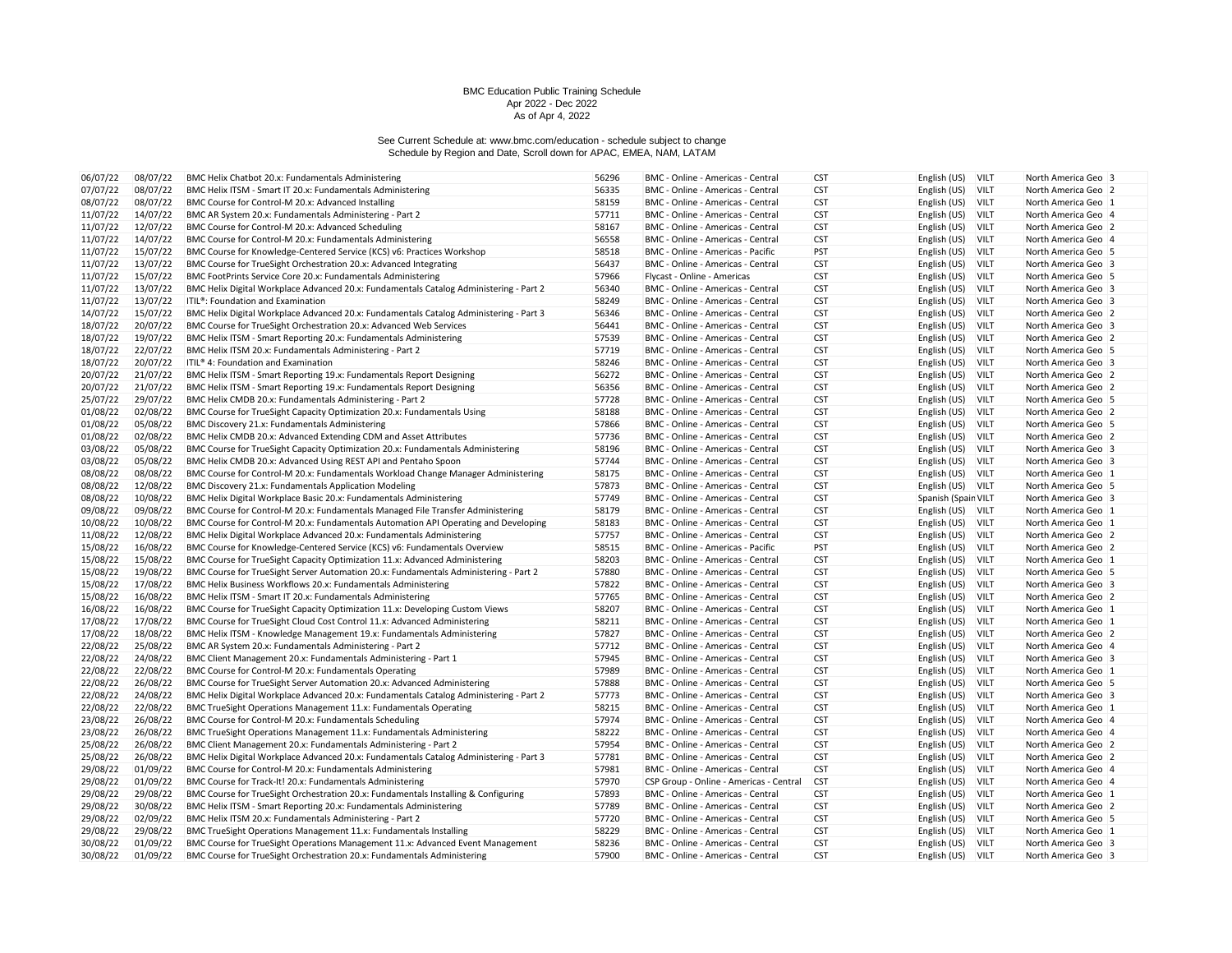| 31/08/22             | 01/09/22             | BMC Helix ITSM - Smart Reporting 19.x: Fundamentals Report Designing                                                     | 57800 | BMC - Online - Americas - Central                                      | <b>CST</b> | English (US)<br><b>VILT</b>                 | North America Geo 2                        |
|----------------------|----------------------|--------------------------------------------------------------------------------------------------------------------------|-------|------------------------------------------------------------------------|------------|---------------------------------------------|--------------------------------------------|
| 02/09/22             | 02/09/22             | BMC Course for Control-M 20.x: Advanced Installing                                                                       | 58160 | BMC - Online - Americas - Central                                      | <b>CST</b> | English (US)<br><b>VILT</b>                 | North America Geo 1                        |
| 05/09/22             | 08/09/22             | BMC AR System 20.x: Fundamentals Developing - Part 1                                                                     | 57808 | BMC - Online - Americas - Central                                      | <b>CST</b> | English (US)<br><b>VILT</b>                 | North America Geo 4                        |
| 05/09/22             | 06/09/22             | BMC Course for Control-M 20.x: Advanced Scheduling                                                                       | 58168 | BMC - Online - Americas - Central                                      | <b>CST</b> | English (US)<br><b>VILT</b>                 | North America Geo 2                        |
| 05/09/22             | 07/09/22             | BMC Course for TrueSight Orchestration 20.x: Fundamentals Developing                                                     | 57908 | BMC - Online - Americas - Central                                      | <b>CST</b> | VILT<br>English (US)                        | North America Geo 3                        |
| 05/09/22             | 09/09/22             | BMC FootPrints Service Core 20.x: Fundamentals Administering                                                             | 57967 | Flycast - Online - Americas                                            | <b>CST</b> | English (US)<br><b>VILT</b>                 | North America Geo 5                        |
| 05/09/22             | 09/09/22             | BMC Helix CMDB 20.x: Fundamentals Administering - Part 2                                                                 | 57729 | BMC - Online - Americas - Central                                      | <b>CST</b> | English (US)<br><b>VILT</b>                 | North America Geo 5                        |
| 05/09/22             | 07/09/22             | BMC Helix Platform 20.x: Fundamentals Developing - Part 2                                                                | 56293 | BMC - Online - Americas - Central                                      | <b>CST</b> | VILT<br>English (US)                        | North America Geo 3                        |
| 05/09/22             | 08/09/22             | BMC TrueSight App Visibility Manager 10.x: Fundamentals                                                                  | 58243 | BMC - Online - Americas - Central                                      | <b>CST</b> | English (US)<br><b>VILT</b>                 | North America Geo 4                        |
| 12/09/22             | 13/09/22             | BMC AR System 20.x: Fundamentals Developing - Part 2                                                                     | 57812 | BMC - Online - Americas - Central                                      | <b>CST</b> | English (US)<br>VILT                        | North America Geo 2                        |
| 12/09/22             | 16/09/22             | BMC Course for Knowledge-Centered Service (KCS) v6: Practices Workshop                                                   | 58519 | BMC - Online - Americas - Pacific                                      | <b>PST</b> | VILT<br>English (US)                        | North America Geo 5                        |
| 12/09/22             | 14/09/22             | BMC Course for TrueSight Orchestration 20.x: Advanced Integrating                                                        | 57917 | BMC - Online - Americas - Central                                      | <b>CST</b> | English (US)<br><b>VILT</b>                 | North America Geo 3                        |
| 12/09/22             | 13/09/22             | BMC Helix CMDB 20.x: Advanced Extending CDM and Asset Attributes                                                         | 57737 | BMC - Online - Americas - Central                                      | <b>CST</b> | VILT<br>English (US)                        | North America Geo 2                        |
| 12/09/22             | 16/09/22             | BMC Remedy IT Service Management 9.1: Development                                                                        | 57816 | BMC - Online - Americas - Central                                      | <b>CST</b> | VILT<br>English (US)                        | North America Geo 5                        |
| 14/09/22             | 16/09/22             | BMC Helix Chatbot 20.x: Fundamentals Administering                                                                       | 56297 | BMC - Online - Americas - Central                                      | <b>CST</b> | English (US)<br><b>VILT</b>                 | North America Geo 3                        |
| 14/09/22             | 16/09/22             | BMC Helix CMDB 20.x: Advanced Using REST API and Pentaho Spoon                                                           | 57745 | BMC - Online - Americas - Central                                      | <b>CST</b> | English (US)<br><b>VILT</b>                 | North America Geo 3                        |
| 19/09/22             | 21/09/22             | BMC Course for TrueSight Orchestration 20.x: Advanced Web Services                                                       | 57924 | BMC - Online - Americas - Central                                      | <b>CST</b> | English (US)<br><b>VILT</b>                 | North America Geo 3                        |
| 19/09/22             | 20/09/22             | BMC Helix Chatbot 20.x: Fundamentals Developing Conversations with IBM Watson Assistant                                  | 56300 | BMC - Online - Americas - Central                                      | <b>CST</b> | English (US) VILT                           | North America Geo 2                        |
| 19/09/22             | 21/09/22             | BMC Helix Digital Workplace Basic 20.x: Fundamentals Administering                                                       | 57750 | BMC - Online - Americas - Central                                      | <b>CST</b> | Spanish (Spain VILT                         | North America Geo 3                        |
| 19/09/22             | 21/09/22             | BMC Service Request Management 20.x: Fundamentals Administering                                                          | 57819 | BMC - Online - Americas - Central                                      | <b>CST</b> | English (US)<br><b>VILT</b>                 | North America Geo 3                        |
| 19/09/22             | 21/09/22             | ITIL <sup>®</sup> : Foundation and Examination                                                                           | 58250 | BMC - Online - Americas - Central                                      | <b>CST</b> | English (US)<br><b>VILT</b>                 | North America Geo 3                        |
| 22/09/22             | 23/09/22             | BMC Helix Digital Workplace Advanced 20.x: Fundamentals Administering                                                    | 57758 | BMC - Online - Americas - Central                                      | <b>CST</b> | English (US)<br>VILT                        | North America Geo 2                        |
| 26/09/22             | 27/09/22             | BMC Helix ITSM - Smart IT 20.x: Fundamentals Administering                                                               | 57766 | BMC - Online - Americas - Central                                      | <b>CST</b> | <b>VILT</b><br>English (US)                 | North America Geo 2                        |
| 26/09/22             | 28/09/22             | ITIL® 4: Foundation and Examination                                                                                      | 58247 | BMC - Online - Americas - Central                                      | <b>CST</b> | <b>VILT</b><br>English (US)                 | North America Geo 3                        |
| 03/10/22             | 06/10/22             | BMC AR System 20.x: Fundamentals Administering - Part 2                                                                  | 57713 | BMC - Online - Americas - Central                                      | <b>CST</b> | English (US)<br>VILT                        | North America Geo 4                        |
| 03/10/22             | 03/10/22             | BMC Course for Control-M 20.x: Fundamentals Workload Change Manager Administering                                        | 58176 | BMC - Online - Americas - Central                                      | <b>CST</b> | English (US)<br>VILT                        | North America Geo 1                        |
| 03/10/22             | 07/10/22             | BMC Discovery 21.x: Fundamentals Administering                                                                           | 57867 | BMC - Online - Americas - Central                                      | <b>CST</b> | English (US)<br><b>VILT</b>                 | North America Geo 5                        |
| 03/10/22             | 05/10/22             | BMC Helix Digital Workplace Advanced 20.x: Fundamentals Catalog Administering - Part 2                                   | 57774 | BMC - Online - Americas - Central                                      | <b>CST</b> | <b>VILT</b><br>English (US)                 | North America Geo 3                        |
| 04/10/22             | 04/10/22             | BMC Course for Control-M 20.x: Fundamentals Managed File Transfer Administering                                          | 58180 | BMC - Online - Americas - Central                                      | <b>CST</b> | English (US)<br>VILT                        | North America Geo 1                        |
| 05/10/22             | 05/10/22             | BMC Course for Control-M 20.x: Fundamentals Automation API Operating and Developing                                      | 58184 | BMC - Online - Americas - Central                                      | <b>CST</b> | English (US)<br>VILT                        | North America Geo 1                        |
| 06/10/22             | 07/10/22             | BMC Helix Digital Workplace Advanced 20.x: Fundamentals Catalog Administering - Part 3                                   | 57782 | BMC - Online - Americas - Central                                      | <b>CST</b> | VILT<br>English (US)                        | North America Geo 2                        |
| 10/10/22             | 11/10/22             | BMC Course for TrueSight Capacity Optimization 20.x: Fundamentals Using                                                  | 58189 | BMC - Online - Americas - Central                                      | <b>CST</b> | <b>VILT</b><br>English (US)                 | North America Geo 2                        |
| 10/10/22             | 14/10/22             | BMC Discovery 21.x: Fundamentals Application Modeling                                                                    | 57874 | BMC - Online - Americas - Central                                      | <b>CST</b> | English (US)<br><b>VILT</b>                 | North America Geo 5                        |
| 10/10/22             | 12/10/22             | BMC Helix Business Workflows 20.x: Fundamentals Administering                                                            | 57823 | BMC - Online - Americas - Central                                      | <b>CST</b> | English (US)<br>VILT                        | North America Geo 3                        |
| 10/10/22             | 11/10/22             | BMC Helix ITSM - Smart Reporting 20.x: Fundamentals Administering                                                        | 57790 | BMC - Online - Americas - Central                                      | <b>CST</b> | English (US)<br>VILT                        | North America Geo 2                        |
| 10/10/22             | 14/10/22             | BMC Helix ITSM 20.x: Fundamentals Administering - Part 2                                                                 | 57721 | BMC - Online - Americas - Central                                      | <b>CST</b> | <b>VILT</b><br>English (US)                 | North America Geo 5                        |
| 11/10/22             | 12/10/22             | BMC Course for Knowledge-Centered Service (KCS) v6: Fundamentals Overview                                                | 58516 | BMC - Online - Americas - Pacific                                      | PST        | VILT<br>English (US)                        | North America Geo 2                        |
| 12/10/22             | 14/10/22             | BMC Course for TrueSight Capacity Optimization 20.x: Fundamentals Administering                                          | 58197 | BMC - Online - Americas - Central                                      | <b>CST</b> | English (US)<br>VILT                        | North America Geo 3                        |
|                      |                      | BMC Helix ITSM - Smart Reporting 19.x: Fundamentals Report Designing                                                     | 57801 | BMC - Online - Americas - Central                                      | <b>CST</b> | <b>VILT</b>                                 |                                            |
| 12/10/22<br>17/10/22 | 13/10/22<br>19/10/22 |                                                                                                                          | 57946 |                                                                        | <b>CST</b> | English (US)<br><b>VILT</b>                 | North America Geo 2                        |
| 17/10/22             | 17/10/22             | BMC Client Management 20.x: Fundamentals Administering - Part 1<br>BMC Course for Control-M 20.x: Fundamentals Operating | 57990 | BMC - Online - Americas - Central<br>BMC - Online - Americas - Central | <b>CST</b> | English (US)<br>English (US)<br><b>VILT</b> | North America Geo 3<br>North America Geo 1 |
|                      |                      |                                                                                                                          | 57881 |                                                                        | <b>CST</b> |                                             |                                            |
| 17/10/22             | 21/10/22             | BMC Course for TrueSight Server Automation 20.x: Fundamentals Administering - Part 2                                     |       | BMC - Online - Americas - Central                                      |            | English (US)<br>VILT                        | North America Geo 5                        |
| 17/10/22             | 21/10/22             | BMC Helix CMDB 20.x: Fundamentals Administering - Part 2                                                                 | 57730 | BMC - Online - Americas - Central                                      | <b>CST</b> | English (US)<br>VILT                        | North America Geo 5                        |
| 18/10/22             | 21/10/22             | BMC Course for Control-M 20.x: Fundamentals Scheduling                                                                   | 57975 | BMC - Online - Americas - Central                                      | <b>CST</b> | <b>VILT</b><br>English (US)                 | North America Geo 4                        |
| 20/10/22             | 21/10/22             | BMC Client Management 20.x: Fundamentals Administering - Part 2                                                          | 57955 | BMC - Online - Americas - Central                                      | <b>CST</b> | English (US)<br>VILT                        | North America Geo 2                        |
| 24/10/22             | 27/10/22             | BMC Course for Control-M 20.x: Fundamentals Administering                                                                | 57982 | BMC - Online - Americas - Central                                      | <b>CST</b> | English (US)<br>VILT                        | North America Geo 4                        |
| 24/10/22             | 24/10/22             | BMC Course for TrueSight Capacity Optimization 11.x: Advanced Administering                                              | 58204 | BMC - Online - Americas - Central                                      | <b>CST</b> | English (US)<br>VILT                        | North America Geo 1                        |
| 24/10/22             | 28/10/22             | BMC Course for TrueSight Server Automation 20.x: Advanced Administering                                                  | 57889 | BMC - Online - Americas - Central                                      | <b>CST</b> | <b>VILT</b><br>English (US)                 | North America Geo 5                        |
| 24/10/22             | 25/10/22             | BMC Helix CMDB 20.x: Advanced Extending CDM and Asset Attributes                                                         | 57738 | BMC - Online - Americas - Central                                      | <b>CST</b> | VILT<br>English (US)                        | North America Geo 2                        |
| 25/10/22             | 25/10/22             | BMC Course for TrueSight Capacity Optimization 11.x: Developing Custom Views                                             | 58208 | BMC - Online - Americas - Central                                      | <b>CST</b> | English (US)<br>VILT                        | North America Geo 1                        |
| 26/10/22             | 26/10/22             | BMC Course for TrueSight Cloud Cost Control 11.x: Advanced Administering                                                 | 58212 | BMC - Online - Americas - Central                                      | <b>CST</b> | VILT<br>English (US)                        | North America Geo 1                        |
| 26/10/22             | 28/10/22             | BMC Helix CMDB 20.x: Advanced Using REST API and Pentaho Spoon                                                           | 57746 | BMC - Online - Americas - Central                                      | <b>CST</b> | English (US)<br><b>VILT</b>                 | North America Geo 3                        |
| 26/10/22             | 27/10/22             | BMC Helix ITSM - Knowledge Management 19.x: Fundamentals Administering                                                   | 57828 | BMC - Online - Americas - Central                                      | <b>CST</b> | English (US)<br>VILT                        | North America Geo 2                        |
| 28/10/22             | 28/10/22             | BMC Course for Control-M 20.x: Advanced Installing                                                                       | 58161 | BMC - Online - Americas - Central                                      | <b>CST</b> | <b>VILT</b><br>English (US)                 | North America Geo 1                        |
| 31/10/22             | 01/11/22             | BMC Course for Control-M 20.x: Advanced Scheduling                                                                       | 58169 | BMC - Online - Americas - Central                                      | <b>CST</b> | English (US)<br>VILT                        | North America Geo 2                        |
| 31/10/22             | 31/10/22             | BMC Course for TrueSight Orchestration 20.x: Fundamentals Installing & Configuring                                       | 57894 | BMC - Online - Americas - Central                                      | <b>CST</b> | English (US)<br><b>VILT</b>                 | North America Geo 1                        |